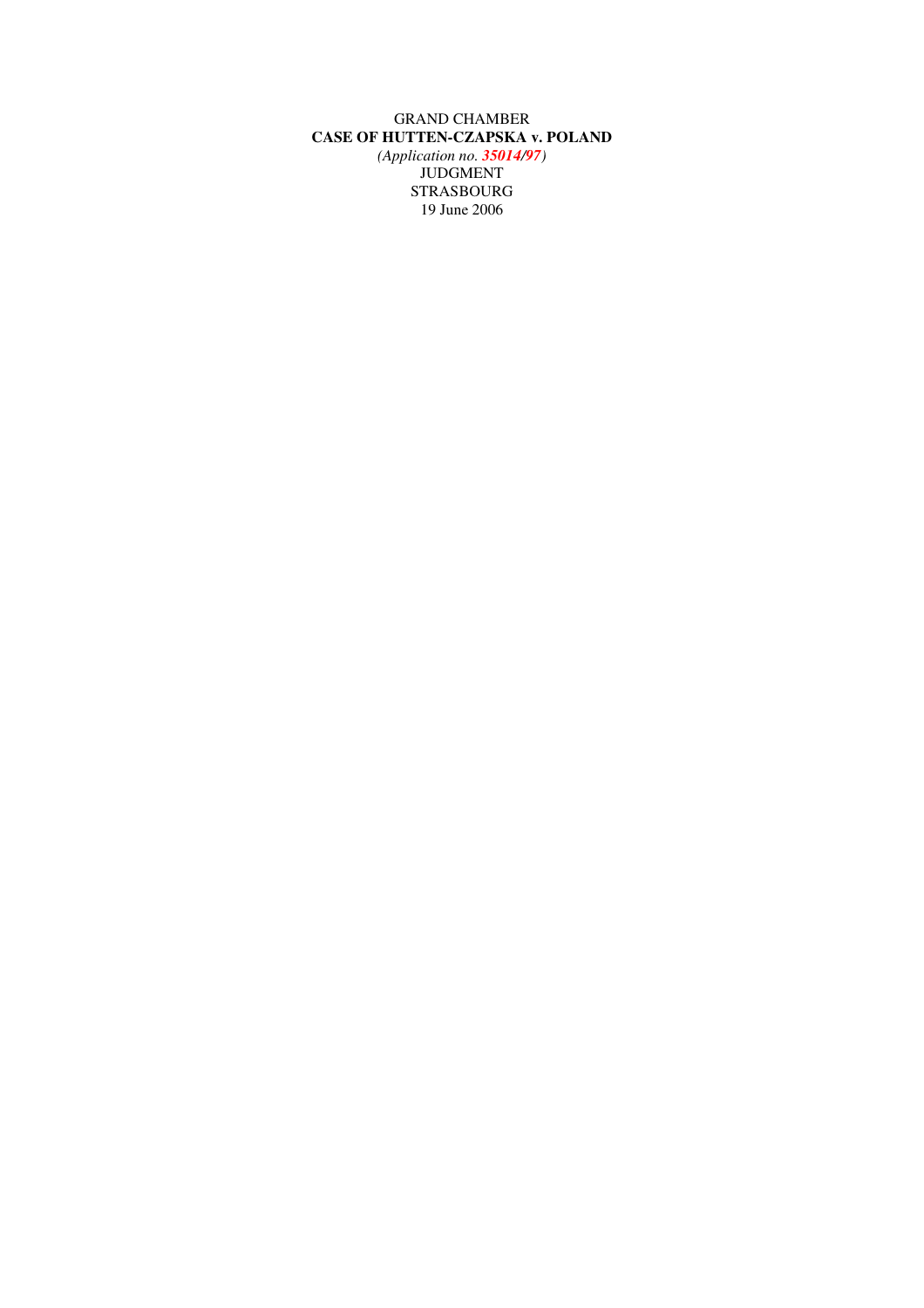In the case of Hutten-Czapska v. Poland, The European Court of Human Rights, sitting as a Grand Chamber composed of: Luzius Wildhaber, *President*, Christos Rozakis, Jean-Paul Costa, Boštjan M. Zupančič, Giovanni Bonello, Françoise Tulkens, Peer Lorenzen, Kristaq Traja, Snejana Botoucharova, Mindia Ugrekhelidze, Vladimiro Zagrebelsky, Khanlar Haiivev, Egbert Myjer, Sverre Erik Jebens, Davíd Thór Björgvinsson, Ineta Ziemele, *judges*, Anna Wyrozumska, ad hoc *judge*, and Lawrence Early, *Section Registrar*, Having deliberated in private on 11 January 2006 and on 17 May 2006, Delivers the following judgment, which was adopted on the last-mentioned date: PROCEDURE

1. The case originated in an application (no. **35014**/**97**) against the Republic of Poland lodged with the European Commission of Human Rights ("the Commission") under former Article 25 of the Convention for the Protection of Human Rights and Fundamental Freedoms ("the Convention") by a French national, Mrs Maria Hutten-Czapska ("the applicant"), on 6 December 1994.

2. The applicant was represented by Mr B. Sochański, a lawyer practising in Szczecin. The Polish Government ("the Government") were represented by their Agent, Mr J. Wołąsiewicz, of the Ministry of Foreign Affairs.

3. The applicant alleged, in particular, that the situation created by the implementation of the laws imposing on landlords restrictions in respect of rent increases and the termination of leases amounted to a violation of Article 1 of Protocol No. 1.

4. The application was transmitted to the Court on 1 November 1998, when Protocol No. 11 to the Convention came into force (Article 5 § 2 of Protocol No. 11).

5. The application was allocated to the Fourth Section of the Court (Rule 52 § 1 of the Rules of Court). On 16 September 2003, following a hearing on admissibility and the merits, it was declared partly admissible by a Chamber of that Section, composed of Nicolas Bratza, President, Matti Pellonpää, Viera Strážnická, appointed to sit in respect of Poland, Josep Casadevall, Rait Maruste, Stanislav Pavlovschi, Javier Borrego Borrego, judges, and Michael O'Boyle, Section Registrar.

6. In a judgment of 22 February 2005 ("the Chamber judgment"), the Court held that there had been a violation of Article 1 of Protocol No. 1. It further held that the above violation had originated in a systemic problem connected with the malfunctioning of domestic legislation in that it had imposed, and continued to impose, on individual landlords restrictions on increases in rent for their dwellings, making it impossible for them to receive rent reasonably commensurate with the general costs of property maintenance.

In that connection, the Court directed that in order to put an end to the systemic violation identified in the present case the respondent State had, through appropriate legal or other measures, to secure a reasonable level of rent to the applicant and other persons in a similar position, or provide them with a mechanism mitigating the abovementioned consequences of the State control of rent increases for their right of property.

In respect of an award to the applicant for any pecuniary or non-pecuniary damage resulting from the violation found, the Court held that the question of the application of Article 41 of the Convention was not ready for decision and reserved the said question as a whole, inviting the Government and the applicant to submit, within six months from the date on which the judgment became final according to Article 44 § 2 of the Convention, their written observations on the matter and, in particular, to notify the Court of any agreement that they might reach.

More specifically, as regards Article 41, the Court considered that that issue should be resolved not only having regard to any agreement that might be reached between the parties but also in the light of such individual or general measures as might be taken by the Government in execution of the judgment. Pending the implementation of the relevant general measures, the Court adjourned its consideration of applications deriving from the same general cause (see paragraph 196 of the Chamber judgment).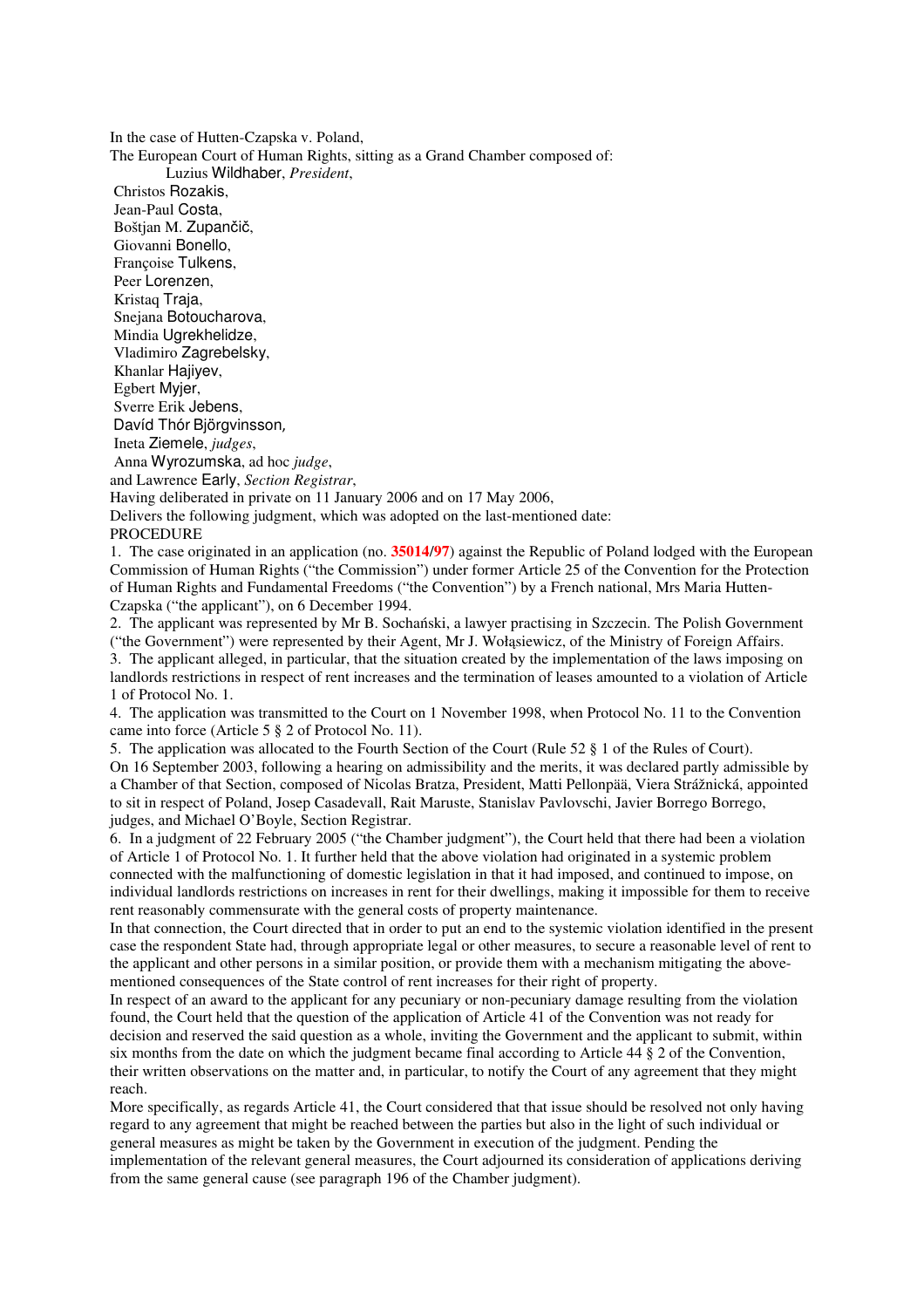7. On 20 May 2005 the Government requested, in accordance with Article 43 of the Convention and Rule 73, that the case be referred to the Grand Chamber. A panel of the Grand Chamber accepted that request on 6 July 2005.

8. The composition of the Grand Chamber was determined according to the provisions of Article 27 §§ 2 and 3 of the Convention and Rule 24. Viera Strážnická, the judge appointed to sit in respect of Poland, withdrew from sitting in the Grand Chamber (Rule 28). The Government accordingly appointed Anna Wyrozumska to sit as an *ad hoc* judge (Article 27 § 2 of the Convention and Rule 29 § 1).

9. The applicant and the Government each filed observations on the merits. Subsequently, the parties replied in writing to each other's observations.

10. A hearing took place in public in the Human Rights Building, Strasbourg, on 11 January 2006 (Rule 59 § 3). There appeared before the Court:

(a) *for the Government*

Mr P. Styczeń, *Counsel*,

Mr J. Wołąsiewicz, *Agent*,

Mr Z. Żydak,

Mr J. Bajor,

Mr S. Jackowski,

Ms A. Mężykowska, *Advisers*;

(b) *for the applicant*

Mr B. Sochański, *Counsel*,

Mr P. Paszkowski, *Adviser*.

The Court heard addresses by Mr Sochański, Mr Wołąsiewicz and Mr Styczeń. THE FACTS

I. THE CIRCUMSTANCES OF THE CASE

11. The applicant, who is a French national of Polish origin, was born in 1931. She lived for a long time in Andrésy, France. At present, she lives in Poznań, Poland. She owns a house and a plot of land in Gdynia, Poland. The property previously belonged to her parents.

A. General situation

12. Polish legislation on rent control is the result of many historical and recent factors. Legislative schemes restricting the rights of landlords and regulating increases in rent were already in operation before the Second World War. The description below of the general situation is based on the findings of the Polish Constitutional Court (*Trybunał Konstytucyjny*) which, on 12 January 2000, in one of its judgments concerning the constitutionality of certain aspects of the legislation on rent control, gave thorough consideration to the historical background of this legislation and the factors contributing to the preservation of restrictions dating back to an early stage of the communist regime in Poland.

13. The rent-control scheme was the consequence of the introduction of the so-called "State management of housing matters" (*publiczna gospodarka lokalami*) by the former communist authorities (see paragraphs 67-70 below). It was accompanied by provisions drastically restricting the amount of rent chargeable. The applicable provisions originated in the exceptionally rigid distribution of housing resources which characterised the first thirty years of the communist regime in Poland.

14. The circumstances did not change significantly after the end of the communist rule in 1989. Indeed, at the beginning of the 1990s the housing situation of Poland was particularly difficult, as was demonstrated, on the one hand, by a shortage of dwellings and, on the other hand, by the high cost of acquiring a flat. The Statecontrolled rent, which also applied to privately owned buildings, covered just 30% of the actual costs of maintenance of the buildings.

In 1994 those social and economic factors prompted the legislature not only to maintain elements of the socalled "special lease scheme" (*szczególny tryb najmu*) (see paragraph 69 below) in respect of State-owned dwellings but also to continue to apply that scheme – temporarily, for a period of ten years expiring on 31 December 2004 – to privately owned buildings and dwellings. In short, the system was a combination of restrictions on the amount of rent chargeable and of limitations on the termination of leases, even in respect of tenants who did not comply with the terms of the contract.

15. The material collected by the Constitutional Court in 2000 included a report prepared by the Office for Housing and Town Development (*Urz*ą*d Mieszkalnictwa i Rozwoju Miast*). According to that report, in 1998, after four years of the operation of the 1994 rent-control scheme, the average rent as fixed under that scheme covered only 60% of the costs of maintenance of residential buildings. The shortfall was to be covered by landlords. The scale of the problem was considered to have been very large, since at that time 2,960,000 dwellings (25.5% of the country's entire housing resources) were let under the rent-control scheme. That number comprised some 600,000 flats in buildings owned by private individuals. The total number of flats in Poland was estimated at about 11,600,000. Flats in privately owned buildings subject to the rent-control scheme constituted 5.2% of the country's housing resources.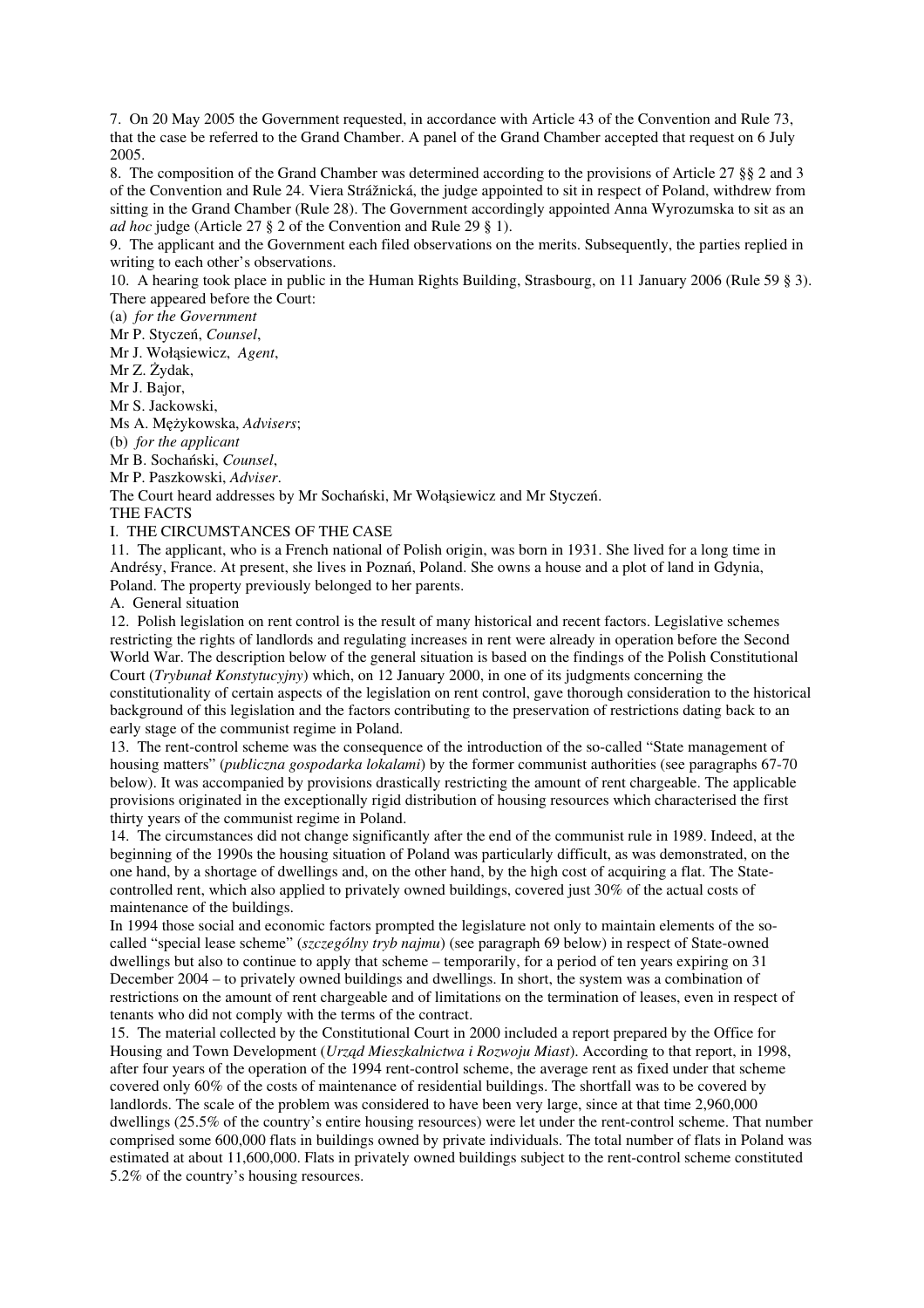The report stated, among other things:

"Before ... [1994], statutory rent determined by the Cabinet covered about 30% of running maintenance costs. At present, after four years of operation of the [1994] rent-control scheme, municipalities set levels of rent covering on average 60% of maintenance costs. ...

In respect of buildings owned by municipalities, the shortfall is covered by the municipalities, which frequently use for that purpose surplus derived from letting commercial premises.

As regards privately owned buildings where tenants pay controlled rent, the shortfall is covered by the owners of the buildings."

16. In 2003-04 the government, in the course of preparation of its bill amending the legislation on rent control (see paragraphs 114 et seq. below), collected a considerable amount of data describing the current general housing situation in Poland.

The situation is characterised by a serious shortage of residential dwellings. According to the 2002 national population and housing census, the deficit, defined as the difference between the number of households and the number of flats, amounts to 1,500,000 flats. There is a particularly acute shortage of flats to let.

17. Data collected by the Central Statistical Office (*Główny Urz*ą*d Statystyczny*) on the overall financial situation of households, indicate that in the years 1998-2003 household expenses such as rent and electricity bills amounted to 14.5%-15.4% of total expenses (18.6%-19% in pensioners' households). During the same period, between 7% and 10% of Polish households were in rent arrears (1998: 7.5%; 1999: 7%; 2000: 7%; 2002: 10%; 2003: 9%).

In 2000 about 54% of the population lived below the poverty line, of which 8% were below the abject poverty line. In 2002 some 58% of the population lived below the poverty line, of which 11% were below the abject poverty line.

18. Various reports received by the Office for Housing and Town Development confirmed that the provisions relating to the protection of tenants as applicable until 31 December 2004 (see paragraphs 85-89 below) limited the availability of flats to let. In the authorities' view, the introduction of the so-called "commercial lease" (*najem komercyjny*) – in other words a market-related lease – by lifting restrictions on rent increases for privately owned buildings and freeing private landlords from their obligation to provide indigent tenants with alternative accommodation upon the termination of their lease, should encourage private investors to build tenement houses designated solely for letting.

19. The Government gave various figures to indicate the number of persons potentially affected by the operation of the rent-control scheme. They stated that, according to information supplied by the Office for Housing and Town Development, the operation of the relevant legislation affected approximately 100,000 landlords and 600,000 tenants. Other sources cited by the Government indicated that the total number of persons concerned was around 100,000 landlords and 900,000 tenants.

B. The facts of the case up to the adoption of the Chamber judgment

1. Events before 10 October 1994

20. The applicant's house was built in 1936 as a one-family home. It originally consisted of a duplex flat, a basement and an attic.

21. During the Second World War, the house was occupied by officers of the German army. In May 1945 it was taken over by the Red Army, which quartered some of its officers there for a while.

22. On 19 May 1945 the head of the housing department of Gdynia City Council (*Kierownik Wydziału Mieszkaniowego Magistratu Miasta Gdynia*) issued a decision assigning the first-floor level of the duplex flat to a certain A.Z.

23. In June 1945 the Gdynia City Court (*S*ą*d Grodzki*) ordered the return of the house to the applicant's parents. They began to renovate it but, shortly afterwards, were ordered to leave. A.Z. moved into the house in October 1945.

24. On 13 February 1946 the Decree of 21 December 1945 on the State management of housing and lease control (*Dekret o publicznej gospodarce lokalami i kontroli najmu*) came into force. Under its provisions, the house became subject to the so-called "State management of housing matters" (see paragraph 13 above).

25. In 1948, at a public auction, the authorities unsuccessfully tried to sell the house to A.Z., who was at that time employed by Gdynia City Council, an authority responsible for the State management of housing matters at the material time. At about the same time, the applicant's parents, likewise unsuccessfully, tried to recover their property.

26. On 1 August 1974 the Housing Act (*Prawo lokalowe*) ("the 1974 Housing Act") came into force. It replaced the State management of housing matters with the so-called "special lease scheme" (see paragraphs 14 above and 69 below).

27. On an unknown date in 1975 a certain W.P., who was at that time head of the housing department of Gdynia City Council (*Kierownik Wydziału Spraw Lokalowych Urz*ę*du Miejskiego*), tried to buy the house from the applicant's brother.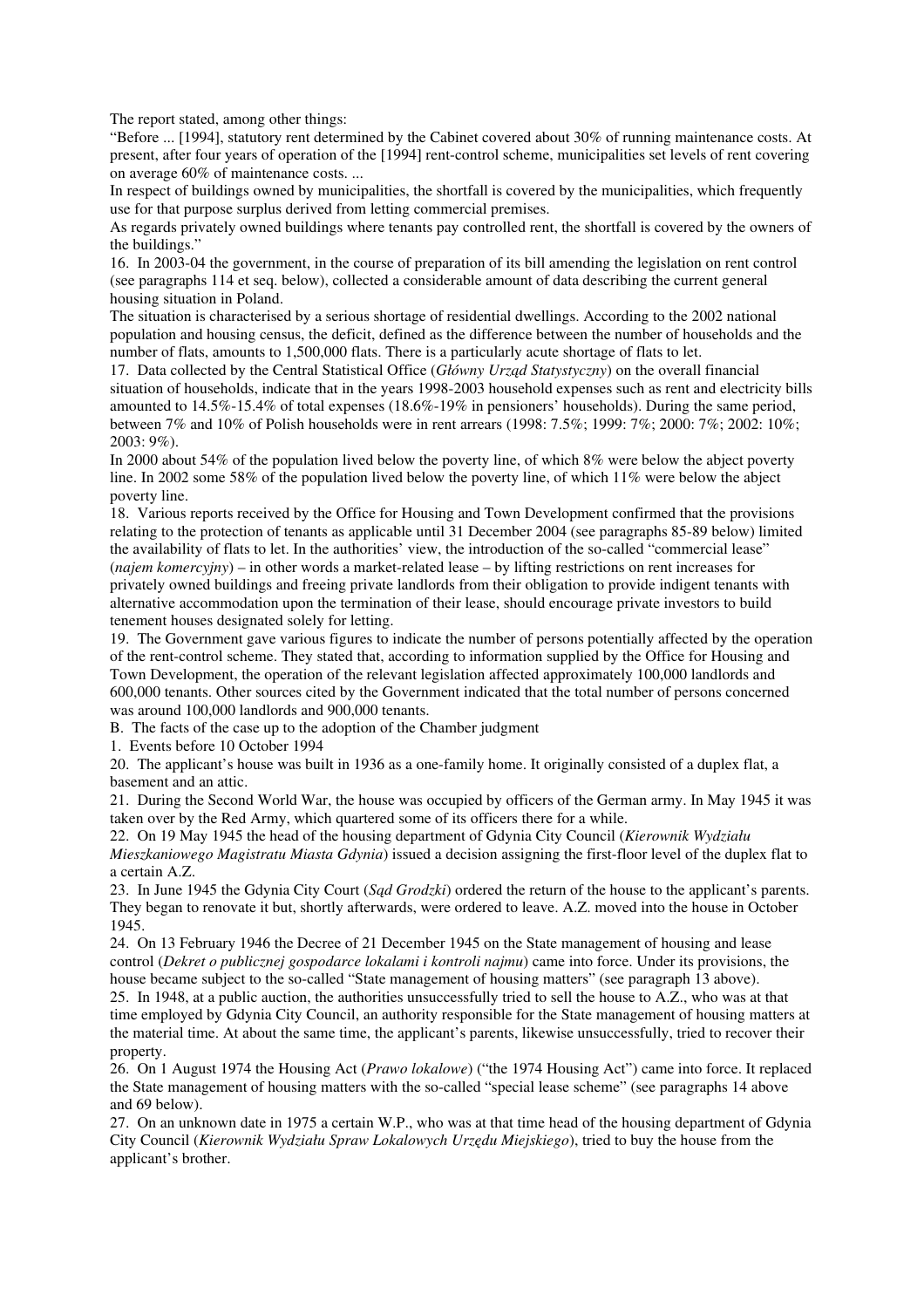28. On 8 July 1975 the mayor of Gdynia issued a decision allowing W.P. to exchange the flat he was renting in another building under the special lease scheme for the ground-floor flat in the applicant's house. That decision was signed on behalf of the mayor of Gdynia by a civil servant who was subordinate to W.P. On 28 January 1976 Gdynia City Council issued a decision confirming that under the provisions governing the special lease scheme the flat had been let to W.P. for an indefinite period. Later, in the 1990s, the applicant tried to have that decision declared null and void but succeeded only in obtaining a decision declaring that it had been issued contrary to the law (see paragraphs 44-49 below).

29. On 24 October 1975 the head of the local management and environment office of Gdynia City Council (*Kierownik Wydziału Gospodarki Terenowej i Ochrony* Ś*rodowiska Urz*ę*du Miejskiego w Gdyni*) ordered that the house become subject to State management (*przej*ę*cie w zarz*ą*d pa*ń*stwowy*). That decision took effect on 2 January 1976.

30. On 3 August 1988 the Gdynia District Court (*S*ą*d Rejonowy*), ruling on an application by A.Z.'s relatives, gave judgment, declaring that, after A.Z.'s death, her daughter (J.P.) and son-in-law (M.P.) had inherited the right to rent the first-floor flat in the applicant's house.

31. On 18 September 1990 the Gdynia District Court gave a decision declaring that the applicant had inherited her parents' property. On 25 October 1990 the Gdynia District Court entered her title in the relevant land register.

32. On 26 October 1990 the mayor of Gdynia issued a decision restoring the management of the house to the applicant. On 31 July 1991, acting through her representative, she took over the management of the house from Gdynia City Council. Shortly afterwards, she began to refurbish the house.

33. On an unknown date in the 1990s the applicant set up a private foundation called the Amber Trail Foundation (*Fundacja Bursztynowego Szlaku*). Since 1991 she has been trying to make her house the seat of the foundation.

2. Events after 10 October 1994

34. After taking over the management of the house, the applicant initiated several sets of proceedings – civil and administrative – in order to annul the previous administrative decisions and regain possession of the flats in her house.

(a) Proceedings before the civil courts

(i) Eviction proceedings

35. On 16 June 1992 the applicant asked the Gdynia District Court to order the eviction of her tenants. In April 1993, on an application by the defendants, those proceedings were stayed. On 26 April 1996 the applicant's claim was dismissed.

(ii) Proceedings concerning the relocation of tenants and compensation

36. In April 1995 the applicant asked the Gdańsk Regional Court (*S*ą*d Wojewódzki*) to order Gdynia City Council to relocate the tenants living in her house to dwellings owned by the municipality. She also asked the court to award her compensation, *inter alia*, for the fact that the authorities had deprived her parents and herself of any possibility of living in their own house, for damage to the property and arbitrary alteration of its use, and for mental suffering. On 5 July 1996 the Regional Court ruled that, under the Lease of Dwellings and Housing Allowances Act of 2 July 1994 (*Ustawa o najmie lokali mieszkalnych i dodatkach mieszkaniowych*) ("the 1994 Act"), the defendant authority had no obligation to relocate the tenants to accommodation owned by the municipality. It dismissed the remainder of the claims. The applicant appealed.

37. On 17 January 1997 the Gdańsk Court of Appeal (*S*ą*d Apelacyjny*) heard, and dismissed, her appeal. It observed that no provision of the 1994 Act obliged the municipal authorities to relocate the applicant's tenants or, at her request, to provide them with alternative accommodation (*lokal zast*ę*pczy*). The relevant provisions of the 1994 Act, namely section 56(4) and (7) (see paragraph 77 below), stipulated that a tenant had to vacate a dwelling only if the owner had offered him another flat he owned or the municipality had agreed to provide the tenant with alternative accommodation owned or administered by it. As regards the applicant's claim for damages for financial loss sustained as a result of the administrative decisions, the Court of Appeal observed that such claims could be determined by the courts of law only if a claimant had first applied for compensation to the administrative authorities and the outcome of the relevant administrative proceedings had been unfavourable. It referred the applicant to the Code of Administrative Procedure (*Kodeks post*ę*powania administracyjnego*), which set out the rules governing the liability of public authorities for issuing wrongful decisions.

In so far as the applicant sought compensation for damage to the house and for the alteration of its use, the Court of Appeal considered that the defendant authority could not be held liable for the consequences of the laws which had previously been in force. In particular, it was not liable for the enactment of the post-war legislation which had introduced restrictive rules concerning the lease of dwellings in privately owned houses and the State management of housing matters. Nor was it liable for the implementation of the special lease scheme introduced by the 1974 Housing Act and the operation of the 1994 Act, which incorporated certain similar rules for the protection of tenants whose right to rent flats in privately owned houses had been conferred on them by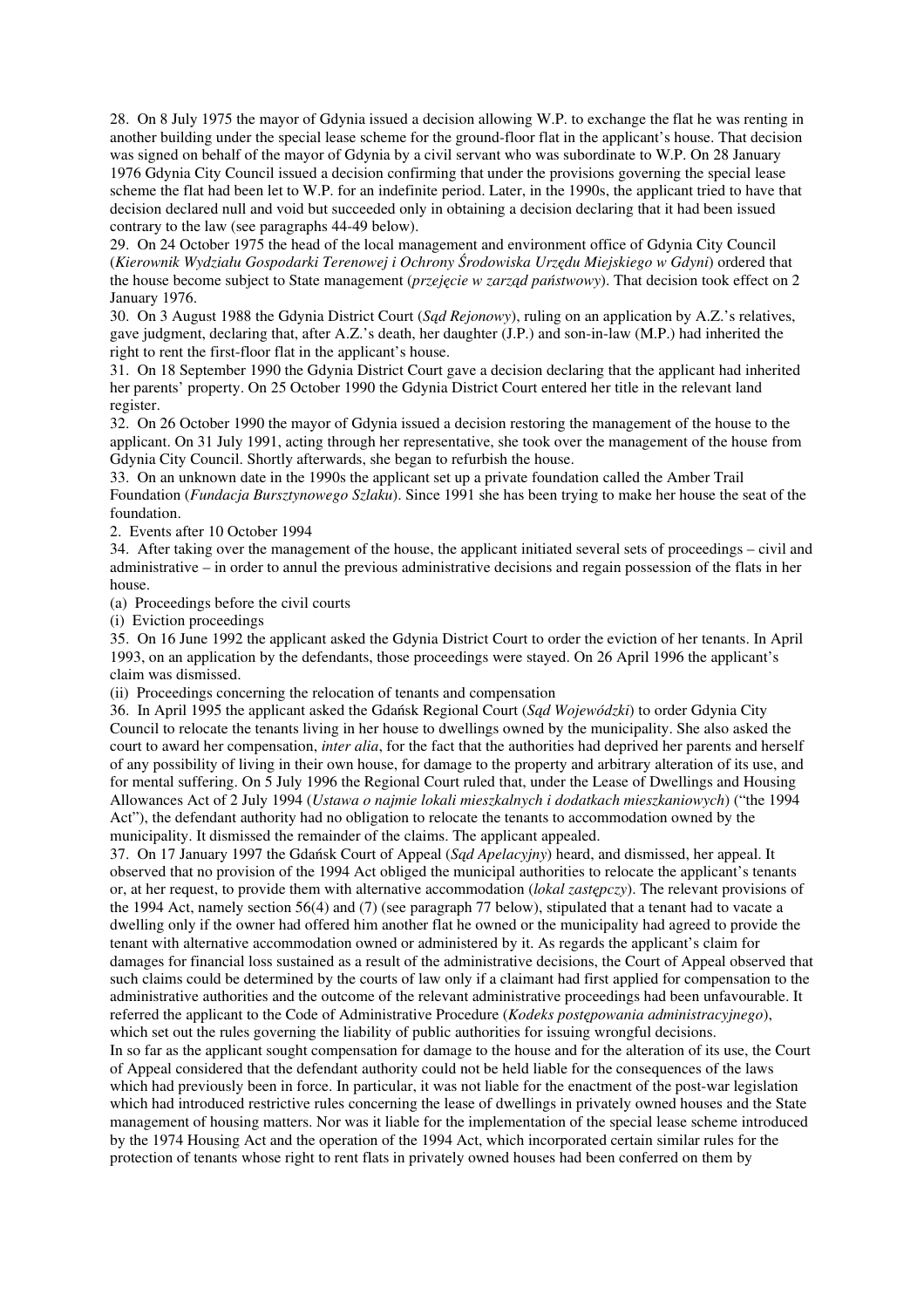administrative decisions (see paragraphs 71-72 below). Lastly, the court noted that the defendant could not be liable for any damage caused by the applicant's tenants.

38. Subsequently, the applicant lodged a cassation appeal (*kasacja*) with the Supreme Court (*S*ą*d Najwy*ż*szy*). On 13 November 1997 the Supreme Court dismissed that appeal on procedural grounds. The court held that the applicant had not complied with the relevant formal requirements; in particular, she had not specified the errors of substantive civil law allegedly committed by the lower courts.

(b) Administrative proceedings

(i) Proceedings concerning the annulment of the decision of 19 May 1945

39. In October 1995 the applicant asked the Gdańsk Self-Government Board of Appeal (*Samorz*ą*dowe Kolegium Odwoławcze*) to declare null and void the decision of the head of the housing department of Gdynia City Council of 19 May 1945. By virtue of that decision, the first-floor flat in the house had been assigned to A.Z. It had also formed a basis for granting the right to lease that flat in the applicant's house to A.Z.'s successors (see paragraphs 22-23 and 30 above).

40. On 26 June 1997 the Board rejected her application. It noted that the impugned decision had been taken pursuant to the Decree on housing commissions issued by the Polish Committee of National Liberation on 7 September 1944 (*Dekret Polskiego Komitetu Wyzwolenia Narodowego o komisjach mieszkaniowych*), a provision which had at the relevant time governed all housing matters. It found that the decision had not been issued by the competent public authority and, in consequence, had not been lawful. Yet the Board could not declare the decision null and void (*stwierdzi*ć *niewa*ż*no*ść *decyzji*) because, pursuant to Article 156 § 2 of the Code of Administrative Procedure, if more than ten years had elapsed from the date on which the unlawful decision had been made, the Board could only declare that the decision "had been issued contrary to the law" (*została wydana z naruszeniem prawa*).

41. The applicant appealed to the Supreme Administrative Court (*Naczelny S*ą*d Administracyjny*). On 15 January 1998 the court dismissed her appeal because she had not availed herself of an obligatory legal remedy in that she had not made an application to the Board for the matter to be reconsidered (*wniosek o ponowne rozpatrzenie sprawy*).

42. The applicant subsequently made such an application. On 23 June 1998 the Board upheld its decision of 26 June 1997. The applicant appealed to the Supreme Administrative Court. The Gdańsk Regional Prosecutor (*Prokurator Wojewódzki*) joined the proceedings and lodged an appeal on the applicant's behalf.

43. On 8 June 1999 the Supreme Administrative Court dismissed both appeals. It confirmed that the impugned decision had been unlawful. It added that there had been several procedural shortcomings (for instance, the applicant's parents had not been notified of the proceedings and had never had any opportunity to challenge the decision; in addition, no legal basis had been given for it). However, in accordance with Article 156 § 2 of the Code of Administrative Procedure, the court could not annul the decision but could only declare that it had been issued contrary to the law. In passing, the court observed that the above-mentioned procedural shortcomings could be rectified by means of reopening the proceedings.

(ii) Proceedings concerning the annulment of the decision of 8 July 1975

44. In 1992 the applicant asked the Gdańsk Self-Government Board of Appeal to declare null and void the decision of the mayor of Gdynia of 8 July 1975. By virtue of that decision, W.P. had been granted the right to lease the ground-floor flat in the applicant's house (see paragraph 28 above)

45. On 27 January 1994 the Board rejected her application. The applicant appealed to the Supreme Administrative Court.

46. On 14 June 1995 the court dismissed her appeal. It found that the flats in the applicant's house had been let under the special lease scheme introduced by the 1974 Housing Act and that, accordingly, the mayor had been competent to issue the decision in question. It further observed that, despite some procedural errors committed by the mayor of Gdynia (which could be rectified by means of reopening the proceedings), the decision had had a legal basis and could not, therefore, be declared null and void.

47. On 17 September 1994 the applicant asked the mayor of Gdynia to reopen the relevant proceedings and to declare the impugned decision null and void. The mayor rejected her application as being lodged out of time. 48. On 29 December 1995 the Gdańsk Self-Government Board of Appeal, of its own motion, reopened the proceedings. It found that the contested decision had been made on behalf of the mayor of Gdynia by a civil servant who had been W.P.'s subordinate and that that fact in itself constituted a sufficient ground for reopening the proceedings pursuant to Article 145 § 1 (3) of the Code of Administrative Procedure. That fact had also rendered the decision unlawful. However, since more than five years had elapsed from the date on which the decision had been given, the Board could not annul it. It could merely declare that it had been issued contrary to the law, as laid down in Article 146 § 1 of the Code of Administrative Procedure.

49. The applicant appealed to the Supreme Administrative Court, alleging that the decision had never been served on the owners of the house and that it should have been declared null and void. On 28 November 1996 her appeal was dismissed.

(iii) Proceedings concerning the annulment of the decision of 24 October 1975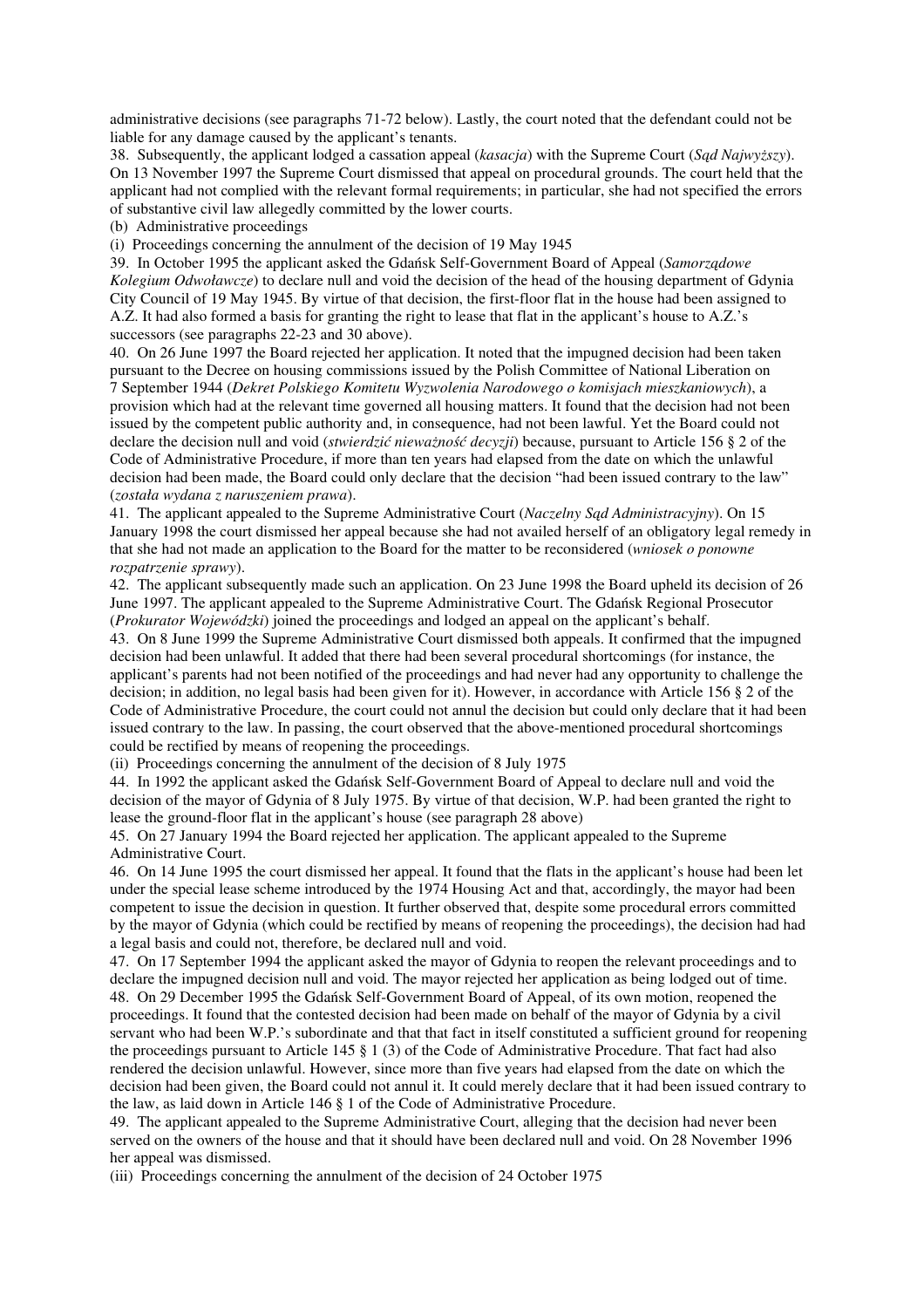50. On 4 October 1994 the applicant asked Gdynia City Council to reopen the administrative proceedings that had been terminated on 24 October 1975 by the decision of the head of the local management and environment office of Gdynia City Council. By virtue of that decision, the applicant's house had become subject to State management (see paragraph 29 above). She further asked to have the decision declared null and void, submitting that it had lacked a legal basis. In particular, the house had incorrectly been classified as a "tenement house" (*dom wielorodzinny*), whereas in reality it was, and always had been, a one-family house and, as such, should not have become subject to State management. The decision, the applicant added, had been made solely for the personal benefit and gain of W.P., who had at that time been the head of the housing department of Gdynia City Council. In her view, it had been made to sanction the prior – and likewise unlawful – decision of 8 July 1975 whereby W.P. had acquired the right to lease the flat in her house.

51. On 7 December 1994 the mayor of Gdynia rejected her application, finding that she had lodged it outside the prescribed time-limit. On 12 June 1995 the Gdańsk Self-Government Board of Appeal upheld the mayor's decision. Subsequently, the applicant appealed to the Supreme Administrative Court. On 14 November 1996 the court quashed both decisions because the mayor of Gdynia had not been competent to rule on the application. 52. On 27 February 1997 the Gdańsk Self-Government Board of Appeal reopened the proceedings terminated by the decision of 24 October 1975. On 28 April 1997 the Board declared that that decision had been issued contrary to the law because the owners of the house had not been notified of the proceedings. It found that Gdynia City Council had not acted with due diligence. In particular, it had made no effort to establish who had been the rightful successors to the owners of the house, while at the material time the applicant and her brother had – on a regular basis – paid the relevant taxes on the property to the City Council. Relying on Article 146 § 1 of the Code of Administrative Procedure, the Board refused to annul the decision because more than five years had elapsed from the date on which it had been given.

53. On an unspecified date in 2002 the applicant asked the Governor of Pomerania (*Wojewoda Pomorski*) to declare the decision of 24 October 1975 null and void. The application was referred to the Gdańsk Self-Government Board of Appeal, a body competent to deal with the matter. The Board rejected the application on 13 May 2002. It held that the matter was *res judicata*.

3. The situation of the applicant's tenants

(a) The surface area of the flats

54. The parties gave differing information as to the actual usable surface area of the flats in the applicant's house, a factor relevant for the determination of the chargeable rent.

(i) The Government

55. The Government submitted that the usable surface area of the applicant's house was 196 square metres. They produced an inventory done on 1 August 1991 in connection with the transfer of management of the house from Gdynia City Council to the applicant (see also paragraph 32 above). The usable surface area of the house was estimated at 196 sq. m; no net living area was indicated. There were four flats and no commercial premises. The number of habitable rooms in the flats was twelve. The surface area of those flats was estimated at 148 sq. m. The total surface area of the house was indicated as 255 sq. m.

(ii) The applicant

56. The applicant stated that the total surface area of the house occupied by the tenants and for which they paid rent was about 250 sq. m. In that connection, she supplied a declaration of 28 May 2001, issued by the Gdynia Association of Landlords and Managing Agents (*Zrzeszenie Wła*ś*cicieli i Zarz*ą*dców Domów*), an agency that apparently administered her property. According to the declaration, since at least the 1950s the applicant's house had been divided into three flats leased by means of the agreements originating in the administrative decisions described above.

57. The usable surface areas of those flats for the purposes of fixing rent were as follows: flat no.  $1 = 127.38$  sq. m; flat no.  $3 = 67.90$  sq. m; and flat no.  $4 = 54.25$  sq. m. Accordingly, the total usable surface area occupied by the tenants was 249.53 sq. m.

(b) Documentary evidence relating to rent paid by the applicant's tenants

58. On an unspecified date in 1995 W.P. asked the Gdynia District Court to determine the amount of the rent to be paid by him. On 20 March 1996 the District Court gave judgment and determined the amount of rent at 33.66 Polish zlotys (PLN) per month. It ordered the applicant to pay costs in the amount of PLN 528.90.

59. According to the Gdynia Association of Landlords and Managing Agents' declaration of 28 May 2001 (see paragraph 56 above), the amounts of rent to be paid by the applicant's tenants were as follows: for flat no. 1 (usable surface area of 127.38 sq. m), occupied by J.P. and M.P.: PLN 500.60; for flat no. 3 (usable surface area of 67.90 sq. m), occupied by W.P.: PLN 322.65; for flat no. 4 (former attic; usable surface area 54.25 sq. m.), occupied by J.W.: PLN 188.25. Dwelling no. 2 (apparently originally the bedroom of the applicant's parents, later used as a drying room), which had previously been used by W.P. without any legal title or authorisation and for which he had paid no rent, was at that time locked and sealed by the managing agent. W.P. was served with a notice ordering him to pay PLN 2,982.46 for the unauthorised use of the dwelling on pain of being evicted.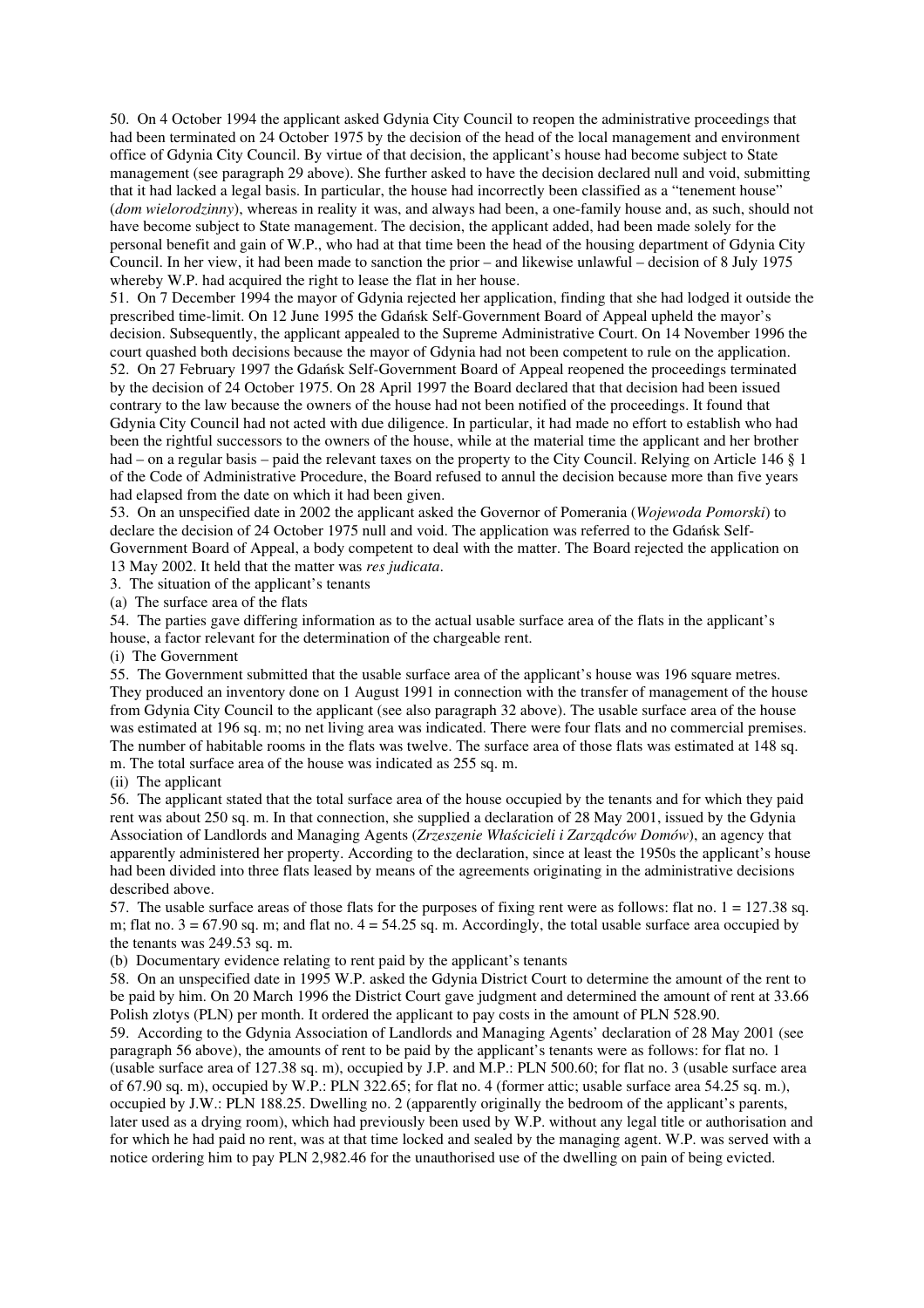At the hearing before the Chamber on 27 January 2004, the Government informed the Court that the rent paid by J.P. and M.P. on that date was PLN 531.63.

(c) The tenants' financial situation

60. Following a request by the Chamber to produce evidence establishing the situation of the applicant's tenants, the Government supplied a certificate issued by the Gdynia District Centre for Social Services (*Dzielnicowy O*ś*rodek Pomocy Społecznej*) on 19 February 1993. The certificate stated that W.P. had received assistance from the centre as from January 1993. He was to obtain a periodical social welfare benefit for March and May 1993. In 1992 he had received assistance for housing purposes. The certificate further stated that W.P. had earlier been assessed as having a "disability of the second degree", the disability and its degree being subject to a medical verification in May 1993.

61. On 12 February 2004, in reply to an enquiry by the Government in connection with the present case, the Gdynia City Centre for Social Services (*Miejski O*ś*rodek Pomocy Społecznej*) stated that the applicant's tenants, W.P., J.P., M.P. and J.W., were not receiving any assistance from the centre and they had not received any assistance from social services for the past few years, that is from 1995 onwards.

4. Amounts of controlled rent per square metre in Gdynia in 1994-2004, as supplied by the Government 62. In reply to a question from the Chamber as to the amount of controlled rent received by the applicant from 10 October 1994 onwards, the Government stated that they had no details of the rent received by the applicant at the relevant time. However, they supplied indicators relevant for the fixing of a controlled rent, as determined by Gdynia City Council for similar houses.

63. According to this information, in December 1994 the rent per square metre was 9,817 old Polish zlotys; from January to November 1995, PLN 1.04; from December 1995 to October 1996, PLN 2.11; from November 1996 to December 1997, PLN 2.63; from January 1998 to January 1999, PLN 3.37; from February 1999 to January 2000, PLN 4.01; from February 2000 to February 2001, PLN 4.37; and from April 2002 to October 2002, PLN 4.61.

64. On 10 October 2002, following the coming into effect of the Constitutional Court's judgment of 2 October 2002, it became possible for landlords to increase the rent up to 3% of the reconstruction value of the dwelling (see paragraphs 86, 102-04 and 113 below).

From December 2002 to 30 June 2003 the relevant conversion index of the reconstruction value of the dwelling (see paragraphs 75 and 85 below) was PLN 2,525.30. From 1 July to 31 December 2003 it amounted to PLN 2,471.86.

In 2004 the conversion index was fixed at PLN 2,061.21. The Government submitted that the reconstruction value of the dwellings in the applicant's house was calculated on the basis of the following three elements: the 3% mentioned above, the usable surface area of the flats and the relevant conversion index (PLN 2,061.21). The monthly rent per square metre in the applicant's house corresponded to 3% of the conversion index of the reconstruction value of a square metre divided by 12 months  $(3\% \times PLN 2.061.21 = PLN 61.83/12)$ . It accordingly amounted to approximately PLN 5.15 per square metre. Having regard to the usable surface area of the house as indicated by the Government, the maximum monthly chargeable rent was PLN 1,009.40 (PLN 5.15 x 196 sq. m). Taking into account the surface area as indicated by the applicant, the relevant amount was PLN 1,285.08 (PLN 5.15 x 249.53 sq. m).

5. Levels of free-market rent in Gdynia in 1994-2004 as supplied by the applicant

65. According to the applicant, in the years 1994-99 the free-market rent for the three flats in her house would have amounted to 1,700 United States dollars (USD) per month (USD 800 + USD 500 + USD 400 respectively, depending on the size of the flat). In the years 2000-02 the rent would have decreased to USD 1,250 per month (USD 600 + USD 350 + USD 300). In 2003 it would have been further reduced to USD 900 per month (USD 450 + USD 250 + USD 200). She stated that her prognosis as to the decrease in rent was based on such factors as the devaluation of the house owing to its age and the decreasing demand and increasing supply of flats to let on the market.

C. Facts supplied by the Government after the adoption of the Chamber judgment

66. In their referral request of 20 May 2005, the Government informed the Court that two of the applicant's flats had become vacant because W.P. had moved out on 2 June 2003 and J.P. and M.P. had moved out on 6 September 2004. They also stated that J.W. had recently been offered a council flat by the authorities and was about to move out.

At the oral hearing, the Government said that J.W. was still living in the flat but that she was to move out in the coming weeks.

On 18 April 2006 the Government informed the Court that J.W. had moved to a council flat on 15 February 2006.

II. RELEVANT DOMESTIC LAW AND PRACTICE

A. "State management of housing matters" and the "special lease scheme"

67. The Cabinet Decree of 21 December 1945 on the State management of housing and lease control (*Dekret z* 

*21 grudnia 1945 r. o publicznej gospodarce lokalami i kontroli najmu*), which came into force on 13 February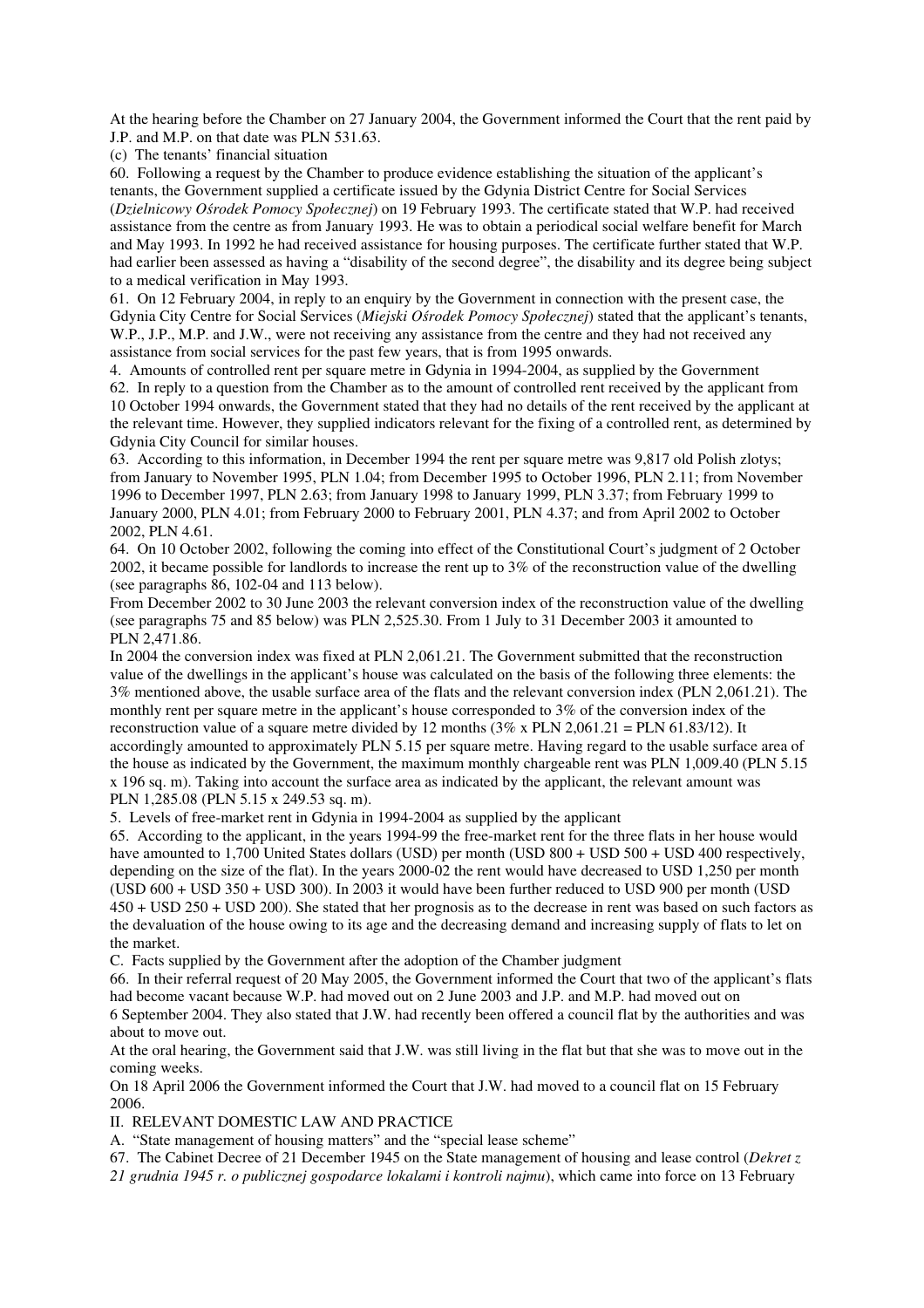1946, introduced "State management of housing matters", which also applied to dwellings or commercial premises in privately owned buildings (see paragraph 13 above).

68. Later, on 1 September 1948, the Decree of 28 July 1948 on the lease of dwellings (*Dekret o najmie lokali*) came into force. Under its provisions, the State authorities administered all housing matters in the public and private sectors alike. The authorities were given power to issue a decision assigning to a tenant a particular flat in a privately owned building. Those provisions also laid down rules concerning rent control.

69. The 1974 Housing Act introduced the "special lease scheme", which replaced "State management of housing matters", although it did not significantly change the principles on which the right to lease was based. For instance, the right to lease a flat in a building subject to "State management" did not originate in a civil contract but was conferred on a tenant by an administrative decision. The owner of such a building had no say as to who could live in his or her house and for how long. The special lease scheme applied to residential and commercial premises.

70. Decisions on "allocation of a dwelling" (*przydział lokalu*) were, for all practical purposes, tantamount to "granting" a right to lease a dwelling (or commercial premises) under the special lease scheme. They were issued by the relevant departments of the local council (depending on which of the many reforms of the system of public administration was being carried out, those departments were called variously "housing departments", "departments of local management and environment", "dwelling departments", etc.).

B. The Lease of Dwellings and Housing Allowances Act of 2 July 1994 ("the 1994 Act")

1. Abolition of the "special lease scheme" and introduction of a new rent-control scheme

71. The Act came into force on 12 November 1994. It was intended to bring about a reform of the law governing the relationship between landlords and tenants. Although it abolished the "special lease scheme" and relaxed the control of rent by, for instance, allowing rents of commercial premises to be market-related and determined freely, as well as allowing rents for residential dwellings to be fixed freely in civil contracts between landlords and tenants, it maintained the control of rent of residential dwellings in which the right to lease a flat had earlier been conferred on a tenant by an administrative decision.

72. The 1994 Act introduced the system of "controlled rent" (*czynsz regulowany*) and set out detailed regulations on the calculation of rent for residential dwellings which had so far been subject to the "special lease scheme". The provisions concerning controlled rent, the *ratio legis* of which was to protect tenants in a difficult financial situation during the transition from a State-controlled to a free-market housing system, were to remain in force until 31 December 2004.

The 1994 Act maintained, albeit with slightly modified wording, the rules concerning the protection of tenants against the termination of leases continued on the basis of previous administrative decisions and the right of succession to a lease.

2. Succession to the right to lease a flat

73. Section 8(1) of the Act read:

"1. In the event of a tenant's death, his or her descendants, ascendants, adult siblings, adoptive parents or adopted children or a person who has lived with a tenant in *de facto* marital cohabitation, shall, on condition that they lived in the tenant's household until his or her death, succeed to the tenancy agreement and acquire the tenant's rights and obligations connected with [the lease of] the flat, unless they relinquish that right to the landlord. This provision shall not apply to persons who, when the [original] tenant died, had title to another residential dwelling.

2. In cases where there is no successor to the tenancy agreement, or where the successors have relinquished their right, the lease shall expire."

3. Controlled rent

74. Section 20 set out the following:

"(1) Under the lease agreement the tenant is obliged to pay the rent.

(2) In the cases provided for by the present statute, the rent shall be determined in a manner specified in this Act (controlled rent). In other cases the rent shall be determined freely.

(3) The rent shall be determined with reference to the physical state of the building in question, its surface area and the condition of the flat and other factors which increase or reduce the flat's value.

(4) The parties shall specify the rent in their agreement."

75. Section 25, which, pursuant to section 56(2) (see paragraph 77 below), also applied to privately owned flats subject to the previous special lease scheme, provided:

"(1) Subject to the reservation set forth in section 66, controlled rent shall be paid by tenants of dwellings belonging to municipalities, the State Treasury, State legal entities or legal entities administering dwellings for non-profit-making purposes, except for housing cooperatives.

(2) The maximum controlled rent must not exceed 3% of the reconstruction value of the dwelling [*warto*ść *odtworzeniowa lokalu*] per annum.

(3) The reconstruction value of the flat shall be the product of its usable area and the conversion index of 1 square metre of the usable area of the building.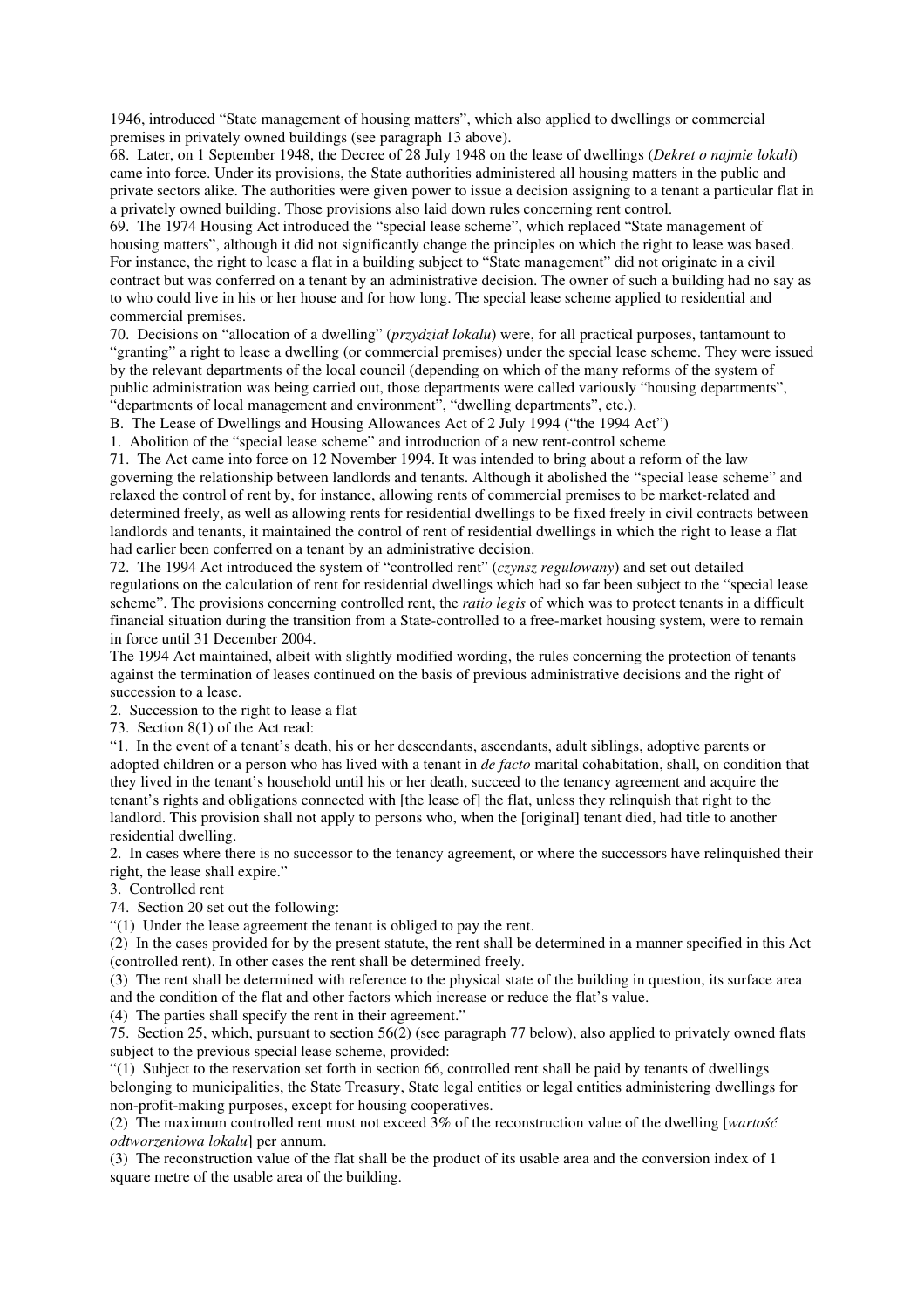(4) The [relevant] Governor shall, by means of an ordinance issued quarterly, determine the conversion index of 1 square metre of the usable surface area of the residential building."

4. Transformation of "administrative lease" into "contractual lease"

76. Under the transitional provisions of the Act the right to lease a flat conferred on a tenant by an administrative decision was to be treated as a lease originating in a lease agreement concluded under the relevant provisions of the Civil Code. Tenants of such flats were to pay controlled rent until 31 December 2004. Under section 55 of the Act the lease of a flat on the basis of an administrative decision issued under the 1974 Housing Act was to remain in force.

77. Section 56 laid down further regulations in respect of such "administrative leases". Its relevant parts provided:

 $\cdot$  (1) Under this Act, a lease which originated in an administrative decision on the allocation of a flat, or had another legal basis [that existed] before State management of housing or the special lease scheme was introduced in a given locality, shall be treated as a contractual lease signed for an indefinite period under the provisions of this Act.

(2) Until 31 December 2004 inclusive, the rent for flats let in the manner specified in subsection (1) in dwellings owned by natural persons shall be determined in accordance with the provisions concerning controlled rent. ...

(4) If an owner referred to in subsection (2) intends to dwell in his flat and with that intention has vacated the flat which he has hitherto rented ... from the municipality, the tenant shall be obliged to vacate the owner's flat and move into the flat [offered to him], provided that the [condition of] the flat in question complies with the requirements laid down by this Act in respect of alternative accommodation. If such is the case, the owner may terminate the lease under section 32(2).

... (6) If the owner's adult child or parents are to dwell in his flat, subsection (4) ... shall apply by analogy. (7) If the landlord has offered the tenant alternative accommodation which he or she owns himself or if, at the owner's request, such alternative accommodation has been provided by the municipality, subsection (4) shall apply by analogy."

5. Landlords' duties in respect of property maintenance

78. Section 9 of the Act set out a detailed list of landlords' duties under a tenancy. It applied both to landlords letting flats for a freely determined, market-related rent and to landlords receiving controlled rent. It also listed the types of maintenance work to be carried out by landlords under lease agreements. The relevant parts of that section provided:

"(1) The landlord shall ensure that the existing technical facilities in the building are in working order; shall enable the tenant to use lighting and heating in the dwelling; shall ensure that the dwelling is supplied with cold and hot water; and shall ensure the proper functioning of lifts, the collective aerial, and other facilities in the building;

...

(3) The landlord shall, in particular:

1. maintain in working order and keep clean any shared premises and facilities in the building; the same should apply to the vicinity of the building;

2. carry out repairs in the building and its dwellings and facilities, and restore any building which has been damaged, regardless of the cause of such damage; however, the tenant shall bear the costs of repairing damage for which he is liable;

3. carry out repairs in the dwellings, repair or replace installations and technical facilities and, in particular, carry out repairs for which the tenant is not responsible; in particular, he shall:

(a) repair and replace the water supply installation in the building and the gas and hot water supply installations, and repair and replace the sewage, central heating (including radiators), electricity, telephone and collective aerial installations – the latter, however, without fittings;

(b) replace or repair furnaces, window and door frames, floors, floor linings and plasterwork.  $\cdot$  .

6. Termination of a lease in respect of tenants paying controlled rent

79. In practice, if such a tenant had not fallen into more than two months' arrears of controlled rent, the lease could not be terminated unless he had used the flat "in a manner inconsistent with its function", damaged the flat or the building, repeatedly and flagrantly disturbed the peace and public order or had sublet the flat without obtaining the prior consent of the landlord (sections 31 and 32 of the 1994 Act).

However, even if a tenant had fallen into rent arrears exceeding two months, a landlord was obliged to notify him in writing of his intention to terminate the lease agreement and to grant him a period of one month to pay off both the arrears and the current month's rent.

If, following the termination of the lease agreement, the tenant did not vacate the flat (which was very often the case, given the acute shortage of cheap dwellings for rent and the high costs involved in buying a flat), the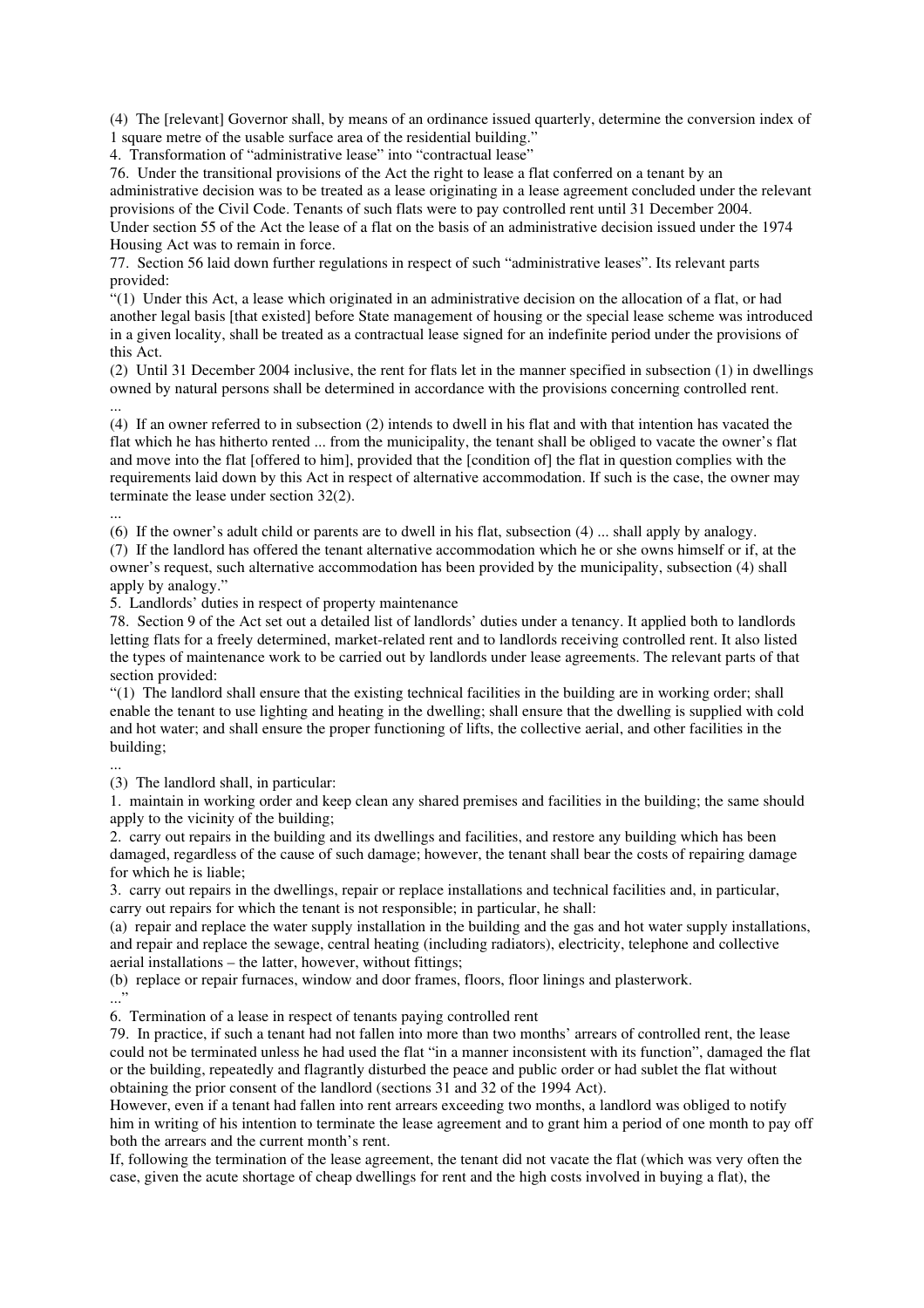landlord had to bring an action for eviction against him. If an eviction order was issued, the landlord, in order to have it enforced and the flat vacated, had to ask the relevant municipality to provide the tenant with "substitute accommodation". As there was a very short supply of such accommodation, the enforcement of the eviction order and vacation of the premises could take many years. Once an eviction order had become final, the tenant, as long as he lived in the flat, was obliged to pay so-called "compensation for extra-contractual use" (*odszkodowanie za bezumowne korzystanie*), equal to 200% of the current rent. If that sum did not cover the losses incurred by the landlord in connection with maintenance of the flat, he could sue the tenant for supplementary compensation.

C. The Constitutional Court's judgments declaring certain provisions of the 1994 Act incompatible with the Constitution

1. The judgment of 12 January 2000

80. On 12 January 2000 the Constitutional Court, ruling on a point of law referred to it by the Supreme Court, declared unconstitutional section 56(2) read in conjunction with, *inter alia*, section 25 of the 1994 Act (see paragraphs 75 and 77 above). It found that those provisions were in breach of Article 64 § 3 (admissible limitations on property rights) read in conjunction with Article 2 (rule of law and social justice) and Article 31 § 3 (principle of proportionality) of the Constitution (see paragraphs 107 and 109-10 below), and Article 1 of Protocol No. 1, because they placed a disproportionately heavy and, from the point of view of the permitted restrictions on the right of property, unnecessary financial burden on the exercise of property rights by landlords owning flats subject to rent control.

The court ruled that the unconstitutional provisions should be repealed on 11 July 2001. That in practice meant that by that date Parliament had to enact new, constitutional, legislation dealing with the matter.

81. Before giving its judgment, the Constitutional Court asked the President of the Office for Housing and Town Development (*Prezes Urz*ę*du Mieszkalnictwa i Rozwoju Miast*) for information concerning the implementation of the 1994 Act and, more particularly, the manner of determining the "conversion index of 1 square metre of the usable surface area of the residential building" as referred to in section 25 of the Act. According to the information received, levels of controlled rent had never reached the statutory 3% of the reconstruction value referred to in section 25(2) but were determined by the municipalities at  $1.3\%$  of that figure. As a result, the levels of controlled rent covered merely 60% of the maintenance costs of residential dwellings. The rest had to be covered by landlords from their own resources. That did not allow them to put aside any savings for repairs. 82. In the judgment, the Constitutional Court attached much importance to the fact that the relevant regulations concerning controlled rent had brought about a situation whereby the expenses incurred by owners of dwellings were much higher than the rent paid by tenants and that the former "had no influence on how the rates of controlled rent were determined". In its view, that shortfall of the rent actually received had resulted in the progressive reduction of the value of tenement houses and this, with the passage of time, entailed consequences similar to expropriation.

The judgment contains extensive reasoning, the gist of which can be summarised as follows.

"One of the essential elements of the right of property is the possibility of deriving profit from the object of ownership, which is of particular importance in a market economy. The legislature may regulate and limit this right in view of, among other things, the social context of enjoyment of property and duties towards the community that are inherent in ownership. In exceptional cases, ... it is even [acceptable] to exclude temporarily the possibility of ... deriving an income from goods that are the subject of ownership. However, if the limitations on a property right go even further and the legislature places an owner in a situation in which his property necessarily inflicts losses on him, while at the same time imposing on him a duty to maintain the property in a specific condition, it can be said that there is a limitation which impairs the very essence of that right. ... The Constitutional Court observes that the applicable provisions very seriously limit the possibility for a landlord to use and dispose of his dwellings, as referred to in section 56(1) of the 1994 Act. In particular, under this section all earlier tenancy relationships, in so far as they originated in administrative decisions on the allocation of a dwelling ... were transformed into contractual leases for an indefinite period. ...

The Constitutional Court will not assess the compatibility of those regulations with the Constitution, as this is not the object of its ruling. It merely observes that, against that background, the owner of a building is practically deprived of any influence on the choice of tenants in his building and on whether the lease relationships with those persons should continue. ...

Thus, the possibility [for a landlord] to enjoy and dispose of property is very considerably limited. While it is not totally extinguished, as he may still sell his building (dwelling) or take out a mortgage on it and there are no restrictions on succession rights, the exclusion of the owner's right to dispose of dwellings subject to the provisions of the 1994 Act results in the depreciation of the market value of the building. By the same token, other attributes which have so far not been taken away from the owner, such as the possibility of enjoying and disposing [of his property], are substantially reduced and his property right becomes illusory.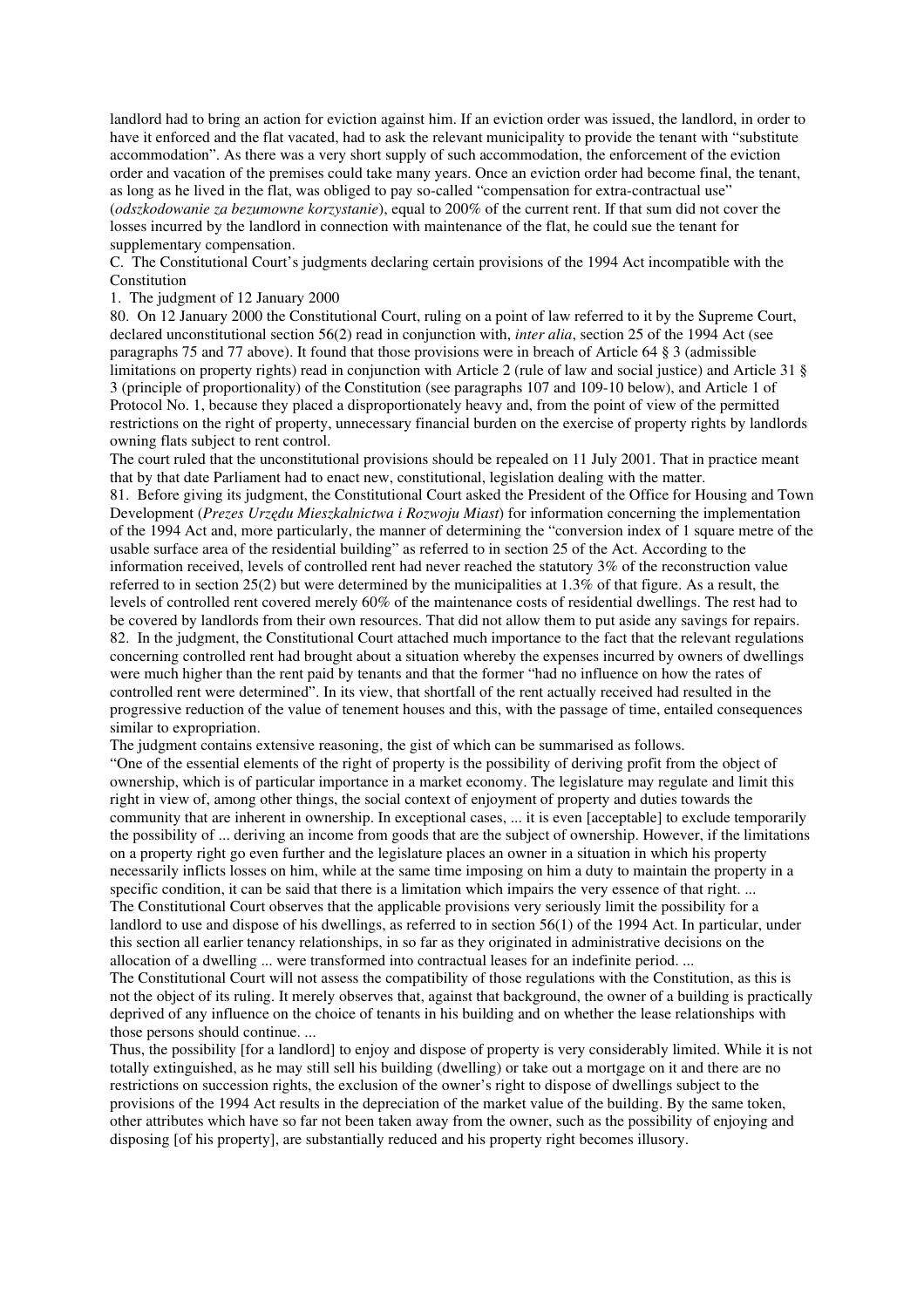At the same time, the legal provisions impose on the owner of the building a number of onerous duties ... Not only do most of the applicable laws impose specific duties on the owner but they also provide for specific penalties for failure to comply with those duties or to discharge them properly. ...

The Constitutional Court considers that the 1994 Act and, especially, its practical application have not secured a sufficient mechanism for balancing the costs of maintaining a building, its equipment and surroundings and the income from controlled rent. ...

The Constitutional Court considers it necessary to draw attention to two further points which are relevant for the situation of the landlord.

Firstly, the inadequacy of controlled rent *vis-à-vis* real expenses for maintenance of a building does not allow ... [landlords] to put aside savings for repairs and for keeping the building in a good condition. As a result, the tenement houses are gradually losing value. In terms of property rights, this should be perceived as a process of gradual deprivation of this right, leading, with the passage of time, to results similar to expropriation. Also, it has a general impact on the community because many tenement houses are approaching the time of their 'technical death' and, in consequence, not only will the owner lose his property but tenants will also lose the possibility of housing, which will hardly be compatible with Article 75 § 1 of the Constitution.

Secondly, the inadequacy of controlled rent *vis-à-vis* real expenses for maintenance of a building has not been duly recognised by the tax laws ... [Under those laws], landlords are treated in the same way as businessmen or persons letting dwellings for a profit and must bear the financial consequences of all losses caused by the lease of their dwellings. ...

[As regards the principle of proportionality laid down in Article 31 § 3 of the Constitution]

... it may be justified to fix rent in such a way that it will not be disproportionate to the financial standing of tenants, so that it will be possible for them to maintain a decent standard of living (or at least a minimum standard) after paying the rent. Thus, it is in conformity with the contemporary perception of a 'social State' to demand some sacrifice from all members of society for the benefit of those who cannot provide subsistence for themselves and their families. By the nature of things, the extent of that sacrifice depends on the level of income and imposes a heavier burden on those who are better off. By the nature of things, the owners of property may be required to make sacrifices, according to the general principle that 'ownership entails obligations'. However, the distribution of burdens among specific members of society cannot be arbitrary and must maintain rational proportions.

In the circumstances obtaining in Poland, under Article 31 § 3 it may be justified to maintain the provisions limiting landlords' property rights and, more particularly, excluding unrestricted freedom in fixing rates of rent and other charges collected from tenants. ... It may still – in any event in the transitional period – be justified to impose wider restrictions on property rights, precluding the freedom to derive profit by fixing levels of rent in such a way as to cover only the costs of maintenance and upkeep of the building.

However, an assessment of the 1994 Act leads to the conclusion that the applicable restrictions do not stop there. The present regulations deliberately set the levels of controlled rents below the costs and expenses actually incurred by owners. That, in itself, would not necessarily have had to be considered unconstitutional had there been any parallel legal mechanism compensating for incurred losses. No such mechanisms have been set up. In consequence, the applicable provisions are based on the premise that property must – until the end of 2004 – entail losses for the owner and that, at the same time, the owner has a duty to incur expenses to maintain his property in a particular condition.

That means that the 1994 Act placed the main burden of the sacrifices that society had to make for tenants, or at least for tenants in a difficult financial position, on the owners of property. Besides, other remedies – such as, for instance, subsidising from public funds the costs of maintaining and repairing buildings referred to in section 56(1), ensuring full recognition in the tax regulations for losses and expenses incurred by landlords and making the level of rent dependent on the tenant's income – have not been employed. Instead, the simplest means (being apparently the cheapest in social terms) have been applied, namely setting a low maximum level of rent and allowing the municipalities to make exceptions to that level. Consequently, it has been assumed that owners will cover the remaining costs of maintaining their property out of their own pockets. No proportionality whatsoever has been maintained in respect of the distribution of burdens (sacrifices) among the owners and the other members of society.

The Constitutional Court would stress once again that in the present context there is a constitutionally acknowledged necessity to protect the rights of tenants ... and this may be reflected in, among other things, provisions fixing a maximum level of rent. However, there is no constitutional necessity to afford them such protection mostly at the expense of private individuals – the owners of dwellings – because the duty to help the underprivileged and [the duties inherent in] social solidarity are incumbent not only upon those persons. It is possible to adopt other legal solutions so as to secure at the same time the necessary protection to tenants and the minimum financial means needed to cover the requisite costs to the landlords. ... It is not for the Constitutional Court to indicate concrete solutions and to determine the ratio of costs to be incurred by tenants, landlords and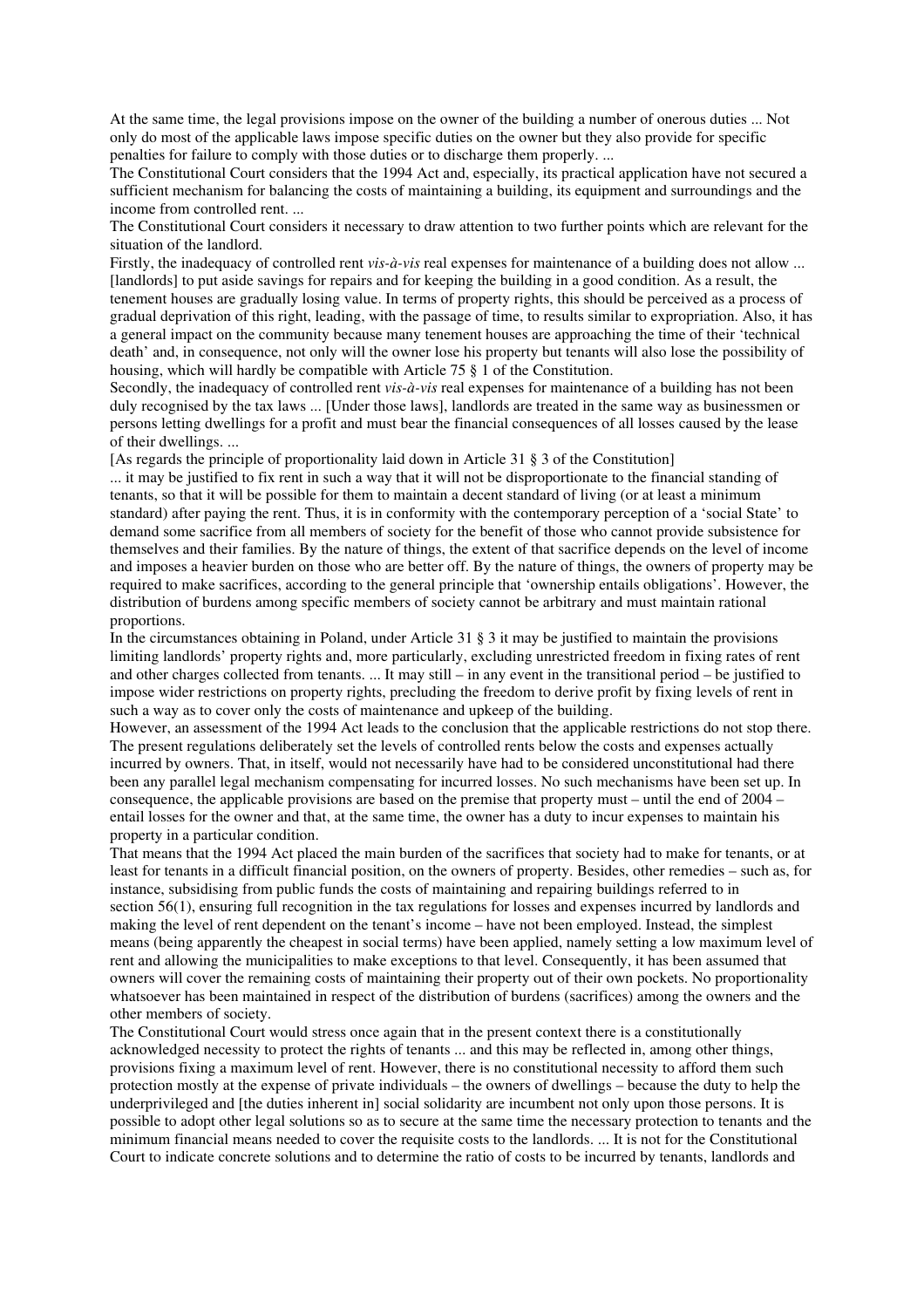the community as a whole. However, this Court considers that there are no constitutional considerations which justify imposing the greater part of those costs on the landlords. ...

Consequently, section 56(2) is incompatible with the Constitution. A limitation on the right of property ... which is not 'necessary' does not satisfy the constitutional requirements of proportionality. [Other considerations]

The finding that section 56(2) infringes the principle of proportionality makes it unnecessary for the Constitutional Court to determine whether that provision also infringes the very essence of the right of property since [a further finding to that effect] will not affect the merits of the ruling. It should merely be noted in passing that the question whether the 'essence' of the right of property has been preserved must also be assessed ... against the background of the combination of existing limitations on this right. ... The manner in which [rent control] has been effected by section 56(2) taken together with other provisions regarding privately owned buildings has [resulted] in the owners being deprived of even the slightest substance of their property rights. It is the Constitutional Court's opinion that, in consequence, the right to derive profit from property, which is an important element of the right of property, has been destroyed and, at the same time, the second element, the right to dispose of one's property, has been stripped of its substance. In consequence, the right of property has become illusory and unable to fulfil its purpose in the legal order based on the principles listed in Article 20 of the Constitution [principles of social market economy, economic activity, private ownership, solidarity, dialogue and cooperation].

[As regards the constitutional aspects of the situation of tenants]

A kind of obligation has been placed on the legislature to ensure that up to 31 December 2004 tenancy relationships concerning municipal dwellings and [privately owned] dwellings should retain their present form, including the level of rent [3% of the reconstruction value of the dwelling] ... The Constitutional Court considers that, having regard to the principle of maintaining citizens' confidence in the State and the law made by it and the principle of legal certainty, which ensue from the rule of law laid down in Article 2 of the Constitution and are binding on the legislature, renouncing that obligation will be admissible only in the event of exceptional public necessity. At present, there is no such necessity ... It should be noted in passing that setting a time-limit for the operation of the rent-control scheme in buildings owned by natural persons also places an obligation on the legislature – for the benefit of landlords – to repeal the scheme in its present form by the end of 2004. This obligation should also be seen from the perspective of the principle of maintaining citizens' confidence in the State.

#### [Final considerations]

The constitutional inadmissibility of setting the income received by landlords below a certain minimum does not automatically mean that the rent chargeable to tenants has to be increased, because that problem can be resolved by allocating public financial resources."

#### 2. The judgment of 10 October 2000

83. In a judgment of 10 October 2000, the Constitutional Court held that section 9 of the 1994 Act (see paragraph 78 above), laying down landlords' obligations, was incompatible with the constitutional principles of the protection of property rights and social justice because, in particular, it placed a heavy financial burden on them, a burden which was in no way proportionate to the income from controlled rent. The Constitutional Court ruled that that provision should be repealed by 11 July 2001.

3. Resultant amendments to legislation

84. Following the Constitutional Court's rulings of 12 January and 10 October 2000, Parliament adopted a new law governing housing matters and relations between landlords and tenants. The relevant statute – that is to say, the Law of 21 June 2001 on the protection of the rights of tenants, housing resources of municipalities and on amendments to the Civil Code (*Ustawa o ochronie praw lokatorów, mieszkaniowym zasobie gminy i o zmianie Kodeksu cywilnego*) ("the 2001 Act") – came into force on 10 July 2001. It repealed the 1994 Act and replaced the previous scheme of controlled rent with another statutory rent-control mechanism that restricted the possibility for landlords to increase levels of rent.

The 2001 Act was then successively amended. The most important amendments, adopted by Parliament on 17 and 22 December 2004, came into force on 1 January 2005 (see paragraphs 124-32 below).

### D. The 2001 Act

1. Restrictions on rent increases

85. Section 9 of the 2001 Act listed situations where a landlord could increase rent. The relevant parts of that provision, in the version applicable until 10 October 2002 (see paragraph 102 below), read as follows: "(1) Increases in rent or other charges for the use of a dwelling, apart from charges that do not depend on the landlord [e.g. those for electricity, water, central heating, etc.] may not be made more often than once every six months;

(2) If a landlord increases other charges that do not depend on him, he shall be obliged to provide the tenant with a table of charges and the reasons for the increase;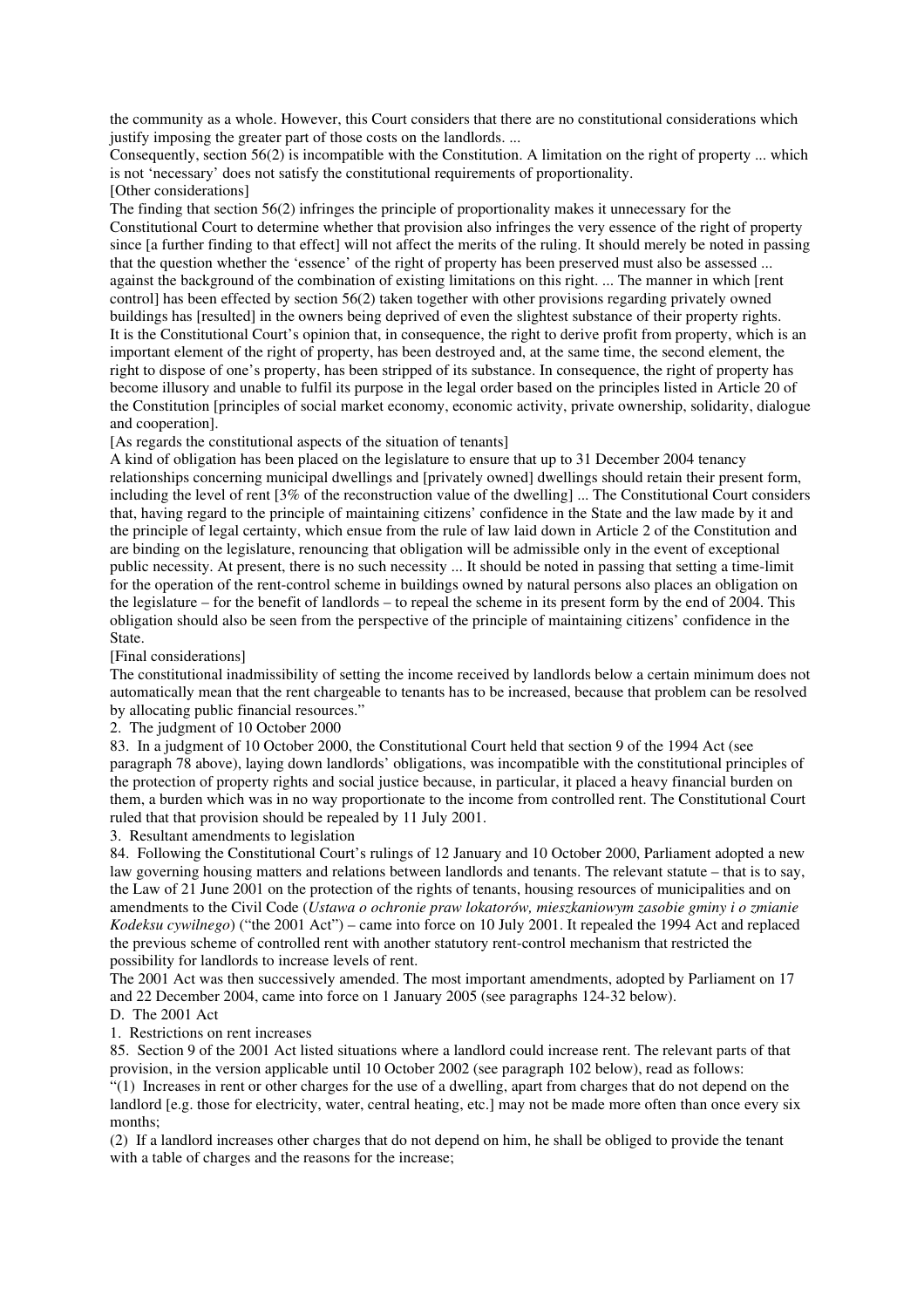(3) In a given year the increase in rent or other charges, except for charges that do not depend on a landlord, shall not exceed the average general yearly increase in prices for consumer goods and services in the previous year in relation to the year preceding that year by more than:

1. 50% – if the annual rent does not exceed 1% of the reconstruction value of the dwelling;

2.  $25\%$  – if the annual rent is higher than 1% but not more than 2% of the reconstruction value of the dwelling;

3. 15% – if the annual rent is higher than 2% of the reconstruction value of the dwelling.

Information on the increase in prices referred to in the first sentence [of this subsection] shall be communicated in official bulletins of the President of the Central Statistical Office;

...

(8) The reconstruction value of a dwelling shall be the product of its usable area and the conversion index of the reconstruction cost of 1 square metre of the usable area of the residential building. ..."

86. A further restriction on rent increases by landlords followed from section 28(2) of the 2001 Act, which provided that controlled rent could not exceed 3% of the reconstruction value of the flat. That provision was in force until 31 December 2004, the deadline that had already been set under the 1994 Act (see paragraph 77 above).

Section 28(2) read:

"Until 31 December 2004, in all tenancy relations subsisting before the date of entry into force of this Act, the level of rent in respect of dwellings that were subject to the controlled-rent scheme on the date of the entry into force of this Act, may not exceed 3% of the reconstruction value of the dwelling per year."

2. Termination of leases

87. Section 11 of the 2001 Act listed situations in which a landlord could terminate a lease agreement that originated in an administrative decision.

Section 11(1) and (2) read in its relevant parts as follows:

"(1) If a tenant is entitled to use a dwelling for rent, the landlord may give notice only for reasons listed in this provision ... Notice should, on pain of being null and void, be given in writing.

(2) The landlord may give one month's notice effective at the end of a calendar month, if:

1. the tenant, despite a reminder in writing, still uses the dwelling in a manner contrary to the terms of the agreement or in a manner inconsistent with its function, thus causing damage; or if he or she has damaged equipment designed for the common use of residents; or if he or she has flagrantly or repeatedly disturbed the peace, thus severely upsetting [*czyni*ą*c uci*ąż*liwym*] the use of other dwellings; or

2. the tenant has fallen into more than three months' arrears of rent or other charges for the use of the dwelling and, despite being informed in writing of the landlord's intention to terminate the agreement and given one month to pay off both the arrears and the current month's rent, has not paid those amounts; or

3. the tenant has sublet the flat or part of it, or allowed it, or part of it, to be used free of charge by another without the landlord's authorisation; or

4. the flat used by the tenant has to be vacated in view of the impending demolition or substantial renovation of the building ...

88. Under section 11(3), a landlord who received rent which was lower than 3% of the reconstruction value of the dwelling could terminate the agreement if the tenant had not lived in the flat for more than twelve months or if he had title to another flat situated in the same town.

Section 11(4) provided that a landlord could terminate the agreement with six months' notice if he intended to dwell in his own flat and had provided the tenant with "alternative accommodation" (*lokal zast*ę*pczy*) or the tenant was entitled to a dwelling which met the conditions for "alternative accommodation".

Under section 11(5), a landlord could terminate the agreement with three years' notice if he intended to dwell in his flat but had not provided the tenant with any "substitute accommodation".

89. However, section 12(1) further limited the possibility of terminating leases. It stated that if a landlord intended to terminate a lease on the grounds mentioned in section  $11(2)(2)$  (rent arrears unpaid despite the fact that a warning notice had been served and a further time-limit had been set for payment) and if the tenant's income would entitle him to obtain a lease on "social accommodation" (*lokal socjalny*) belonging to the municipality, no notice could be given unless the landlord had proposed a settlement to the tenant concerning the arrears and running charges.

As regards situations where, despite the termination of the lease agreement, the tenant did not vacate the flat, the landlord had to – as under the previous regulations – bring an action for eviction against him and, even if he obtained an eviction order, could not repossess the flat until the tenant had obtained a substitute dwelling from the municipality.

3. Duties in respect of maintenance and repairs

90. The 2001 Act, in the version applicable up to 1 January 2005, did not contain any specific provisions setting out the duties of landlords and tenants with regard to maintenance and repairs of dwellings and residential buildings. Those issues were governed partly by the relevant provisions of the Civil Code (which applied in so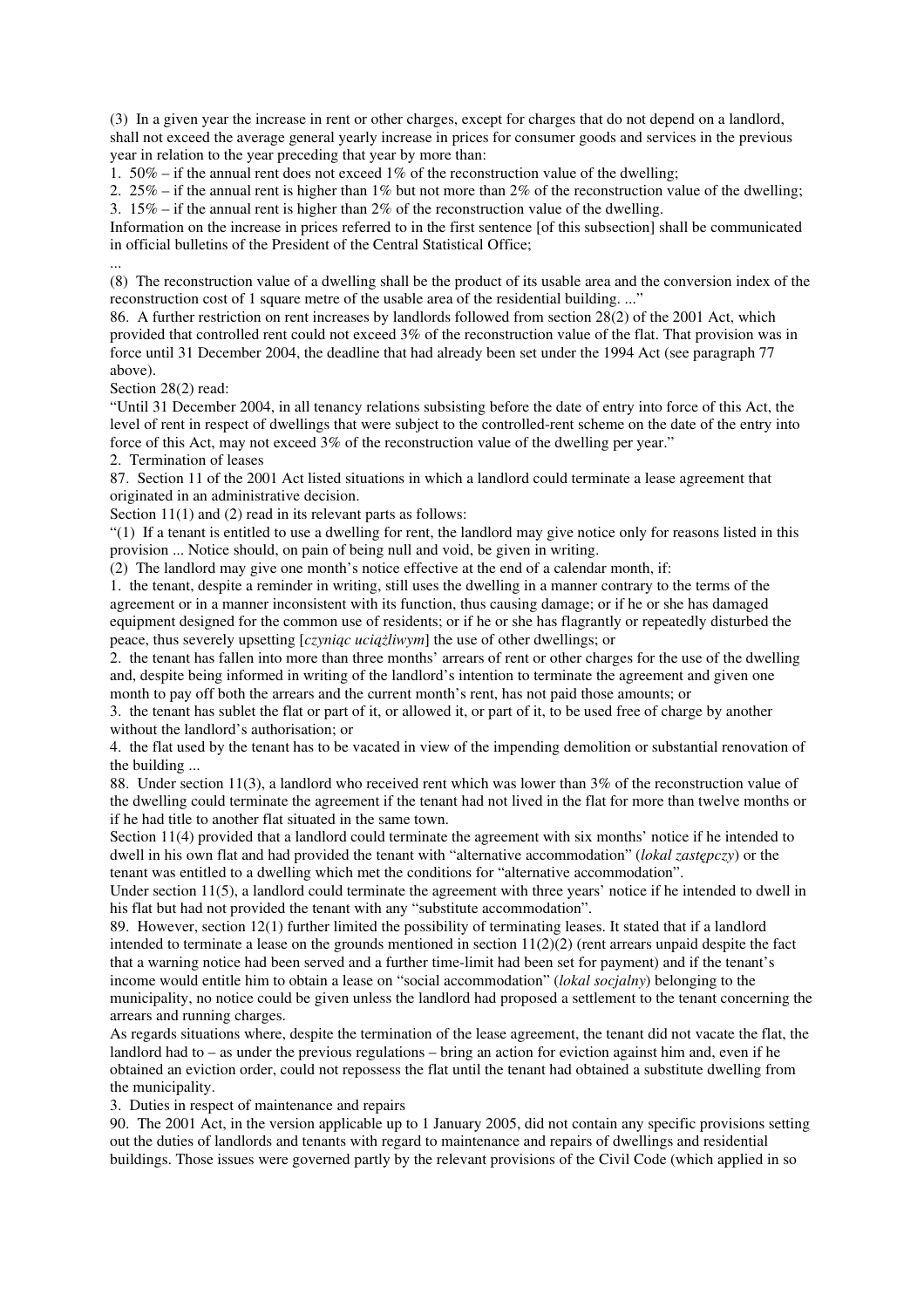far as a given matter had not been addressed by the 2001 Act) and partly by the Construction Act of 7 July 1994 (*Prawo budowlane*) ("the Construction Act"), which lays down the general duties of owners of buildings. 91. Article 662 of the Civil Code, which lays down a general rule, reads in its relevant part:

"1. The landlord should give the object [of a lease] to the tenant in a usable state and should keep it in such a state for the duration of the lease.

2. Minor repairs related to the normal use of the object [of the lease] are incumbent on the tenant."

92. Article 675 of the Civil Code, in its relevant part, reads:

"1. After the termination of a lease, the tenant shall be obliged to return the object [of the lease] in a condition not worse [than when he took possession of it]; however, he or she shall not be responsible for any deterioration of the object caused by reasonable wear and tear."

93. Article 681 lists minor repairs for which a tenant is responsible. It reads as follows:

"Minor repairs for which the tenant is responsible are, in particular: minor repairs of floors, doors and windows, painting of walls and floors and the inner side of the flat's entrance door, as well as minor repairs to installations and technical equipment that enable the use of lighting, heating, the water supply and the sewage system." 94. Section 61 of the Construction Act provides:

"The owner or manager of a building shall be obliged to maintain and use the building in accordance with the rules set out in section 5(2)."

Section 5(2) states:

"The conditions for use of a building shall be secured in accordance with its purpose, in particular in respect of: (a) the water and electricity supply and, if need be, the supply of heating and fuel, regard being had to their effective use;

(b) sewage, waste disposal and rainwater drainage."

4. Succession to leases

95. The relevant part of Article 691 of the Civil Code provides:

"1. In the event of a tenant's death, the following persons may succeed to the tenancy agreement: his or her spouse if the latter has not been a party to that agreement, his or her children, his or her spouse's children, any other persons to whom he was obliged to pay maintenance, and a person living with the tenant in *de facto* marital cohabitation.

2. The persons referred to in paragraph 1 shall succeed to the tenancy agreement if they lived in the tenant's household until his or her death.

3. If there are no persons in the categories referred to in paragraph 1, the lease agreement shall expire."

E. The Constitutional Court's judgment of 2 October 2002

96. On 11 December 2001 the Ombudsman (*Rzecznik Praw Obywatelskich*) made an application to the Constitutional Court and asked, *inter alia*, that section 9(3) of the 2001 Act (see paragraph 85 above) be declared incompatible with the constitutional principle of the protection of property rights. The Ombudsman referred to numerous complaints he had received from landlords, who claimed that levels of rent as determined under that section did not cover the basic maintenance costs of residential buildings. He also submitted that the recent rules for the determination of rent put landlords at a bigger disadvantage than the rules which had been laid down in the 1994 Act and which had already been repealed as being unconstitutional.

He criticised the legislation on the ground that it was exceptionally inconsistent. He referred, in particular, to the – in his view erroneous – statutory correlation between rent increases and the increase of prices for consumer goods and services, which were not related in reality to the costs of maintaining a building. He added that there were still no provisions to allow the landlords to recover losses incurred in connection with expenses for the maintenance of property.

97. The representatives of Parliament and the Prosecutor General (*Prokurator Generalny*) asked the Constitutional Court to reject the application.

98. The Constitutional Court invited organisations of landlords and tenants to take part in the proceedings and submit observations in writing. The Polish Association of Tenants, the Polish Union of Property Owners (*Polska Unia Wła*ś*cicieli Nieruchomo*ś*ci*) and the All-Polish Association of Property Owners (*Ogólnopolskie* 

*Stowarzyszenie Wła*ś*cicieli Nieruchomo*ś*ci*) filed their pleadings on 16, 17 and 18 September 2002 respectively. 99. The Polish Union of Property Owners supplied considerable statistical material, showing that the level of controlled rent represented on average around 1.5% of the reconstruction value of the building, which in turn amounted to some 40% of the costs of maintenance of residential buildings. They presented a sample calculation of monthly rent based on the average reconstruction value, the average size of a flat and the average gross income.

Assuming that the average reconstruction value was PLN 2,200, that 1.5% of that value was the average maximum reached by controlled rent and that the average flat had a surface area of 40 sq. m, the average monthly rent amounted to PLN 110. That amount, they stressed, represented 5% of the average gross income, whereas, according to them, in European Union countries rent accounted for 25 to 30% of the average gross income.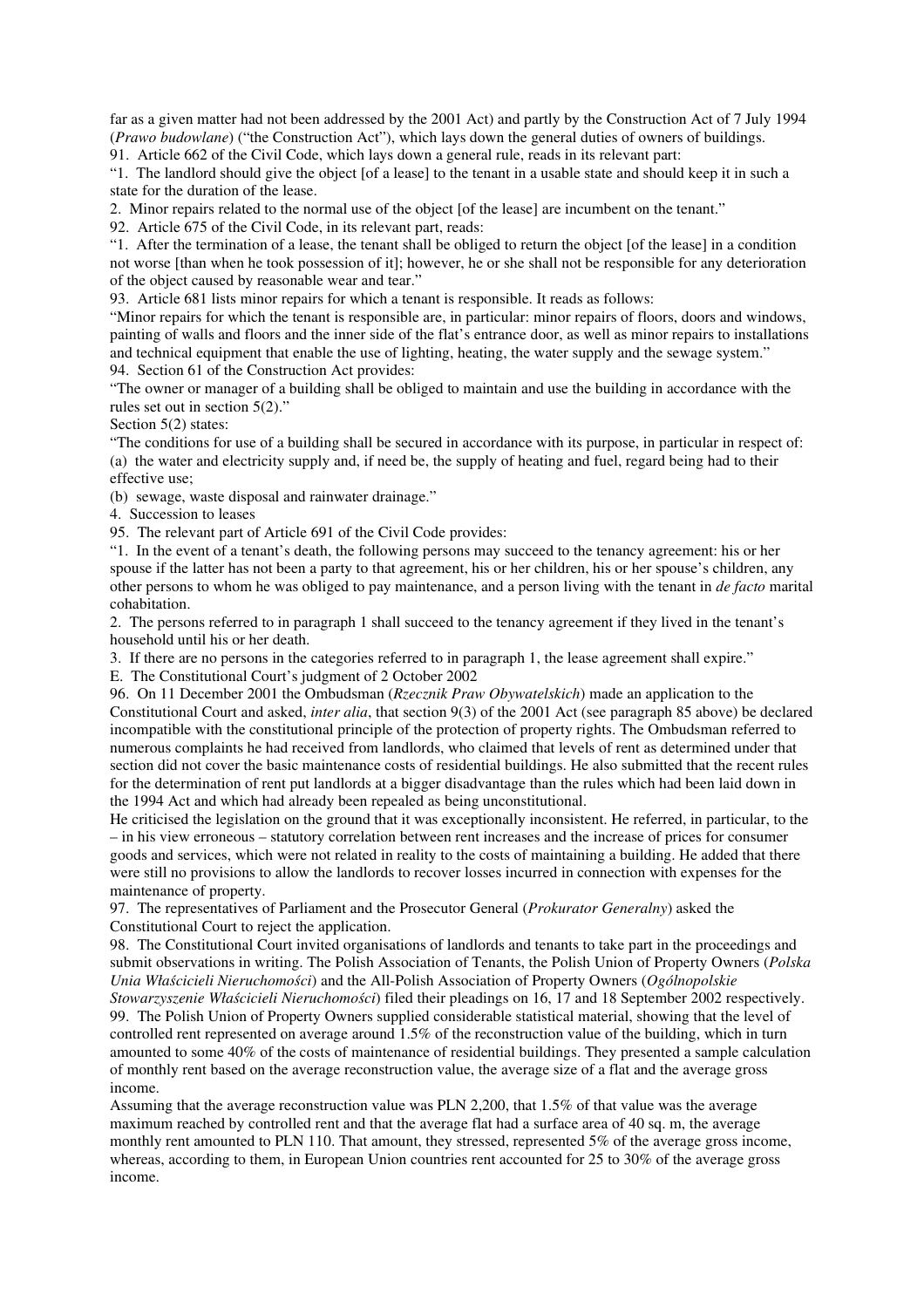100. The All-Polish Association of Property Owners submitted, among other things, that the impugned legislation was in breach of the constitutional principle of proportionality because a group of some 100,000 landlords had to bear the main burden of social protection afforded by the Polish State to about 900,000 tenants, without any financial support from some 15,000,000 Polish taxpayers.

101. The Polish Association of Tenants considered that the contested provisions were compatible with the Constitution. It drew attention to the fact that a large group of tenants, especially those who had been granted the right to a lease by means of administrative decisions, were in a poor financial position. It stressed that during the period of State management of housing matters those tenants had made investments and had thereby contributed to the maintenance costs of buildings, even though they had not been legally obliged to do so. At the hearing, in reply to questions from the judges, the President of the Polish Association of Tenants admitted that tenants paying controlled rent also included well-off persons, in respect of whom an increase in rent would be justified. 102. On 2 October 2002 the Constitutional Court, sitting as a full court, declared section 9(3) of the 2001 Act unconstitutional as being incompatible with Article 64 §§ 1 and 2 and Article 31 § 3 of the Constitution (see paragraphs 109 and 110 below). The provision was, accordingly, repealed. The repeal took effect on 10 October 2002, the date of the publication of the judgment in the Journal of Laws (*Dziennik Ustaw*).

103. In the reasoning of its judgment, the Constitutional Court extensively cited its judgment of 12 January 2000 (see paragraphs 80-82 above).

In conclusion, it held that the fact that the 2001 Act had abolished the scheme of rent control had not improved the situation of landlords because, instead, it had introduced a defective mechanism for controlling increases in rent. In its opinion, section 9(3) had not only "frozen" the disadvantageous position of landlords, a situation which had already been found to be incompatible with the Constitution, but had also, owing to the changing economic circumstances, significantly reduced any possibility of increasing rent to cover expenses incurred by them in connection with the maintenance of property.

The court repeated what it had already stated in its judgment of 12 January 2000, namely that the relevant provisions placed the main burden of the sacrifices that society had to make for the benefit of tenants in a difficult financial position on the owners of property. It went on to find that section 9(3) perpetuated the state of a violation of property rights that had subsisted under the 1994 Act, especially as landlords had not been relieved of any of their previous duties in respect of maintenance of property.

104. The main thrust of the Constitutional Court's reasoning was as follows:

"During the transition from controlled rent to contractual rent it is necessary to control the increase in rent. ... In most European countries legislative bodies exercise control over rent increases. The introduction of such a mechanism into Polish law seems to be particularly justified and the need for it follows quite evidently from the shortage of flats and the absence of a lease market which would influence rates of rent. This very low supply of flats for rent has caused a situation in which tenants are exposed to undue demands from landlords. Hence there is a need to regulate rent increases.

While recognising this necessity, the Constitutional Court is convinced that the mechanism introduced by the impugned provision is defective and is objectively inappropriate for accomplishing the aims pursued by the legislature. ...

To begin with, the Constitutional Court will examine the impact of the operation of section 9(3) of the 2001 Act on landlords who were subject to controlled rent under the 1994 Act. In this Court's view, the contested provision has not only 'frozen' the disadvantageous position of landlords subsisting under the 1994 Act, a situation which was already found to have been incompatible with the Constitution, but has also actually aggravated that situation on account of changing economic circumstances. ...

At the time when the present legislation came into force, tenants paid rent determined by the municipalities. [The rent paid], according to the information supplied by the Office for Housing and Town Development, covered merely 60% of the costs of maintenance of residential buildings. The 2001 Act did not increase rent to the level that could have been established according to the principles set out by the Constitutional Court in [the judgment of 12 January 2000]. Nor did the legislature give landlords an opportunity to increase rent to a level ensuring recovery of their expenses. The 2001 Act has frozen rates of rent and fixed them as a reference level for the calculation of future increases. ...

In the Constitutional Court's opinion, in order to arrive at reasonable levels of rent it is necessary to take one of the following two measures: either a one-off increase in deflated rates of controlled rent, accompanied by a restrictive protection of tenants against further increases or, while freezing the applicable rates, permitting considerable increases in relatively rapid succession until an acceptable level has been reached. However, the legislature fixed an unreasonably low basic rent and allowed only strictly regulated increases, correlated with the inflation rate. The legislature did not take into account the fact that the rate of inflation was constantly declining, which means that permissible increases have been insignificant, amounting merely to a few percentage points of the basic rent and giving no opportunity, for purely mathematical reasons, to reach levels that would ensure profitability, or at least recovery of maintenance costs. The decrease in the inflation rate, although a generally positive sign of economic stability, has resulted in the stagnation of rents at low levels.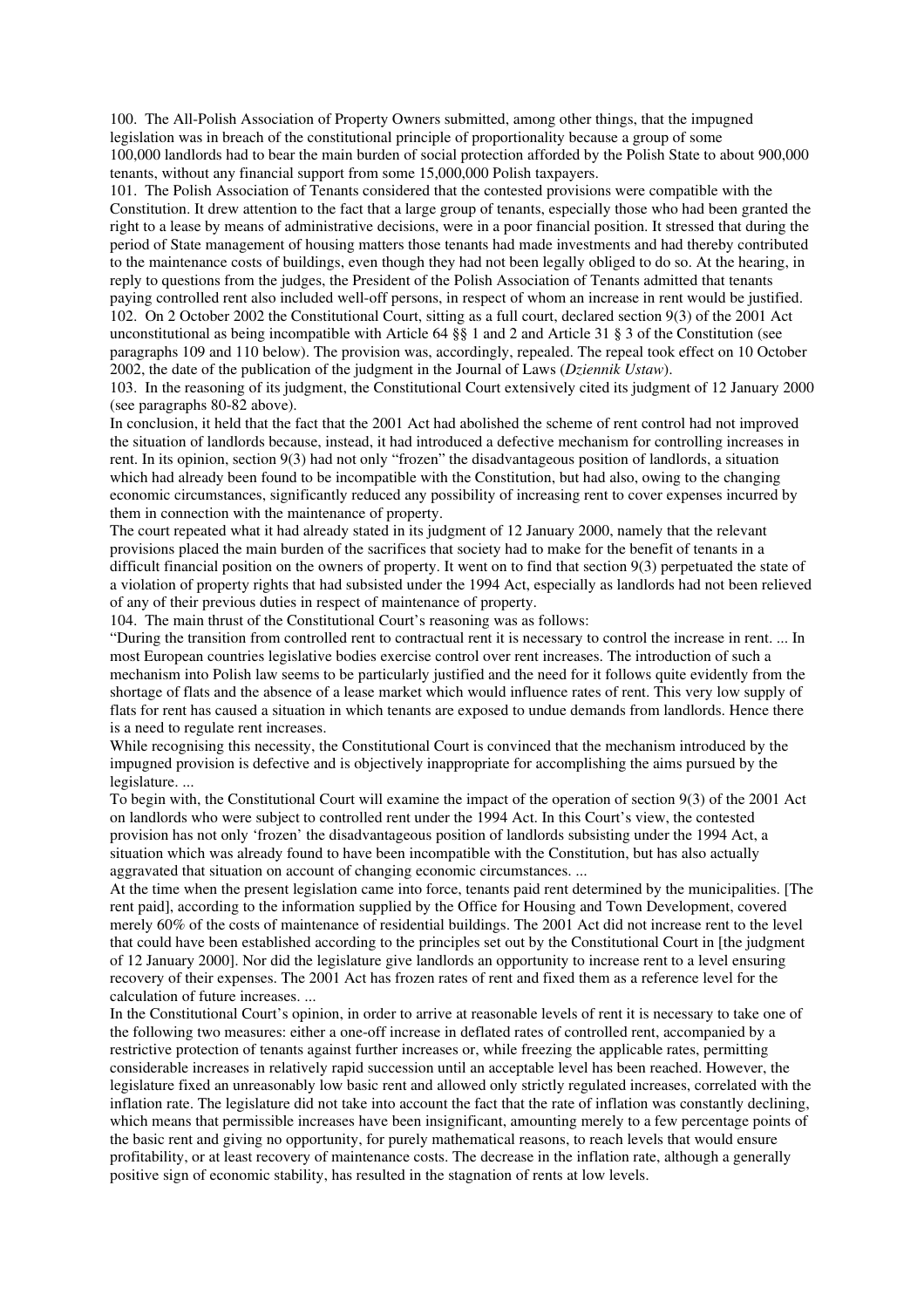The deterioration of the situation of landlords receiving controlled rent is also shown by a comparison of rent increases under the 1994 Act with increases permissible under the 2001 Act. As transpires from information supplied by the Office for Housing and Town Development [in respect of the operation of the 1994 Act], at the relevant time, municipalities raised controlled rent annually to a significant extent: in 1996, when the inflation rate was about 20%, by 30% on average, but in 1997, when the inflation rate was 13%, by 31%. The pace of transition to reasonable levels of rent was faster than at present, if only because municipalities, themselves owning residential buildings, had a strong interest in securing genuine increases in rent. Finally, the previous regulations gave landlords the hope of relaxing rent policy. Irrespective of the rates of controlled rent imposed on them by municipalities, they knew that from 2005 they would be able to negotiate rents freely. However, that encouraging prospect was wiped out by section 9(3) of the 2001 Act. Even though the ceiling of 3% will no longer apply after [31 December] 2004, given the provision of section 9(3), this ceiling will not be reached in reality.

In the Constitutional Court's view, the above circumstances give sufficient grounds to find that the situation of landlords who formerly received controlled rent is now unquestionably less favourable than it used to be under the 1994 Act. ... [O]n the contrary, section 9(3) has perpetuated the violation of the right of property. At this point, it is necessary to determine how the landlords' situation looks in other respects, apart from the restrictions on rent increases. If, following the ... judgment of 12 January 2000, the legislature had significantly changed any aspect of the legal position of landlords, thereby compensating for losses resulting from reduced rent, the evaluation of levels of rent in the present case would have had to be based on other criteria than those referred to by this Court in 2000.

Since 12 January 2000 there have been no changes to legislation, apart from the enactment of the 2001 Act, which seriously aggravated the situation of landlords. They still bear the burden of obligations imposed by the Construction Act, whose non-fulfilment, as stressed by the Ombudsman, is subject to penalties. There have been no changes to regulations on income tax, at least in respect of deductions from tax (or from taxable income) of amounts spent on the maintenance of buildings in which flats are let to tenants. Nor has the legislature introduced preferential loans for repairs. ... The Constitutional Court also points out that the 2001 Act has not materially improved the situation of landlords in respect of termination of leases. ...

Accordingly, it is fully justified to rely on this Court's findings in respect of section 56(2) of the 1994 Act. Even though the provisions under consideration have changed, and the Court is now considering completely different legal instruments (control of rent increase as opposed to the scheme of rent control under the 1994 Act), the core of the dispute and the issues under consideration remain essentially the same, namely the situation of landlords on whom the legislature has imposed reduced levels of rent. In addition, section 9(3) leads to a difference in the treatment of landlords, depending on whether they are parties to lease relationships formerly governed by the rent-control scheme, or to lease contracts based on freely determined rents. As shown above, in practice the rent increase mechanism adversely affects the first group of landlords and, at the same time, unjustifiably and at the tenant's expense, favours the second group.

In view of the foregoing, the Constitutional Court finds that the [operation of] the contested provision is tantamount to the continued violation of the right of property vested in a specific group of landlords, namely those who entered into a lease relationship by virtue of administrative decisions on the allocation of a dwelling, or on another basis, prior to the introduction of State management of housing matters in a given municipality. Not only did the legislature fail to adjust rates of controlled rent, despite their having been found to be unconstitutional, but in fact, through the introduction of restrictive provisions on rent increases, it practically froze such rents at levels that cannot be regarded as consistent with constitutional guarantees of the right of property. ...

It is worth reiterating, having regard to the [judgment of 12 January 2000], that the restrictions in question are undoubtedly guided by the need to protect public order and the rights of other persons, namely tenants. However, according to the Constitutional Court's case-law, Article 31 § 3 of the Constitution requires restrictions on the rights guaranteed therein to be necessary. In respect of the rent [control scheme], the Constitutional Court qualified as 'necessary' – at least during the transitional period – the restriction on the right of property 'precluding the freedom to derive profit, by fixing levels of rent in such a way as to cover only the costs of maintenance and upkeep of the building'. A reduction below that minimum was seen by this Court as unconstitutional. Placing the financial burden of subsidising rent on a single social group, namely landlords, was also considered to have been unconstitutional since 'the duty to help the underprivileged and [the duties inherent in] social solidarity are incumbent not only upon those persons'. The Constitutional Court envisaged and still envisages the possibility of applying other legal solutions ... which would result in a more uniform social distribution of the burden linked to the necessity to satisfy housing needs. It is therefore unnecessary to place the entire burden on the single group of landlords. Consequently, the Constitutional Court considers that the restriction resulting from section 9(3) ... does not meet the criteria established by the principle of proportionality and goes beyond the tolerable extent of limitations on the right of property set out in Article 31 § 3 of the Constitution.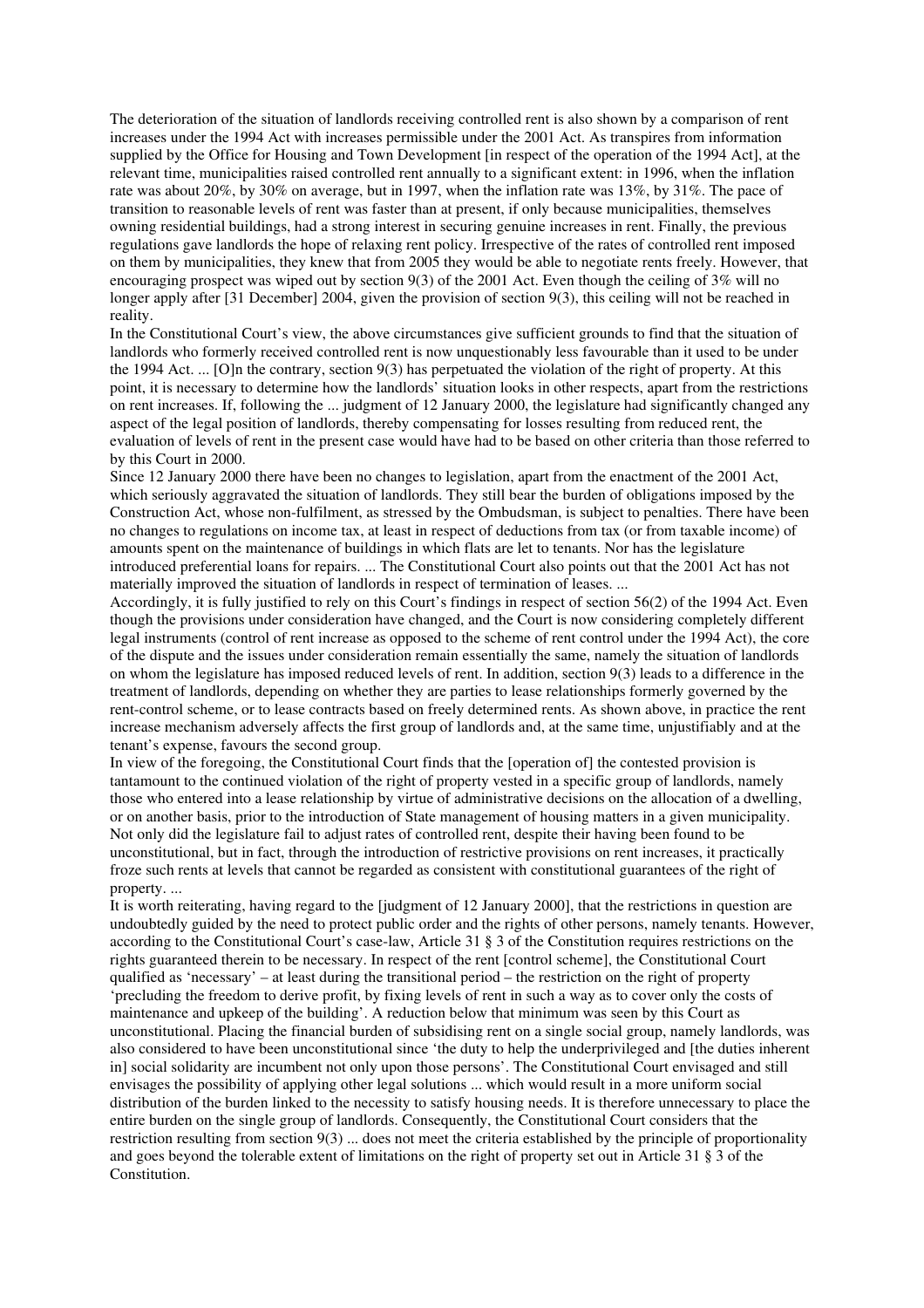The Constitutional Court is not competent to fix minimum levels of rent... [However,] from the point of view of the protection of landlords' rights, [it] stresses again the crucial importance of the correct determination of the costs of maintenance and upkeep of residential buildings. This constitutes the absolute minimum rate. ... As regards the implementation of the constitutional rights of tenants, the Constitutional Court stresses that, although in the present judgment section 9(3) of the 2001 Act has been found unconstitutional, the Act still imposes significant restrictions on the freedom to increase rents. The most important of them is definitely section 28(2), which remains in force and which provides that ... up to 31 December 2004 inclusive the annual rent may not exceed 3% of the reconstruction value of the dwelling."

F. The Constitutional Court's judgment of 12 May 2004

105. On 12 May 2004 the Constitutional Court heard a constitutional complaint lodged by a certain J.-M. O., challenging the constitutionality of section 9(3) and section 28(3) of the 2001 Act (see paragraphs 85 and 86 above). He submitted that those provisions were incompatible with Article 64 § 1 (protection of property rights) of the Constitution read in conjunction with Article 31 § 3 (principle of proportionality).

In their written pleadings, the Prosecutor General and representatives of Parliament asked the court to discontinue the proceedings in so far as they concerned the constitutionality of section 9(3) since it had already been repealed by the judgment of 2 October 2002, and to hold that section 28(3) was compatible with the Constitution.

At the oral hearing, J.-M.O. stated that he intended to pursue his complaint only in so far as section 28(3) was concerned.

106. The Constitutional Court held that section 28(3) was compatible with the Constitution and found: "As emerges from [the Constitutional Court's judgments of 12 January 2000 and 2 October 2002], the question of maintaining the maximum ceiling on rent has already been examined by this Court and the measure was considered to have been necessary from the point of view of public order – at least in the transitional period. The need to protect tenants against unduly high rents is justified by the housing situation in Poland, which is the consequence of State management of housing and has resulted in a commonly experienced shortage of flats. A limitation on levels of rent – such as the one introduced by the contested provision – does not impair the essence of the right of property because it does not deprive owners of essential elements of that right. It has to be stressed that the right to a lease is one of the pecuniary rights protected by Article 64 §§ 1 and 2 of the Constitution and that restrictions on the right of property are inherent in many pecuniary rights, including the right to a lease. The contested section has set a maximum ceiling on rents with a clear time-frame – up to the end of 2004 – and this also may have an impact on whether a temporary restriction on the right of property may be regarded as not impairing its essence.

It also has to be stressed that the setting of a clear time-frame in section 28(3) implies an obligation of the legislature towards landlords, which must be assessed from the point of view of the principle of citizens' confidence in the State and the law made by it."

G. Relevant constitutional provisions

107. Article 2 of the Constitution states:

"The Republic of Poland shall be a democratic State ruled by law and implementing the principles of social justice."

108. Article 20 lays down the basic principles on which Poland's economic system is founded. It reads: "A social market economy, based on freedom of economic activity, private ownership, and solidarity, dialogue and cooperation between social partners, shall be the basis of the economic system of the Republic of Poland." 109. Article 31 § 3 reads:

"Any limitation on the exercise of constitutional freedoms and rights may be imposed only by statute, and only when it is necessary in a democratic State for the protection of its security or public order, or for the protection of the natural environment, health or public morals, or the freedoms or rights of other persons. Such limitations shall not impair the essence of freedoms and rights."

110. Article 64 protects the right of property in the following terms:

"1. Everyone shall have the right to ownership, other property rights and the right of succession.

2. Everyone, on an equal basis, shall receive legal protection regarding ownership, other property rights and the right of succession.

3. The right of ownership may be limited only by means of a statute and only to the extent that this does not impair the substance of such right."

111. Article 75 refers to the protection of tenants. It reads as follows:

"1. The public authorities shall pursue policies conducive to satisfying the housing needs of citizens, in particular combating homelessness, promoting the development of low-income housing and supporting activities aimed at acquisition of a home by each citizen.

2. Protection of the rights of tenants shall be established by statute."

112. Article 76 provides: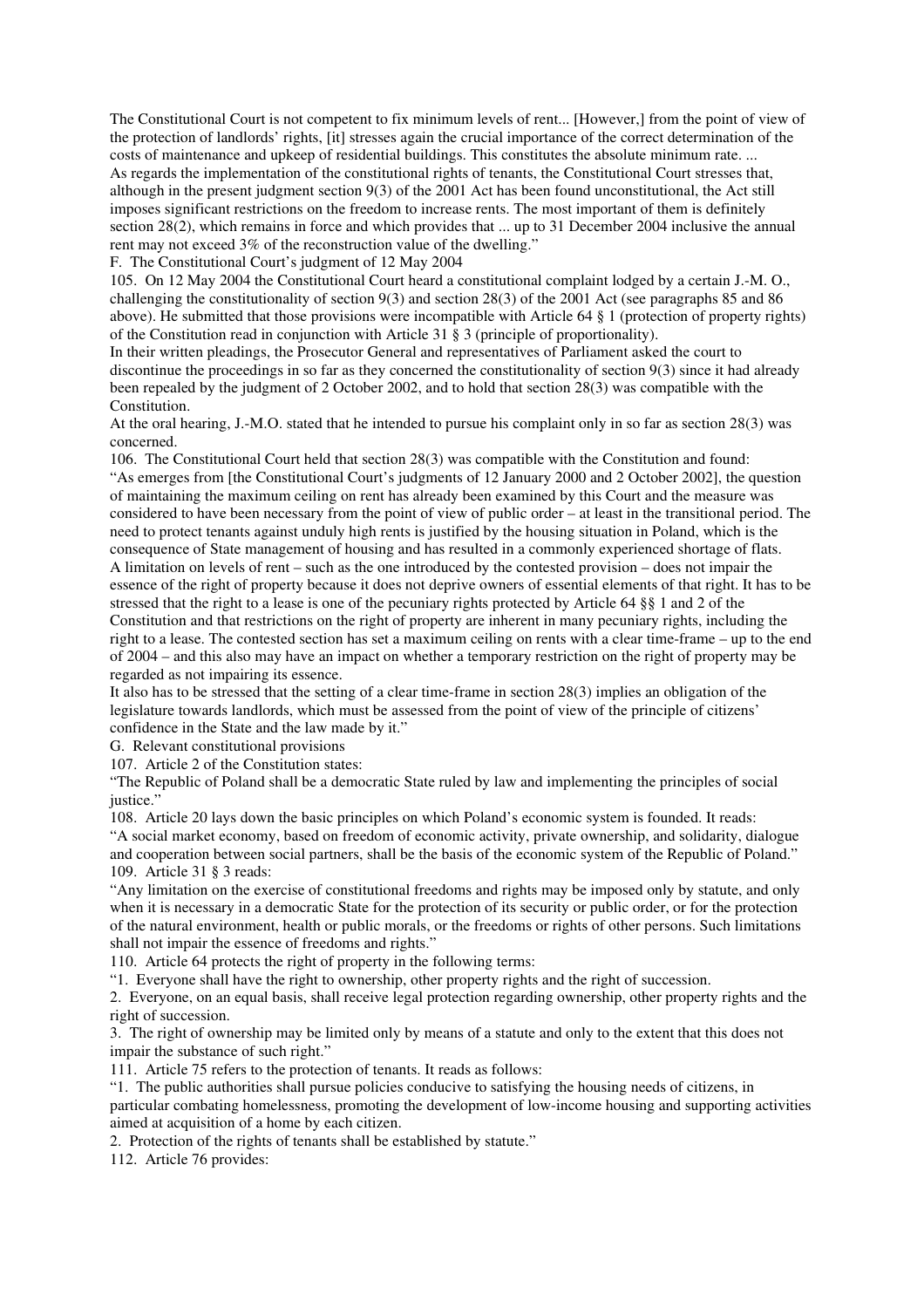"The public authorities shall protect consumers, customers, hirers or lessees against activities threatening their health, privacy and safety, as well as against dishonest market practices. The scope of such protection shall be specified by statute."

H. General effects of the repeal of section 9(3) of the 2001 Act

113. After 10 October 2002, as a result of the Constitutional Court's judgment, it became possible for landlords to increase rent up to 3% of the reconstruction value of the dwelling. At the end of 2002 levels of rent generally increased. According to the Government, in the Warsaw District, where the previous rate was PLN 2.17 per square metre, the rent quadrupled, reaching around PLN 10.00 per square metre in 2004. According to reports published in the Polish press, in most other towns 3% of the reconstruction value of the dwelling corresponded to PLN 5.00-6.00 per square metre. Levels of freely determined contractual rent are still higher: sometimes, especially in large towns, the difference may even reach 200 to 300%.

I. The December 2004 amendments

1. Preparatory work and adoption by Parliament

(a) The government bill

114. At the beginning of 2003 the government started to prepare a bill amending the 2001 Act. The bill was submitted to Parliament on 30 December 2003.

115. The explanatory memorandum on the bill stated that the aims of the proposed amendments were, among other things, "to specify the rights and obligations of the landlord and the tenant in order to strengthen the protection of the weaker party"; "to introduce new rules for the protection of tenants against excessive increases in rent and other charges for the use of dwellings"; and "to reduce the disproportion between the constitutionally guaranteed protection of tenants and the constitutional rights of landlords".

116. The government proposed a number of changes to the existing provisions. The most important and controversial provision was the proposed section 28, pursuant to which (subsection (2)) the rent-control scheme, despite the fact that the end of its operation had been set by the legislature at 31 December 2004, was to be maintained until the end of 2008 in respect of all lease agreements in force before 10 July 2001 under which the tenants paid controlled rent. That in practice meant all leases originating in administrative decisions regarding privately owned buildings.

The provision was to be applied mostly to all individual landlords, its operation in relation to public-housing entities and housing cooperatives being of minimal effect. The explanatory memorandum stated that the repeal of the rent-control scheme in its entirety "could cause a dramatic increase in rent" after the end of 2004 and that the limitation "would allow a smooth transition from the levels of rent at the end of 2004 to levels fixed in accordance with general principles".

The government therefore proposed that controlled rent be frozen at the maximum level of 3% of the reconstruction value of the dwelling up to 31 December 2004; 3.25% up to the end of 2005; 3.5% up to the end of 2006; 3.75% up to the end of 2007, and 4% up to the end of 2008.

117. The effects of the proposed rent freeze on the property rights of individual landlords have received considerable media attention and have given rise to heated public debate. The proposal was severely criticised by all organisations of landlords.

118. Eventually, on 5 October 2004, the government submitted to Parliament an amendment to their bill. They withdrew their original proposal to freeze levels of rent after 31 December 2004. They still maintained the proposal to limit the increase in rent for leases originating in previous administrative decisions. (b) The deputies' bill

119. On 22 June 2004 a group of deputies from the "Law and Justice" (*"Prawo i Sprawiedliwo*ść*"*) Party submitted a bill proposing amendments to the 2001 Act.

120. The general thrust of the proposed changes, as set out in the relevant explanatory memorandum, was: "to secure the effective protection of the rights of tenants, as guaranteed by Article 75 § 1 and Article 76 of the Constitution, by:

(a) preventing the overuse by landlords of the right to terminate a lease agreement under section 11(5) of the 2001 Act;

(b) preventing the dysfunction resulting from non-fulfilment by landlords of the duties incumbent on them in leasing dwellings (even in cases where the landlords are unknown and the municipality does not manage the property)."

(c) Parliamentary debate

121. Parliament decided to work on both bills simultaneously. The first reading took place on 6 October 2004. The second reading, following the report of the Parliamentary Committee on Infrastructure, the Committee for Family and Social Policy and the Committee on Self-Government and Regional Policy and the adoption of amendments, was on 17 November 2004. After the third reading, which took place on 19 November 2004, the bills were adopted by the *Sejm* (the lower house of the Polish parliament) and transmitted to the Senate and the President of Poland on the same day.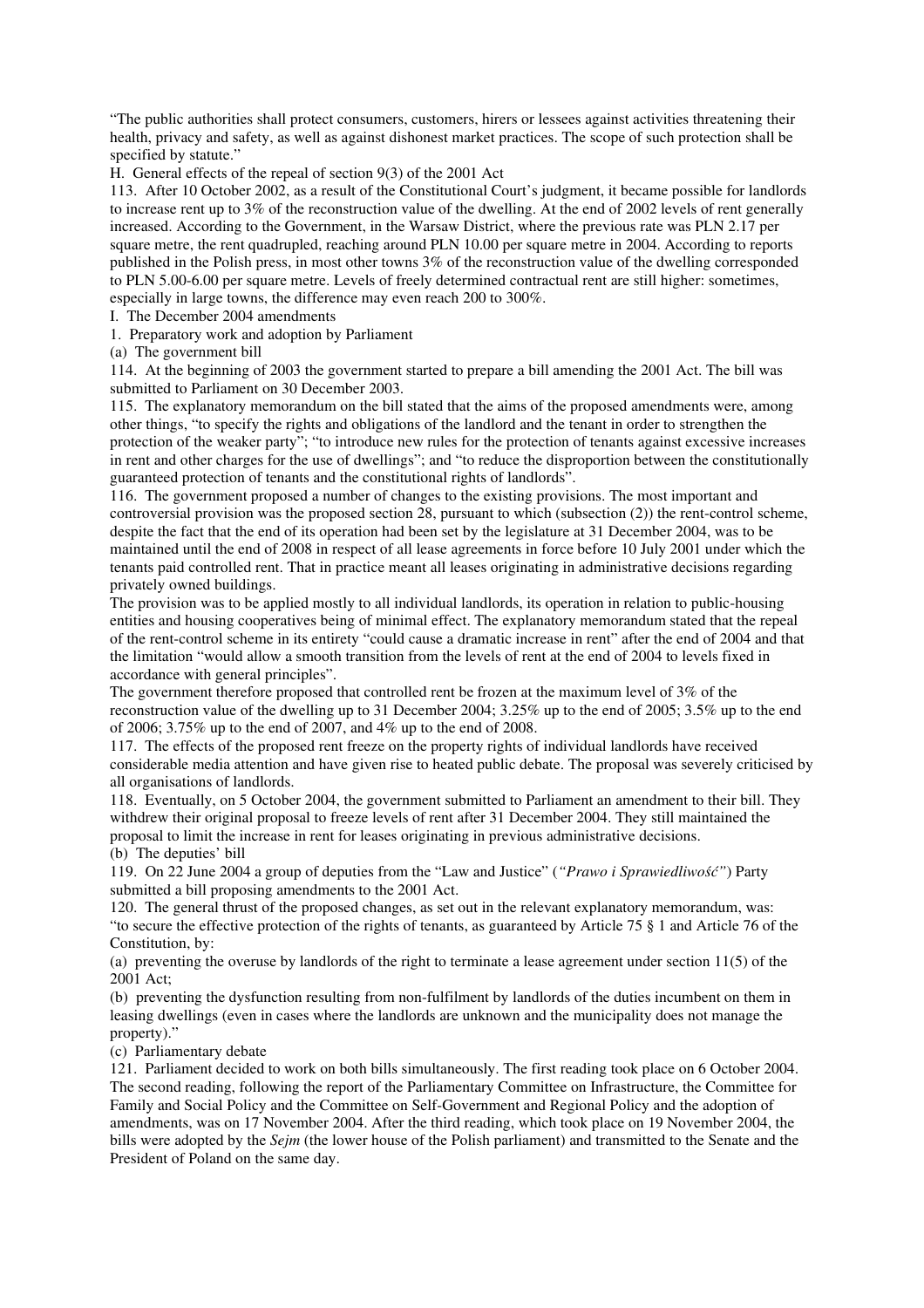On 6 December 2004 the Senate proposed several amendments, the most significant being the amendment to section 9 of the 2001 Act restricting the maximum increase in rent to a level of 10% per year in situations where the rent paid exceeded 3% of the reconstruction value of the dwelling.

122. On 17 December 2004 the *Sejm* accepted some of the Senate's amendments, most notably the amendment to section 9. On the same day the Act of Parliament was transmitted for signature by the President of Poland. The President signed it on 23 December 2004.

123. On 22 December 2004, following, among other things, press reports stating that the new provision of section 9 of the 2001 Act did not exclude the possibility of a one-off increase in rent even where the rent was equal to, or less than, 3% of the reconstruction value of the dwelling, Parliament passed, in an accelerated procedure, another bill amending the 2001 Act. The bill was tabled by a group of deputies and contained only one proposal, namely to add another subsection to section 9 of the 2001 Act (see paragraph 132 below). On the same day the bill was transmitted to, and accepted by, the Senate. The President of Poland signed the Act of Parliament on 23 December 2004.

2. The 17 December 2004 Amendment

124. The Act of 17 December 2004 on amendments to the 2001 Act on the protection of the rights of tenants, housing resources of municipalities and on amendments to the Civil Code and amendments to certain statutes (*Ustawa o zmianie ustawy o ochronie praw lokatorów, mieszkaniowym zasobie gminy i o zmianie Kodeksu cywilnego oraz o zmianie niektórych ustaw*) ("the 17 December 2004 Amendment") came into force on 1 January 2005.

(a) Restrictions on rent increases

125. Section 1(8) of the 17 December 2004 Amendment introduced a new section 8a into the 2001 Act. This new provision was drafted with a view to implementing both the Constitutional Court's ruling of 2 October 2002 and the constitutional principle of the protection of tenants' rights. It subjects the increase in rent to various restrictions.

Section 8a reads, in its relevant parts:

"(1) The landlord may increase rent or other charges for the use of the dwelling, giving [the tenant] notice of the rent increase, not later than by the end of a calendar month [and] in compliance with the terms for giving notice. (2) The term for giving notice of an increase in rent or in other charges for the use of the dwelling shall be three months, unless the parties have stipulated a longer term in their contract;

... (4) An increase whereby rent or other charges for the use of the dwelling would exceed 3% of the reconstruction value of the dwelling within one year may take place only in justified cases. At the tenant's written request, the landlord shall, within seven days, give reasons for the increase and its calculation in writing.

(5) The tenant may, within two months following the notice of the increase, challenge the increase referred to in subsection (4) by bringing a court action to have the increase declared unjustified or justified but in a different amount[; he or she may also] refuse to accept the increase, with the effect of the contract being terminated by the end of the term of notice. The burden of proof in respect of the justification of the increase shall rest with the landlord.

...

(7) The provisions of subsections (1) to (6) shall not apply to increases

1. not exceeding 10% of the current rent or current charges for the use of the dwelling within a year;

...

3. concerning charges that do not depend on the landlord."

126. Pursuant to section 1(9)(a) of the 17 December 2004 Amendment, section 9 of the 2001 Act was reworded in its subsections (1) and (2) as follows:

"(1) Increases in rent or other charges for the use of the dwelling, apart from charges that do not depend on the landlord [e.g. those for electricity, water, central heating, etc.] may not be made more often than every six months but, if the level of the annual rent or other charges for the use of the dwelling, apart from charges that do not depend on the landlord, exceeds 3% of the reconstruction value of the dwelling, a yearly increase cannot be higher than 10% of the current rent or current charges for the use of the dwelling[; such an increase] shall be calculated without charges that do not depend on the landlord.

(2) If charges that do not depend on the landlord have been increased, he or she shall give the tenant a written statement listing charges and reasons for their increase. The tenant shall be obliged to pay the increased charges only up to such a level that is necessary for the landlord to cover costs of supply of utilities referred to in section 2(8) [e.g. electricity, water, heating]."

(b) Termination of leases

127. Section 1(11)(a) of the 17 December 2004 Amendment introduced certain changes in respect of the termination of leases by individual landlords. However, the new section 11 of the 2001 Act differs only slightly from the previous provision on termination of leases (see paragraphs 87-88 above).

Section 11(1) now reads, in its relevant parts, as follows: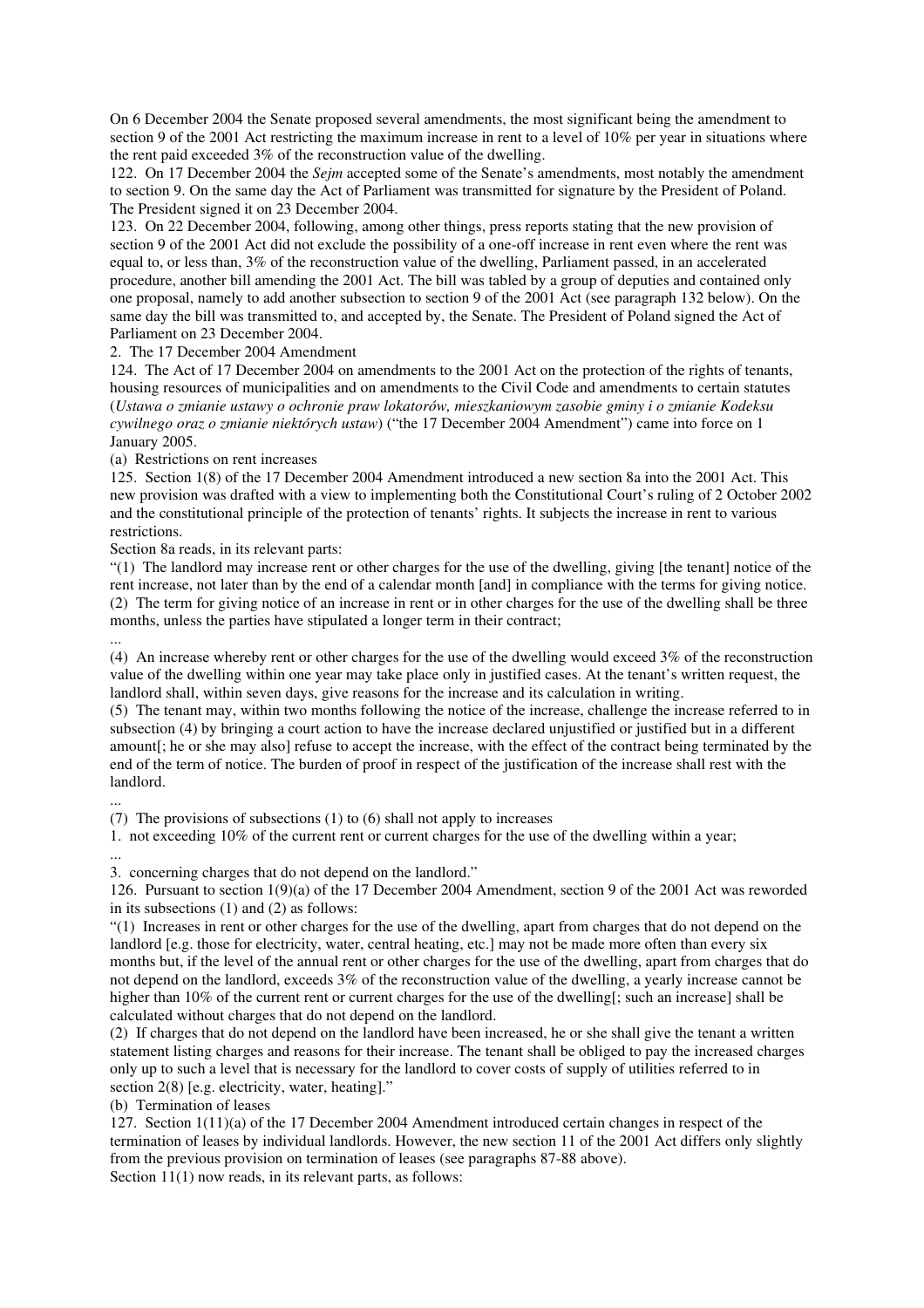"If a tenant is entitled to use a dwelling for rent, the landlord may give notice only for reasons listed in subsections (2) to (5) ... Notice should, on pain of being null and void, be given in writing.

Subsections (2), (4) and (5) of section 11 remain unchanged. Subsection (3) now reads:

"The landlord of a dwelling for the lease of which the rent is lower than 3% of the reconstruction value of the dwelling in a given year may terminate the lease:

(1) with six months' notice if the tenant has not lived in the flat for more than twelve months;

(2) with one month's notice, expiring at the end of a calendar month, in respect of a person who has been entitled to another dwelling in the same or nearby locality and provided that dwelling meets the requirements for substitute accommodation."

128. As regards cases where the landlord, his adult descendants or a person in respect of whom he is obliged to pay maintenance intend to dwell in the landlord's flat (see also paragraph 89 above), the present section 11(7) provides that the notice to quit given to the tenant should, on pain of being invalid, indicate the person who is to dwell in the flat. The terms for giving notice (six months and three years respectively) remain unchanged.

129. Under section 11(12) the termination of a lease in respect of a tenant who on the date of giving notice is more than 75 years old and who, after the expiry of the applicable three years' notice, will have no title to another dwelling and will have no persons obliged to maintain him or her will take effect upon his or her death. (c) Duties in respect of maintenance and repairs

130. The 17 December 2004 Amendment, in its section 5, introduced a new provision – section 6a – setting out a list of the landlord's duties under the tenancy. In essence, it repeats the provision of section 9 of the 1994 Act (see paragraph 78 above).

131. Section 6b, introduced by the same section 5 of the 17 December 2004 Amendment, lays down the tenant's duties. Its relevant part reads as follows:

"(1) The tenant shall be obliged to keep the dwelling in a proper technical, sanitary and hygienic state as prescribed by other separate provisions and to comply with the rules of good conduct in the building. He or she shall also be obliged to take care, and ensure protection against damage or devastation, of parts of the building designed for common use, such as lifts, staircases, corridors, chutes, other [similar] premises and the surroundings of the building."

Subsection (2) sets out a detailed list of repairs and works involved in the upkeep of a flat.

3. The 22 December 2004 Amendment

132. The Act of 22 December 2004 on amendments to the 2001 Act on the protection of the rights of tenants, housing resources of municipalities and on amendments to the Civil Code ("the 22 December 2004 Amendment") came into force on 1 January 2005. Its section 1 read:

"In section  $9(1)$  [of the 2001 Act] the following subsection  $(1)(a)$  shall be included:

'The provisions of subsection (1) shall also apply in the event of an increase in rent or other charges for the use of a dwelling, except for charges that do not depend on the landlord if, after the increase, the level of the annual rent or other charges for the use of the dwelling, except for the charges that do not depend on the landlord, is to exceed 3% of the reconstruction value of the dwelling.' "

J. The Constitutional Court's judgment of 19 April 2005

1. The challenge to the constitutionality of the December 2004 Amendments

133. On 4 January 2005 the Polish Union of Property Owners made an application to the Constitutional Court challenging the constitutionality of the 17 December and 22 December 2004 Amendments ("the December 2004 Amendments"). The Union alleged, in particular, that the provisions extending State control over increases in rent for dwellings owned by private individuals were incompatible with the constitutional principles of protection of lawfully acquired rights and citizens' confidence in the State and the law made by it. In that context, they stressed that the Polish authorities, in breach of their obligation to terminate the operation of the rent-control scheme by 31 December 2004 that they had taken upon themselves by virtue of two successive laws, namely the 1994 Act and the 2001 Act, had failed to abolish the impugned scheme and had simply replaced it by further restrictions on rent increases.

134. On 19 January 2005 the Prosecutor General made an application to the Constitutional Court challenging the constitutionality of the December 2004 Amendments. In particular, he contested the provisions restricting increases in rent to 10% and submitted, *inter alia*, that those restrictions constituted an unjustified interference with landlords' property rights. He further alleged that Parliament was in breach of its duty to "legislate decently" (*zasada "przyzwoitej legislacji"*), especially the duty to formulate legal provisions in a correct and coherent manner.

135. The Constitutional Court invited the Speaker of the *Sejm*, acting on behalf of Parliament, the All-Polish Association of Property Owners and the Polish Association of Tenants to take part in the proceedings and submit their written observations. The Speaker of the *Sejm* and the All-Polish Association of Property Owners fully supported the Prosecutor General's application. The association submitted detailed calculations of levels of rent that would be necessary to cover the maintenance costs of residential buildings. It maintained that in respect of most such buildings there was a "repair shortfall" (*luka remontowa*) amounting to 60% of the costs necessary for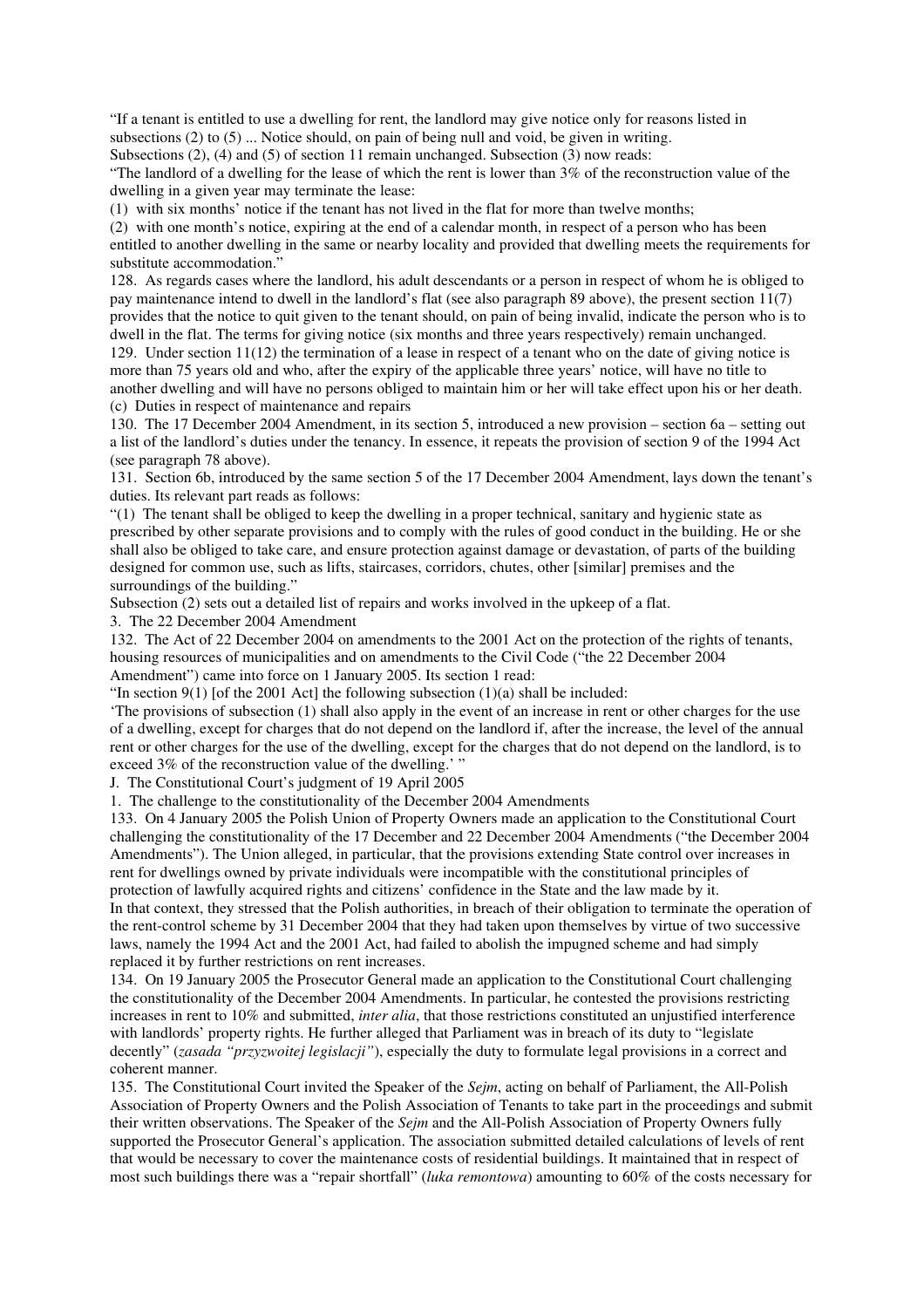the reconstruction of the value of dwellings through major repairs and that, in order to secure sufficient means for such purposes, the levels of rent should reach 6% of the reconstruction value per year.

The Polish Association of Tenants considered that the current possibility of increasing rents set at the level of 3% of the reconstruction value by 10% per year already imposed an excessive burden on tenants. It submitted that the landlords' association had given exaggerated figures in respect of the costs of necessary repairs. In the context of rent increases, it also stressed that the State's financial assistance to tenants was practically nonexistent.

#### 2. The judgment of 19 April 2005

136. The Constitutional Court heard the Prosecutor General's application on 19 April 2005. It repealed section 1(9)(a) of the 17 December 2004 Amendment in so far as it made any increase in rent above 3% of the reconstruction value subject to a maximum yearly ceiling of 10% of the current rent and section 1 of the 22 December 2004 Amendment in its entirety.

In its judgment, it made an in-depth analysis of the housing laws as applicable from 1994 to 2004 and their historical and social background. It referred to its previous judgments repealing the successive defective legal provisions and to their implications.

The judgment contains extensive reasoning and a thorough assessment of the various social, political and economic circumstances affecting the current state of the Polish housing legislation. The gist of the Constitutional Court's arguments is summarised in the following paragraphs.

137. The Constitutional Court first analysed the impugned provisions from the point of view of the principle of the rule of law as laid down in Article 2 of the Constitution (see paragraph 107 above):

"In the opinion of the [Court], the introduction of the contested legal provisions clearly violated the principle of proper legislation, which necessarily leads it to declare those provisions incompatible with the principle of the rule of law as expressed in Article 2 of the Constitution. The amendments, contrary to the intentions of the legislature itself – as is confirmed by the content of the *Sejm*'s written observations [filed in this case] – eliminated a market mechanism in a situation where the actual purpose of introducing restrictions on rent increases was to be the protection of tenants, that is to say, persons who in a given case do not accept the proposed increase. There is a distinct inconsistency between the provisions of the amendment in the initial bill and the provisions introduced following the parliamentary debate. In consequence, none of the declared aims of the [legislation] has been attained. Rents were not relaxed within rational limits encompassing the requirements of justice and of protection of landlords' rights and nor were effective and precisely determined procedures introduced to protect the rights of tenants against abuse of [landlords' right to] determine rent freely. The new version of section 9(1)(a) has also violated the principle of ... confidence in the State and the law made by it. Thus, as already mentioned, there is no doubt whatsoever that until the adoption of the 17 December 2004 Amendment the legislation of the last decade consistently assured society, and especially persons directly interested in the situation of landlords and tenants, that rents that were controlled and at the same time limited to the level of 3% of the reconstruction value of the dwelling exclusively in respect of a certain category of premises would apply for the transitional period, that is, up to 31 December 2004. This period ... was [set] to make it possible for the government and the legislature to develop a new, comprehensive and multi-faceted system governing the relations between landlords and tenants, fully taking into consideration the justified interests of the parties and also realistically allowing those same parties to prepare themselves for surviving the most difficult period and to accept fully the new state of affairs, so that mutual relations between the parties to a lease (or an analogous relationship) could be shaped in a rational manner and above all with due consideration for the concrete conditions determining rent. The date of 31 December 2004 as the deadline for the transition period was also confirmed in the 2001 Act, which further strengthened the conviction that after that date the mechanism for determining rent would be compatible with the principle of freedom of contract.

This societal conviction was further supported by the unambiguous case-law of the Constitutional Court, which on many occasions underlined the transitional character of the rent-control scheme. It thus follows that in the years 1994-2004 the unambiguous 'rules of the game' were established, whose period of validity was clearly indicated by the 1994 Act (section 56(2)) and then in some sense confirmed by section 28(2) of the 2001 Act. ... In its case-law the Constitutional Court has frequently expressed the opinion that the legislature must not fail to meet deadlines for those 'rules of the game' that it set itself. This opinion was expressed, *inter alia*, in ... the reasoning of [its judgment of 12 January 2000]. In its judgment ..., the Constitutional Court expressed the opinion that setting aside the principle of controlled rent for a ten-year transitional period would be acceptable only under exceptional circumstances, for otherwise there would be a violation of the principle of legal certainty expressed in Article 2 of the Constitution.

These considerations lead to the conclusion that the adoption of the contested Act and its publication on 29 December 2004, with its entry into force on 1 January 2005, violated the 'rules of the game' which were laid down in the previous legislation and which were subject to an unambiguous time-limit[. This happened in a situation where] there were no exceptional circumstances or events that could justify or explain the extension of [those rules] for a longer period.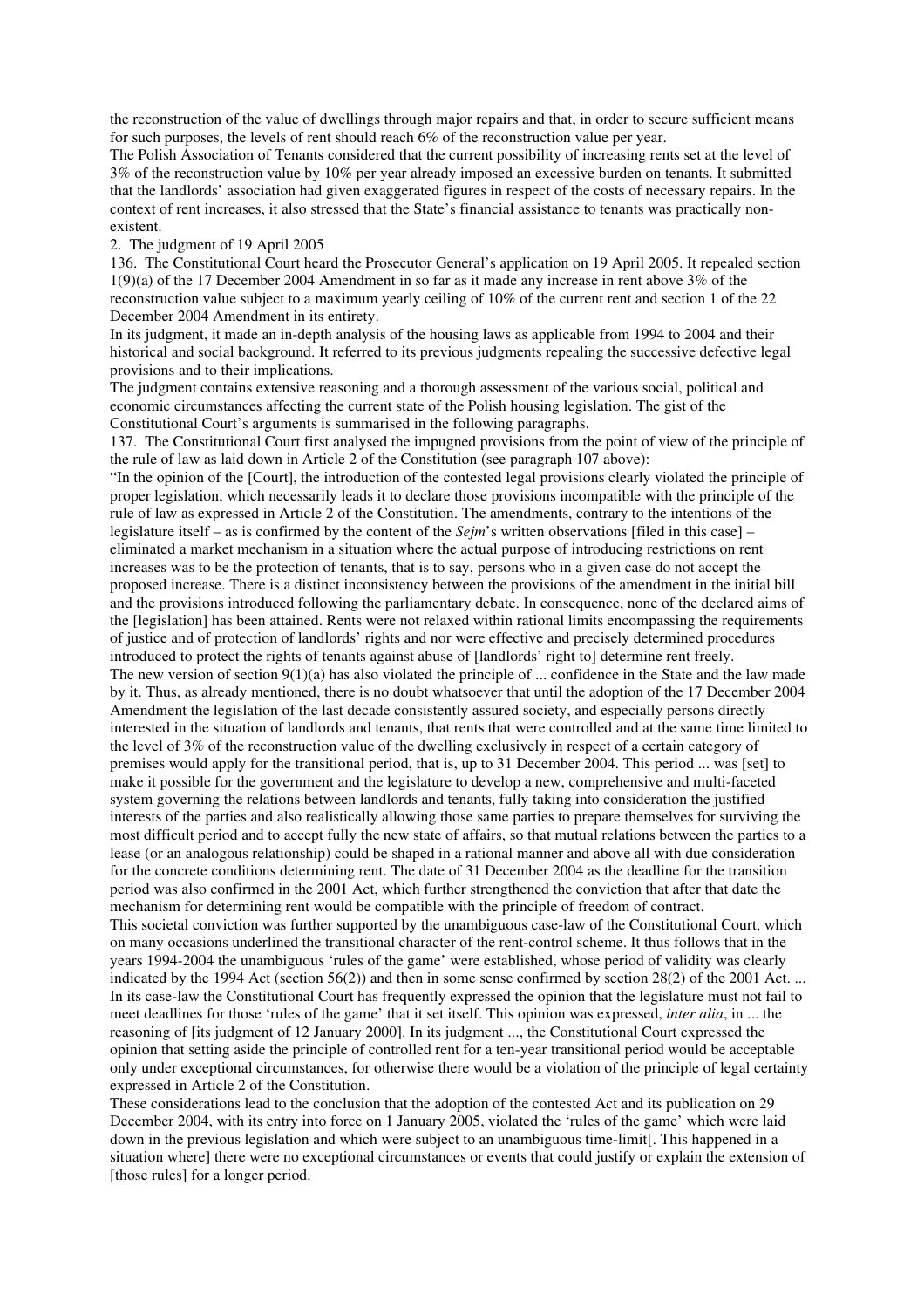The breaking of what amounted to a promise laid down in a statute must be regarded as a particular kind of irresponsibility on the part of the public authorities, and hence an exceptionally jarring violation of the principle of confidence in the State and the law made by it, a principle constituting one of the foundations of the rule of law."

138. The Constitutional Court next referred to the principle of the protection of property and the principle of proportionality:

"Article 64 §§ 1 and 2 of the Constitution guarantees the protection of ownership and other property rights on an equal basis for all. Among these 'other property rights' are the right to lease residential premises and other rights relating to premises serving to satisfy housing needs. Each of these rights, whether accruing to landlords or to tenants, enjoys constitutional protection, but in different ways. As a rule these rights collide but, as has been pointed out [in one of the Constitutional Court's previous judgments], it would be a simplification to treat this conflict in linear terms, and to presume that providing a certain degree of protection to one of these rights must necessarily result in a weakening of the degree of protection afforded to the other.

Section 9(1) and (2) and section 9(1)(a) ... were based on the unjustified conviction that relations between landlords and tenants always have an antagonistic nature, which inevitably leads to the 'zero-sum game'. In reality, however, this does not have to be the case; on the contrary, properly determined relations between the parties to a lease agreement are of service both to landlords and tenants, provided that neither of the parties abuses its rights, since everyone is obliged to respect the freedoms and rights of others (Article 31 § 2 of the Constitution).

The Constitutional Court is fully aware of how difficult it is to balance the legitimate interests of both landlords and tenants and to create the best possible ways of organising their relations. This is particularly true in the Polish situation, in which the rights of landlords were not respected for a long time and housing matters were subject to State management for entire decades[. This], combined with other systemic and economic factors, resulted in a degradation of housing supply unheard of in the countries of western Europe, and the consequences of which affected and still affect not only landlords but, ultimately, also tenants. Stepping back from this abyss will be difficult and will take many years, and the effective change of the present state of affairs will probably not be possible without committing public funds adapted to concrete situations (see the Constitutional Court judgment [of 12 January 2000]).

It is therefore the legislature's duty to strive to form a harmonious legal situation for landlords and tenants, so that their relations can be seen as desirably complementary rather than characterised by inevitable antagonism. Charges for the use of the premises, including rent, are a special element of those relations. They should ensure that the landlord not only covers the costs of building maintenance and repair, but also obtains a return on invested capital (amortisation) and a decent profit because no legal provisions may extinguish one of the basic components of the right to property, namely the right to derive profit from property ... This was possible, as found by the Constitutional Court [in its earlier judgment], in the transitional period, during which it was considered reasonable to restrict profit [by fixing] such levels of rent as only covered the costs of maintenance and upkeep. Now complete regulations, fully and precisely determining the elements of rent, are required. The 2001 Act specified what are to be regarded as charges that do not depend on the landlord ... but it did not indicate ... the elements of rent as such. As a result, judicial control of reasons for rent increases is to a large extent illusory. ...

At the same time, the Constitutional Court considers it necessary to take into account the legitimate interests of tenants, and to establish effective mechanisms to protect them against abuse of their rights by landlords. It is also necessary to develop a set of instruments that would make it possible to support tenants finding themselves in difficult financial and living circumstances. This must not be done, as has been the case hitherto, mainly at the cost of landlords, but mostly through the deployment of special public resources. Thus, the duties inherent in social solidarity and the duty to help the underprivileged are incumbent on society as a whole. ...

Over the last dozen years or so, attempts have been made in Poland to protect the legal interests of ... tenants through the statutory determination of percentage rent increase indicators, or of rent ceilings, or through the introduction of certain stronger control measures after a certain limit was exceeded, but in fact this has always been done in isolation from the concrete circumstances of given landlords and given tenants. An exception in this respect is the duty to determine officially the so-called 'conversion index', which of course adjusts the calculation of rent, but only locally, and, furthermore, is highly formalised and mechanical in nature. The end of the transitional period for controlled rents must mean a real break with the statutory automatism in respect of setting levels of rent, determining the rent ceilings or imposing restrictions on rent increases. One should expect the establishment of a system providing flexible solutions, adapted to the requirements of a modern housing market, which – stressing the parties' freedom to determine rent levels – would also ensure effective control in order to prevent arbitrariness and abuse of that freedom.

The contested provisions allow the parties ... a very small margin of freedom, which does not take into consideration concrete circumstances, such as the technical condition of the premises and the building, the personal and financial situation of the tenants or local factors. The legislature believes that the elimination of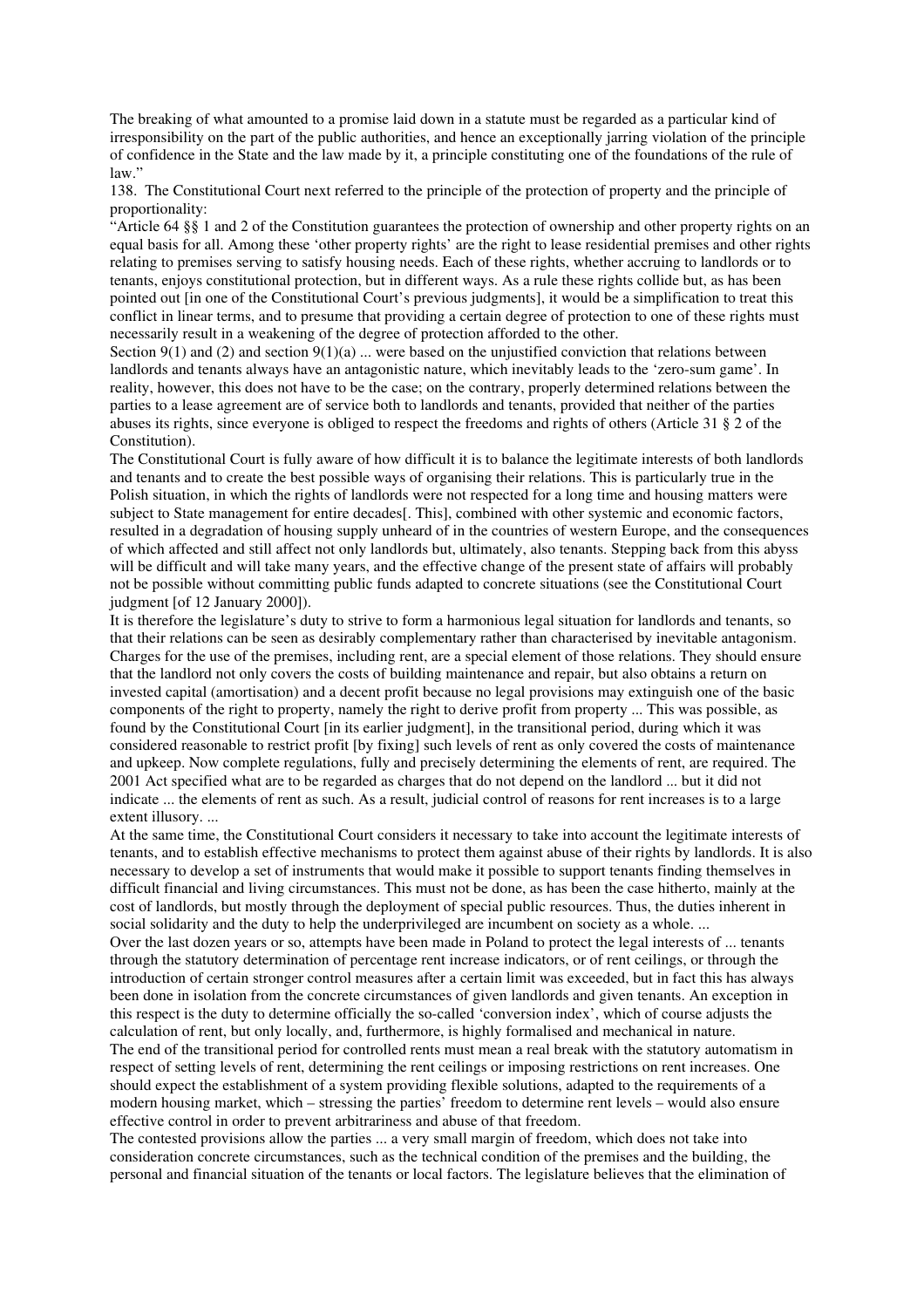irregularities in increasing rent, apart from rent being subject to an arithmetical ceiling, will be effected through a special procedure for judicial control laid down in section 8a combined with the mechanism restricting rent increases as laid down in section 9 of the 2001 Act, in particular section 9(1) and (1)(a).

The legislature, declaring that controlled rents would be abolished in the future, never promised that from 1 January 2005 the levels of rent determined by the parties would not be controlled at all. However, judicial control to this end would be effective if the law clearly determined elements of rent and formulated precise criteria for its evaluation. But this did not happen. The 2001 Act does not indicate at all how rent should be determined (because rent increases as such are a different matter), even in such a fragmentary way as section 20 of the 1994 Act did. It thereby deprived a court assessing an increase in rent of the possibility of objective verification, on the basis of concretely enumerated elements of rent and clear criteria for their evaluation, whether or not the increase was justified (section 8a(5) of the 2001 Act), and hence created a risk of divergence between judicial decisions. It should also be noted that in certain situations the limiting mechanism introduced by section 9(1) and (1)(a) either excludes judicial control of rent altogether, or makes it completely illusory ... In consequence, ... both the contested amendments amounted to a breach of the principle of proportionality expressed in Article 31 § 3 of the Constitution, [notably] through defective formulation of the rules determining [rent], which do not give adequate protection either to landlords or to the rights of tenants."

139. In the context of the principle of proportionality the Constitutional Court also referred to this Court's Chamber judgment in the following terms:

"The Constitutional Court paid particular attention to the European Court of Human Rights' judgment of 22 February 2005 in the case of *Hutten-Czapska v. Poland*. ...

Given the date of this judgment, [considerations] of the European Court were already based on the legal situation obtaining on 1 January 2005. Hence they encompassed both the December 2004 Amendments to the 2001 Act and the Prosecutor General's application. In the Constitutional Court's view, the opinion expressed by the European Court provides additional arguments in favour of finding that these amendments, in their parts contested in the application, violate the principle of maintaining confidence in the State and in the law made by it as laid down in Article 2 of the Polish Constitution and undermine in an inadmissible manner the standards of property protection common to the member States of the Council of Europe."

140. It then went on to analyse the general situation:

"The Constitutional Court still holds the view (expressed in its judgment of 12 January 2000 ...) that 'it is in conformity with the contemporary perception of a "social State" to demand some sacrifice from all members of society for the benefit of those who cannot provide subsistence for themselves and their families ... In the circumstances obtaining in Poland, under Article 31 § 3 [of the Constitution], it may be justified to maintain the provisions limiting landlords' property rights and, more particularly, excluding unrestricted freedom in fixing rates of rent and other charges collected from tenants.'

The latter remark was particularly significant for the assessment of legislation during the transition period, but it cannot be seen as having fully lost its relevance with the end of that period.

# ...

Thus, States which, like Poland, are undergoing radical systemic and economic transformation must create legislative tools that make it possible for them to overcome the consequences of historical events (arbitrary and peremptory interference with private property by the State) and to ensure the transition to conditions appropriate for democratic, liberal States governed by the rule of law. This is a very difficult task, especially given the absence of well-tried models of proceeding in such cases. The scale of the phenomenon far surpasses the postwar experience of western European States. Changes in this area are being introduced by trial and error; they are slow and not effective enough – as has been pointed out by the Constitutional Court in the judgments cited above.

It is therefore not possible, in respect of the rights of landlords, who were formerly deprived of the possibility of fully enjoying their property, simply to give this possibility back to them in the form of unrestricted marketrelated rent. Such a measure, in a situation where private houses, previously taken in connection with the socalled 'public management of housing matters', have depreciated and require very major investments in repairs and high running maintenance costs, would mean imposing on tenants an excessive burden undermining their existence. ...

It must be kept in mind that the fact that landlords' rights were infringed over several decades did not result from any acts by tenants, but was first and foremost caused by defective legislation. Removing, after years of neglect, all those harmful consequences may not therefore be done at the expense of tenants, and certainly not at their expense alone, but must above all stimulate the public authorities themselves to take appropriate action." 141. In its final considerations the Constitutional Court stressed that, given that its judgment was inherently limited by the scope of the Prosecutor General's application, it could not resolve comprehensively and definitely the fundamental systemic issues arising from the operation of the rent-control scheme. In particular, it could not address the mechanism for balancing the interests of landlords and tenants, a mechanism which was still missing in the existing legal system.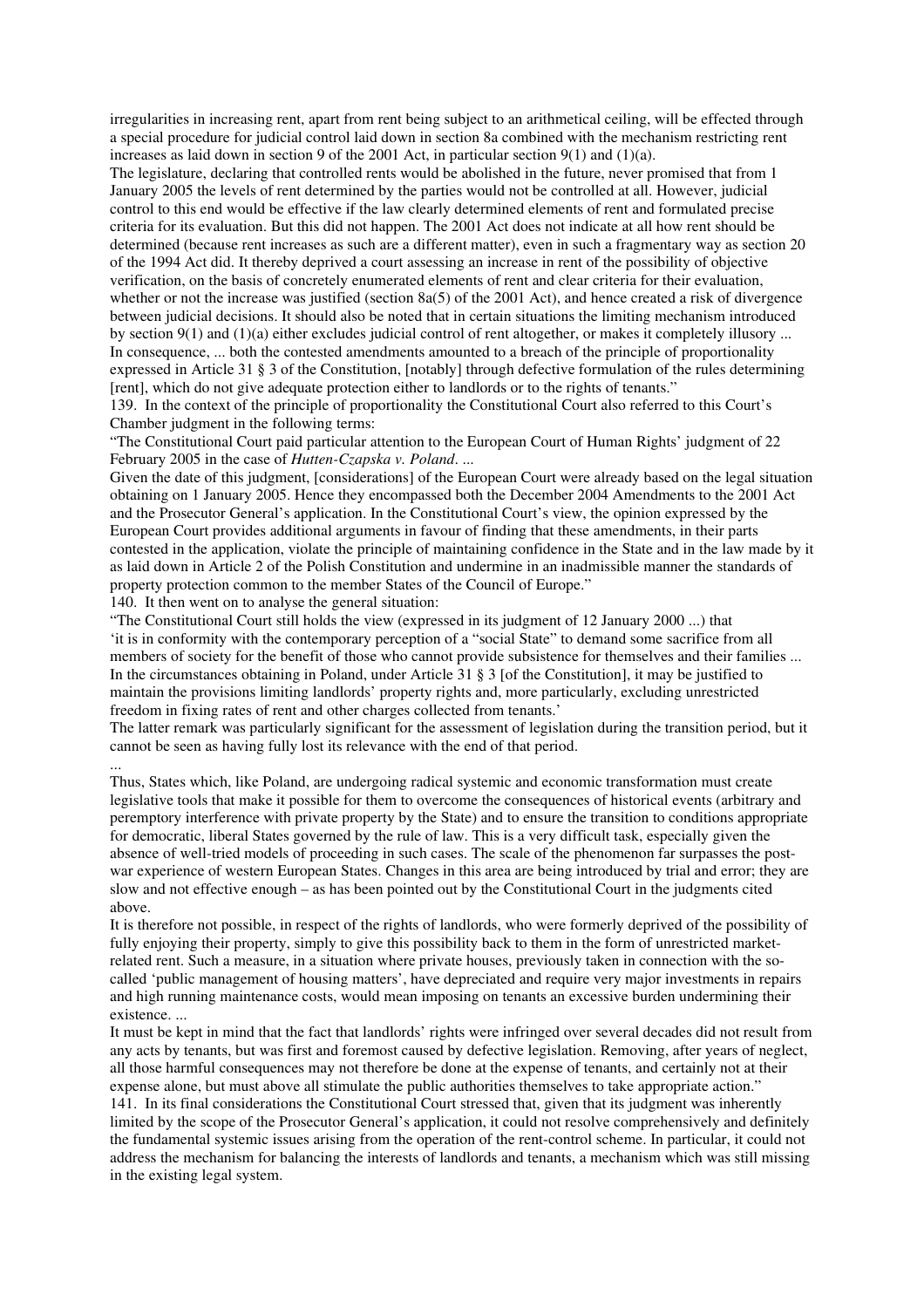Having regard to the fact that sections 8a and 9 of the 2001 Act (in so far as they were still in force following the repeal) did not provide for any satisfactory and consistent mechanism and no appropriate legislative initiative to that effect had been envisaged, the Constitutional Court decided to prepare recommendations (*sygnalizacja*) for Parliament, whose object would be to formulate clear demands to create a mechanism making it possible to formulate precise criteria for judicial control of rent and related charges.

K. The Constitutional Court's recommendations of 29 June 2005

142. On 29 June 2005 the Constitutional Court gave a decision (*postanowienie*) setting out the recommendations for Parliament ("the June 2005 Recommendations") referred to in the judgment of 19 April 2005. In its relevant parts, the decision reads as follows:

"1. Starting-point

... Under the present legislation, as amended by the Constitutional Court's judgment [of 19 April 2005], landlords may increase rents or other charges for the use of the dwelling not more often than every six months but an increase in rent or other charges, apart from those which do not depend on a landlord, whereby rent would exceed 3% of the reconstruction value of the dwelling within one year may take place only in justified cases. ... [T]he tenant may challenge the increase by bringing a court action to have the increase declared unjustified, or justified but in a different amount, or may refuse to accept the increase with the effect that the contract is terminated at the end of the term of notice.

However, judicial control of increases in rent and the procedure for such increases do not apply if an increase does not exceed 10% of the current rent or current charges.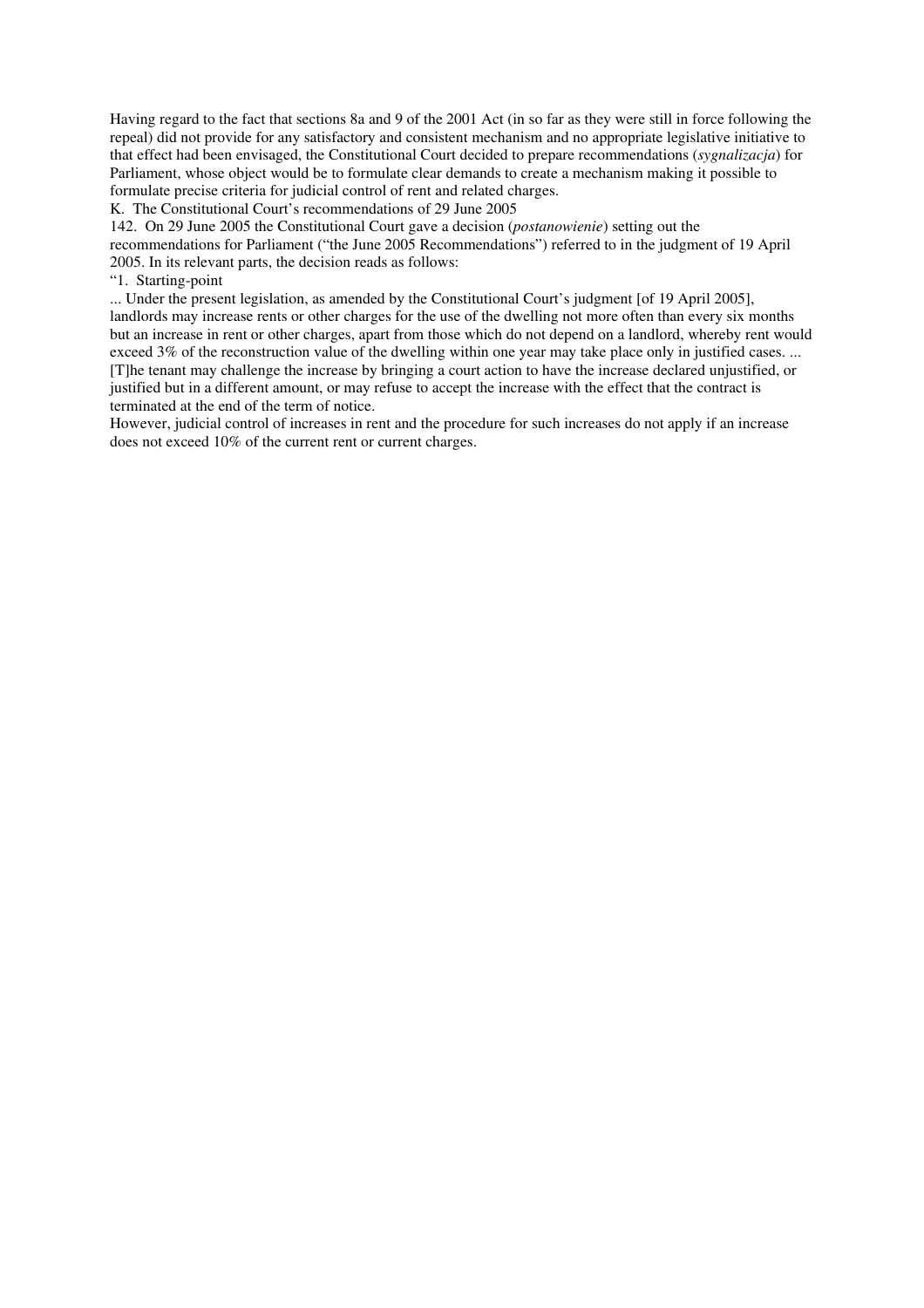### 2. Lack of statutory criteria for judicial control

[The 2001 Act] does not indicate, and this is its fundamental shortcoming, the criteria on the basis of which the courts are to control increases in rent or other charges for the use of the dwelling. This situation is detrimental to both landlords and tenants. Accordingly, judicial control, lacking statutory criteria, certainly becomes very difficult and unforeseeable, if not illusory. This may lead to quite arbitrary decisions. It is likely that in this legal situation the courts would be forced to create an *ad hoc* set of criteria for the future assessment [of increases] rather than to review legal grounds for increases. It should be stressed that removing from the judicial control increases in rent and charges that do not exceed 10% will, in many instances, deprive tenants of the necessary protection and will, within several years, lead to rents being hauled up to an objectively unjustified level. The above considerations lead to the conclusion that the statutory system of fixing the maximum ceiling of rents and other charges and of controlling increases determined algorithmically, which was justified in the transitional period ..., can neither satisfactorily serve the interests of landlords nor protect the justified interests of tenants. It is therefore necessary to regulate in a complex manner those matters, maintaining at the same time flexible solutions. ....

3. Factors influencing the level of so-called 'basic rent' [*czynsz pocz*ą*tkowy*]

The question of determining rents and charges for the use of the dwelling cannot be seen only from the perspective of the criteria and rules for their increase. First of all, it is necessary to set a statutory starting-point – in other words, elements of rent that would adequately take into account the rights of landlords. At the same time, not losing sight of the necessarily complementary relationship between a landlord and a

tenant, one should have regard to the fact that the essential duty of the tenant is to pay an economically justified level of rent, i.e. not too high but related to the justified economic interest of the landlord.

The point of departure for determining such ... rent should be an indication that its elements cannot be [fixed without relation to] running repairs and maintenance, an adequately determined depreciation and a decent profit. ...

The need to include the costs of repairs and maintenance does not require any further explanation – it is obvious. Likewise, a decent profit derived from the exercise of the right of property is an indispensable element of the genuine protection of property rights. Without profit, there are no investments or even modernisation works, which are dictated by technological progress and which are also beneficial for the interests of tenants. The future detailed legal solutions should, however, pay due regard to the fact that the aims pursued by the public authorities (the State Treasury, other State authorities and municipalities) are different from those pursued by private individuals and bodies (such as housing cooperatives) and that the expectations of [those two groups] in respect of a decent rent should be established at different levels. ...

It is also necessary to include among the elements of rent a return on landlords' investments in the construction or modernisation of the building in due time, it being understood as a basis for an adequately established depreciation level. ...

4. Additional instruments for monitoring the level of rent

An auxiliary instrument, enabling the courts to assess thoroughly the basis of the determination of, and increase in, rent could entail, among other things, the setting up by the authorities, in the process of a true social dialogue with organisations of landlords and tenants, a system for monitoring the levels of rent in all municipalities which would, for example, disseminate information on the average level of rent in a given region. Such systems are known in some European countries as a 'rent mirror'. ...

5. Housing benefits

...

The justified 'basic rent', determined in the manner indicated above in respect of each residential building, might often be incompatible with the tenants' financial situation. ... In such cases the poorer tenants should be included in a system of individual benefits, justified by their [individual] circumstances, from the public funds, which would genuinely help them to fulfil their duty to pay rent regularly up to a certain determined amount.

8. Instruments for the necessary support of landlords

In certain situations (especially in respect of buildings regarded as part of the national heritage) it may happen that [even] properly determined rent will still not be sufficient to cover all the costs required for the necessary expenses involved in normal maintenance, in particular the necessary repairs or modernisation. In such precisely determined cases the system of public finances should provide for forms of individual support for landlords obliged to cover the extra costs involved in the maintenance of the buildings. Such support may take various forms, from housing subsidies, through loans on preferential terms for specific investments and, finally, to tax exemptions. ...

... 10. Inconsistent regulation of the rights and obligations of parties to a lease agreement

The Constitutional Court considers it necessary to point to inconsistencies, as regards the setting out of a catalogue of landlords' and tenants' duties, between the new sections 6a to 6f of the 2001 Act and the provisions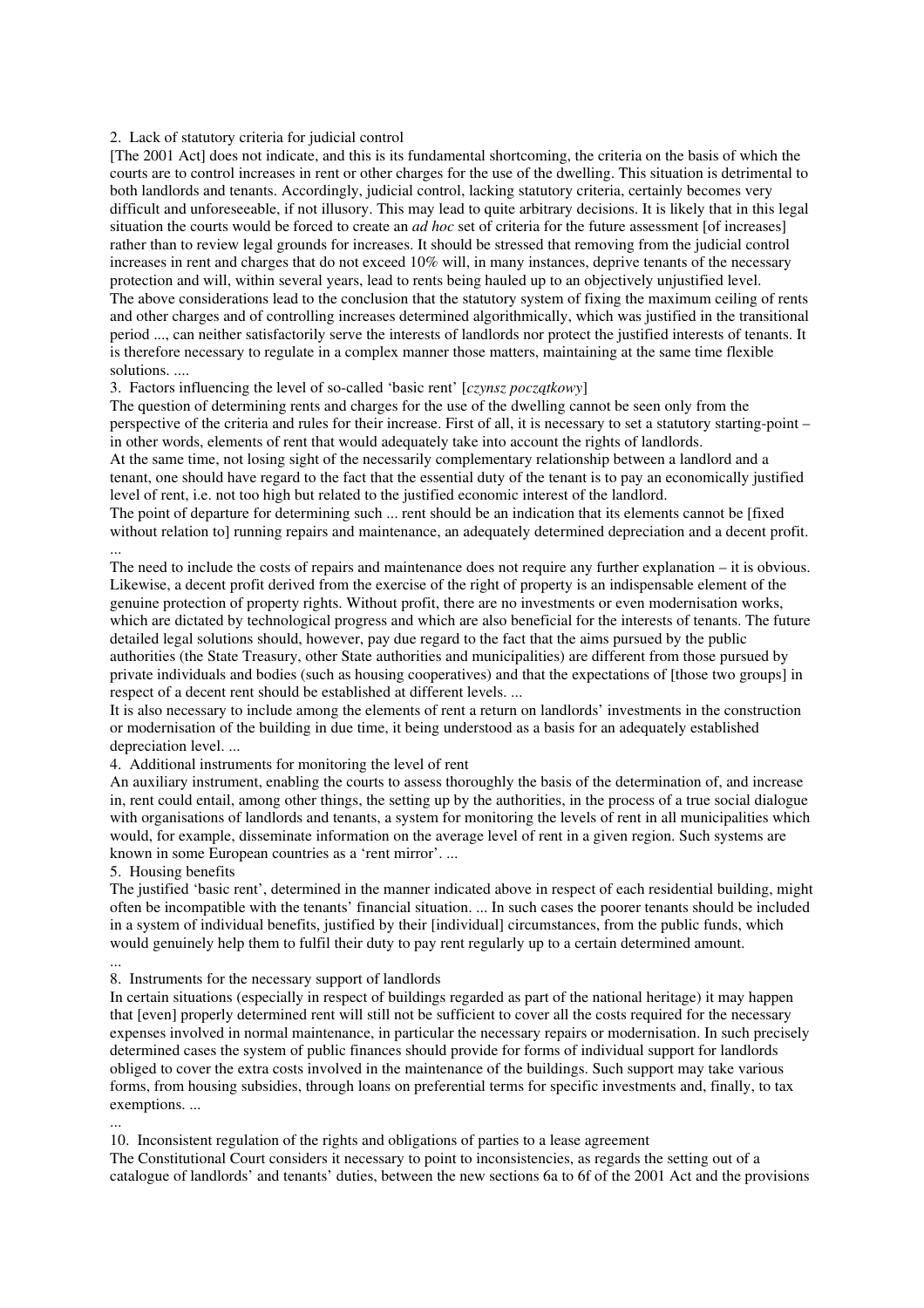concerning the lease of a dwelling contained in ... the Civil Code. It is against the rules of proper legislation to include the provisions governing the lease of dwellings not in the Civil Code, which contains a full set of regulations on lease relations, but in a law whose object is to protect tenants generally, not to regulate the lease relationship.

[Final remarks]

The Constitutional Court's present recommendations are concerned with shortcomings and lacunas to which it has pointed in recent years either in its judgments or documents providing information about its activities. ... Removing them in the near future is necessary also in view of the principle of the social market economy, which has particular importance in the present context. Now it is no longer possible to regulate these matters in a fragmentary or provisional manner. It should once more be stressed that they should be resolved through comprehensive solutions pursuing clearly defined aims which are compatible with the Constitution."

L. The Ombudsman's challenge to the constitutionality of the remaining provisions of the 2001 Act relating to increases in rent

143. On 24 August 2005 the Ombudsman made an application to the Constitutional Court for certain provisions of the 2001 Act to be declared unconstitutional. He asked, *inter alia*, that section 8a (4)-(5)-(7.1) of the 2001 Act (as amended in December 2004) be found to be incompatible with Article 64 §§ 1 and 2 of the Constitution (principle of the protection of property rights) read in conjunction with Article 31 § 3 (principle of proportionality) and Article 76 (principle of protection of consumers against dishonest market practices). He further asked that section 9(1) of the 2001 Act be found to be incompatible with Article 2 of the Constitution (principle of the rule of law).

144. The Ombudsman first referred to the Constitutional Court's judgment of 19 April 2005, stating that this judgment left no doubt whatsoever that the legislature's essential duty was to set up a legal mechanism balancing the constitutionally protected rights of landlords and tenants. Indeed, the attempts that had hitherto been made had proved to be unsuccessful mostly because of the authorities' choice to give priority to current political interests rather than to the law, as demonstrated by many earlier judgments of the Constitutional Court. 145. As to the contested provisions of section 8a, the Ombudsman stressed first their internal inconsistency, submitting that, on the one hand, subsections (4) and (5) made increases in rent above 3% of the reconstruction value per year subject to "judicial control" and required them to be "justified" but that, on the other hand, the latter subsection read *a contrario* meant that any other increases did not need to be justified. He further referred to the Constitutional Court's recommendations, pointing out that there were no statutory criteria for what was to be considered a "justified increase". In fact, he maintained, from the point of view of the landlord every rent increase was justified as it either increased his profit or reduced the losses involved in proper maintenance, while from the point of view of the tenant every such raise was "unjustified" as it involved greater expense on his part. As regards section 9(1), the Ombudsman submitted that it was unclear and incompatible with the principle of proper legislation ensuing from the rule of law in that, for instance, it did not specify when the six-month period – relevant for determining the point from which a given increase in rent had applied – was to start. In the Ombudsman's view, this lack of clarity could not be removed simply by interpretation of that provision and created a possible source of conflicts between landlords and tenants.

146. On the date of the adoption of the Court's judgment, the application was pending before the Constitutional Court. The case was listed for a hearing on 17 May 2006.

#### THE LAW

I. THE GOVERNMENT'S PLEA OF INCOMPATIBILITY *RATIONE TEMPORIS*

147. The Government, as they had already done at the admissibility stage of the proceedings before the Chamber, maintained that the alleged violation of the applicant's property rights had taken place before 10 October 1994, the date on which Poland ratified Protocol No. 1.

A. The Chamber's decision on admissibility

148. In its decision of 16 September 2003 the Chamber rejected the Government's plea of incompatibility *ratione temporis* for the following reasons:

"The Court's jurisdiction *ratione temporis* covers only the period after the ratification of the Convention or its Protocols by the respondent State. From the ratification date onwards, all the State's alleged acts and omissions must conform to the Convention or its Protocols and subsequent facts fall within the Court's jurisdiction even where they are merely extensions of an already existing situation (see, for example, *Ya*ğ*cı and Sargın v. Turkey*, 8 June 1995, § 40, Series A no. 319-A, and *Almeida Garrett, Mascarenhas Falcão and Others v. Portugal*, nos. 29813/96 and 30229/96, § 43, ECHR 2000-I).

Accordingly, the Court is competent to examine the facts of the present case for their compatibility with the Convention only in so far as they occurred after 10 October 1994, the date of ratification of Protocol No. 1 by Poland. It may, however, have regard to the facts prior to ratification inasmuch as they could be considered to have created a situation extending beyond that date or may be relevant for the understanding of facts occurring after that date (see *Broniowski v. Poland* (dec.) [GC], no. 31443/96, § 74, ECHR 2002-X).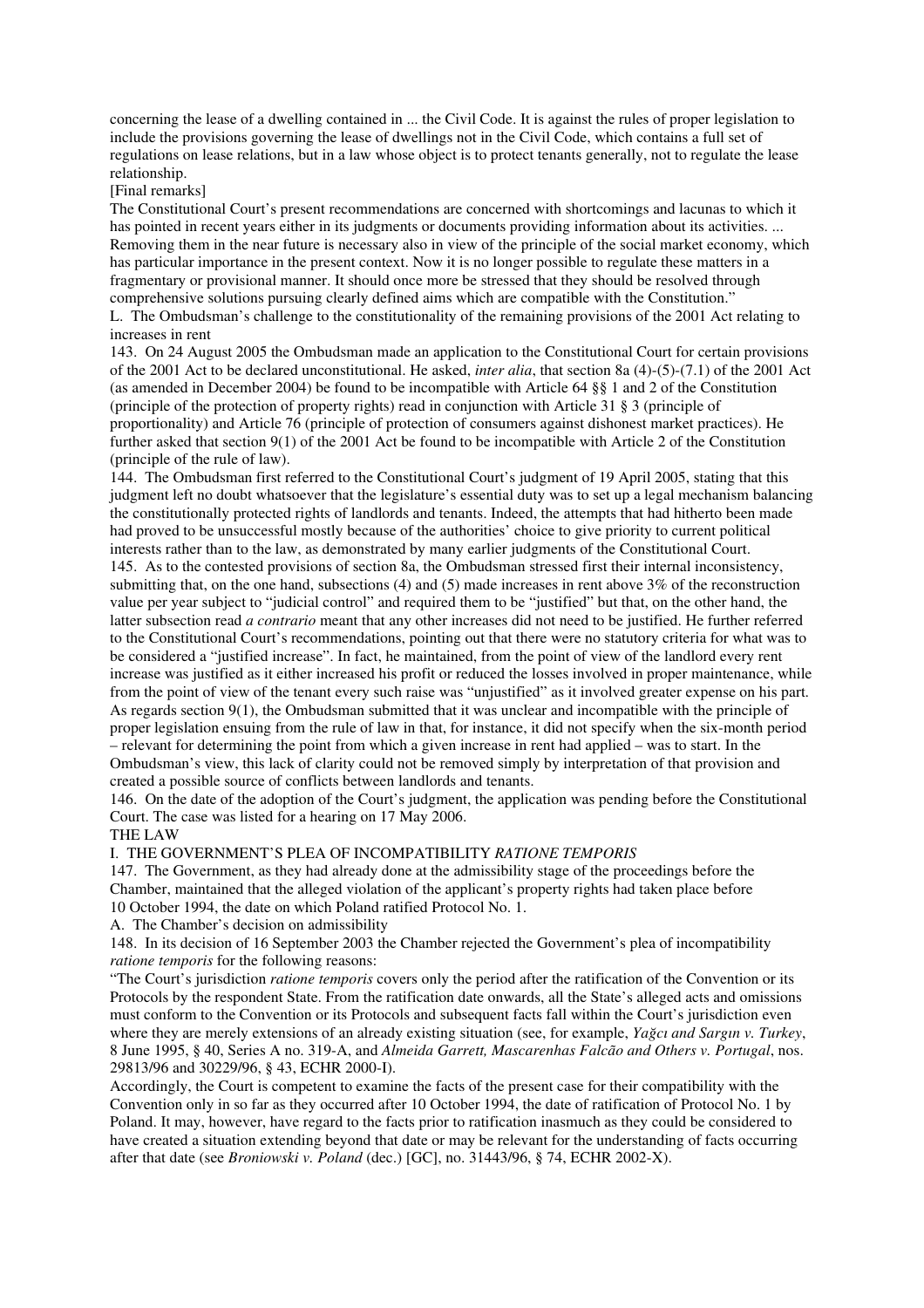The Court further observes that, indeed, the applicant's complaint is not directed against a single measure or decision taken before, or even after, 10 October 1994 but refers to a continued impossibility of regaining possession of her property and of receiving the adequate rent for the lease of her house.

It also notes that it appears to be common ground that the situation complained of has arisen out of laws that applied before the entry into force of Protocol No. 1 in respect of Poland, on the date of the Protocol's entry in force and are still in force.

The Government's plea of inadmissibility on the ground of lack of jurisdiction *ratione temporis* must accordingly be rejected."

B. The parties' submissions

149. The Government, in their oral and written pleadings to the Grand Chamber, relied on the Chamber's decision and, in particular, its finding that it would not consider the possible effect on the applicant's property rights of the decisions taken, or the laws applicable, before 10 October 1994. Furthermore, they cited the Chamber's judgment, pointing out that the Court, when defining the scope of the case and especially its jurisdiction *ratione temporis* had held that it would not examine the authorities' decisions to subject the applicant's house to State management or to allocate tenants to her flats and that the issue before it was whether there had been a violation of Article 1 of Protocol No. 1 on account of the operation of the legal provisions as in force from 10 October 1994.

150. Thus, they argued, it should be noted in this context that State management of housing matters, introduced under the communist regime, had deprived owners of even theoretical rights in respect of their property. On the date of the Protocol's entry into force the applicant had therefore had no rights in respect of the termination of leases on her flats or the determination of the level of rent. The subsequent laws, as applicable from 10 October 1994 to the present day, had not introduced any restrictions which would reduce the applicant's hitherto practically non-existent rights but, on the contrary, had gradually increased her and other landlords' property rights with regard to the lease of their dwellings.

That being so, in the Government's view there had been no interference with the applicant's property rights during the period covered by the Court's temporal jurisdiction.

151. The applicant stressed that the situation complained of had been caused by the enactment of successive laws that – both before and after 10 October 1994 – had restricted the rights of landlords and had made it impossible for her to enjoy her property.

C. The Court's assessment

152. The Court would first observe that, as clearly emerges from the applicant's statement of claim under the Convention, the object of the present application is her allegation of a continuing violation of her property rights "created by the implementation of the laws imposing tenancy agreements on her and setting an inadequate level of rent" (see paragraph 154 below).

While it is true that the "imposition of tenancy agreements" on the applicant originated in the operation of the "special lease scheme" dating back to 1974 (see paragraphs 71 and 76 above), it was nevertheless the 1994 Act which, with its entry into force on 12 November 1994, introduced the system of "controlled rent" and made the applicant's house subject to that system. That Act equated in the eyes of the law the so-called "administrative lease" of the applicant's flats with a lease based on the free will of the parties to an ordinary civil contract (see paragraphs 72-79 above). Subsequent housing laws which were enacted after that date and are still in force maintained that system (see paragraphs 80-145 above).

Lastly, the Court considers that the Government's fresh argument that at the time of the entry into force of the Protocol the applicant did not have any rights in respect of the termination of leases or the determination of rent and that the laws enacted after 10 October 1994 did not in fact aggravate but remedied her situation (see paragraph 150 above) would more appropriately be examined when ascertaining whether the Polish authorities struck a fair balance between the interests involved.

153. Accordingly, the Grand Chamber sees no reason to depart from the Chamber's conclusion that the Government's plea of inadmissibility on the ground of lack of jurisdiction *ratione temporis* must be dismissed. II. ALLEGED VIOLATION OF ARTICLE 1 OF PROTOCOL No. 1

154. The applicant complained under Article 1 of Protocol No. 1 that the situation created by the implementation of the laws imposing tenancy agreements on her and setting an inadequate level of rent amounted to a continuing violation of her right to the enjoyment of her possessions. In her submission, the very essence of her right of property had been impaired because she was not only unable to derive any income from her property but also, owing to restrictions on the termination of leases of flats subject to the rent-control scheme, she could not regain possession and the use of her property.

Article 1 of Protocol No. 1 reads as follows:

"Every natural or legal person is entitled to the peaceful enjoyment of his possessions. No one shall be deprived of his possessions except in the public interest and subject to the conditions provided for by law and by the general principles of international law.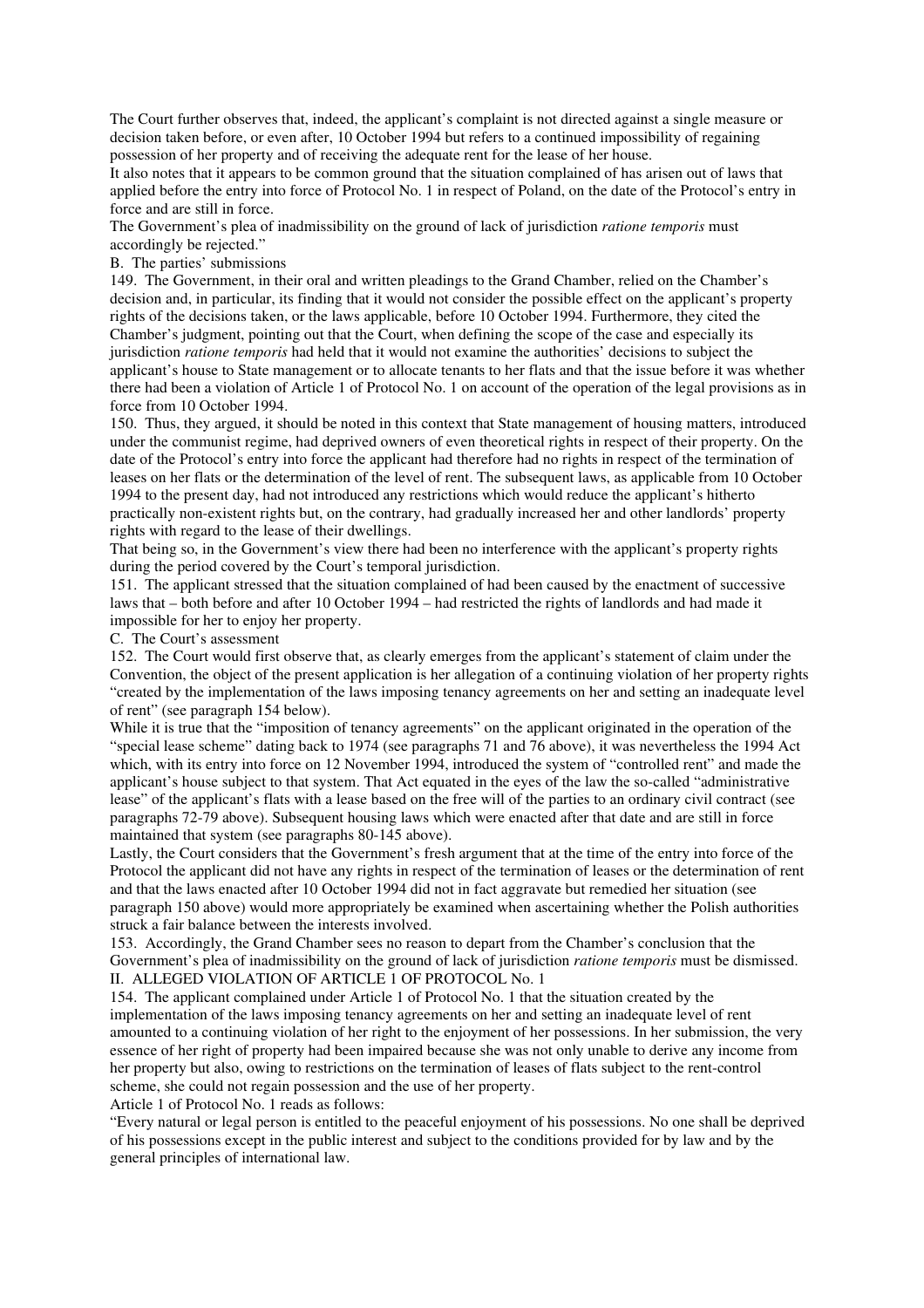The preceding provisions shall not, however, in any way impair the right of a State to enforce such laws as it deems necessary to control the use of property in accordance with the general interest or to secure the payment of taxes or other contributions or penalties."

A. Scope of the case

155. The Chamber, referring to the individual and general dimension of the case, held, *inter alia* (see paragraph 141 of the Chamber judgment):

"...the alleged continued violation of Article 1 of Protocol No. 1 concerns not only the individual applicant in the present case but also has significant – social, legal and economic – dimensions in terms of the effects of the contested legislation on the rights of numerous other persons. Thus, according to information supplied by the Government, the functioning of the rent-control scheme in Poland has already affected some 100,000 landlords whose property has been subject to the same restrictions as those complained of in the present case. Furthermore, between 600,000 and 900,000 tenants in Poland have taken advantage of the special rules governing the level of controlled rent and the termination of lease agreements under that scheme ...

The examination of the facts in the present case will therefore inevitably have consequences for the property rights of a large number of individuals. That will require the Court to assess Poland's compliance with Article 1 of Protocol No. 1 not only from the perspective of the impact of the combination of impugned restrictions on the applicant's right of property in the period under consideration but also in a wider context, going beyond the applicant's individual Convention claim and taking into account the consequences of the operation of the rentcontrol scheme for the Convention rights of the whole class of persons potentially affected (see *Broniowski v. Poland* [GC], no. 31443/96, §§ 189 et seq., ECHR 2004-V)."

156. The Grand Chamber considers that, without prejudice to its ruling on the question whether the present case is, or – as the Government maintained – is not, suitable for the "pilot judgment" procedure (see paragraphs 227- 28 below), the general context of the case and, especially, as rightly pointed out by the Chamber, the number of persons potentially affected by the operation of the rent-control scheme in Poland and the consequences that that scheme has entailed for their Convention rights may legitimately be taken into account in the examination of the applicant's individual case.

B. Compliance with Article 1 of Protocol No. 1

1. Applicable rules in Article 1 of Protocol No. 1

157. Article 1 of Protocol No. 1 comprises three distinct rules: the first rule, set out in the first sentence of the first paragraph, is of a general nature and enunciates the principle of the peaceful enjoyment of property; the second rule, contained in the second sentence of the first paragraph, covers deprivation of possessions and subjects it to certain conditions; the third rule, stated in the second paragraph, recognises that the Contracting States are entitled, *inter alia*, to control the use of property in accordance with the general interest. The three rules are not, however, distinct in the sense of being unconnected. The second and third rules are concerned with particular instances of interference with the right to peaceful enjoyment of property and should therefore be construed in the light of the general principle enunciated in the first rule (see, among other authorities, *James and Others v. the United Kingdom*, 21 February 1986, § 37, Series A no. 98, which reiterates in part the principles laid down by the Court in *Sporrong and Lönnroth v. Sweden*, 23 September 1982, § 61, Series A no. 52; see also *Broniowski v. Poland* [GC], no. 31443/96, § 134, ECHR 2004-V).

### 2. The parties' submissions

158. The applicant relied on the arguments that she had submitted to the Chamber. In her view, the impugned restrictions had gone beyond what could be considered mere "control of the use of property". Their continued application for many years had resulted in essential elements of her right of property being practically extinguished. In fact, she had been an owner only "on paper". She did not have the possibility to decide who would live in her house and for how long. The lease of the flats had been imposed on her by unlawful administrative decisions but, despite that fact, she could not terminate the lease agreements and regain possession of her house because the statutory conditions attached to the termination of leases, including the duty to provide a tenant with substitute accommodation, made it impossible in practice to do so.

The applicant further stressed that she had had no influence whatsoever on the amount of rent paid by her tenants. Indeed, under the contested laws the levels of rent were fixed without any reasonable relationship to the costs of maintaining property in good condition. This had resulted in a significant depreciation in the value and condition of her own house. In her submission, the cumulative effect of all those factors had brought about a situation similar to expropriation.

159. The Government disagreed and asked the Court to uphold the Chamber's finding that the alleged interference had amounted to the control of the use of property within the meaning of the second paragraph of Article 1 of Protocol No. 1. They pointed out that the applicant had never lost her right to the "peaceful enjoyment" of her property. Since 25 October 1990, when the Gdynia District Court had entered her title in the relevant land register, she had enjoyed all the attributes of a property owner. She had a right to use, to dispose of, to pledge, to lend and even to destroy her property. The measures adopted, in particular the limitations on the level of rent chargeable, had therefore only amounted to a control of the use of the applicant's property.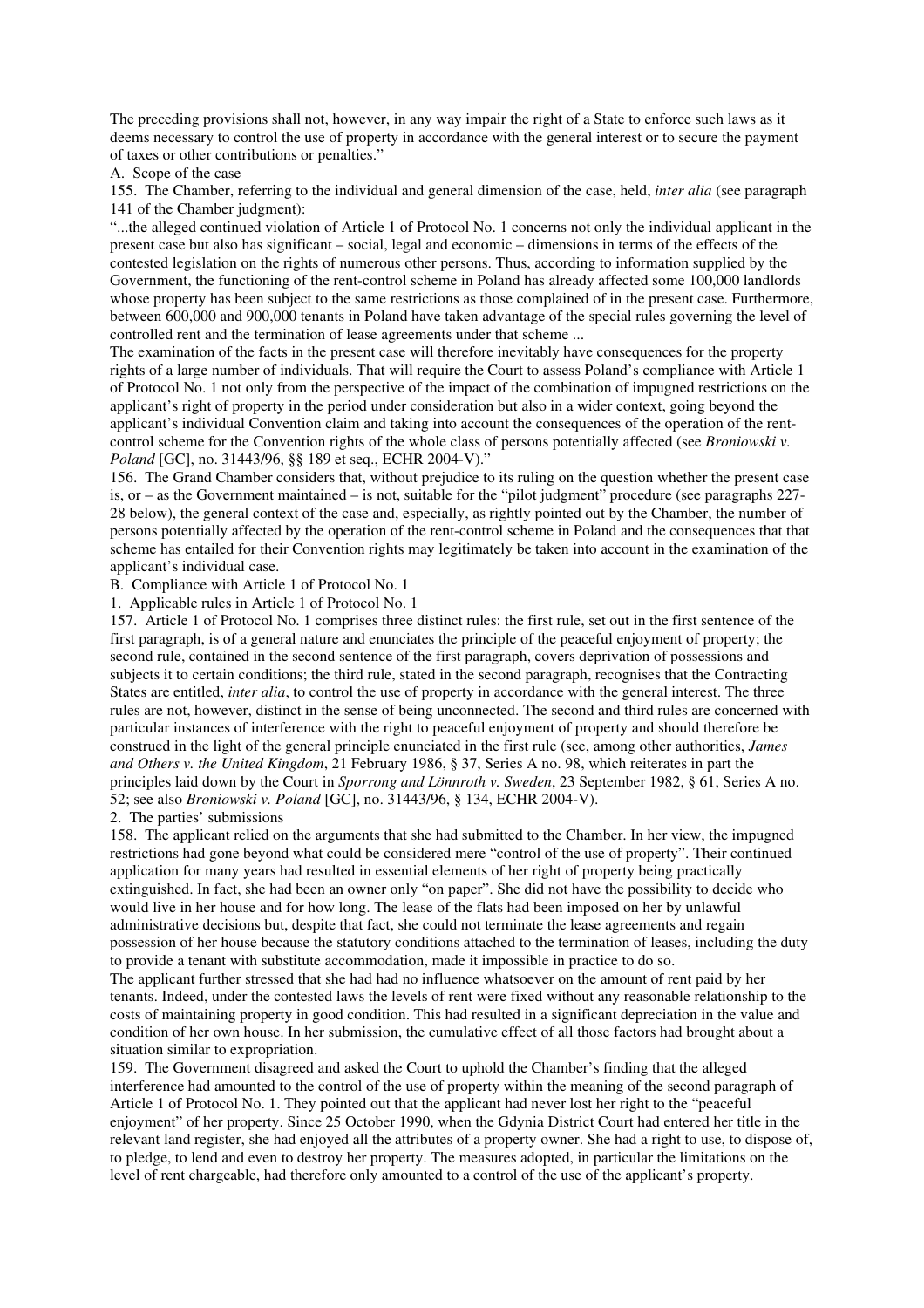### 3. The Court's conclusion

160. The Chamber shared the Government's point of view (see paragraph 145 of the Chamber judgment). It noted that, while it was true that the applicant could not exercise her right of use in terms of physical possession as the house had been occupied by tenants and that her rights in respect of letting the flats, including her right to receive rent and to terminate leases, had been subject to a number of legal restrictions, she had never lost her right to sell her property. Nor had the authorities applied any measures resulting in the transfer of her ownership. In the Chamber's opinion, those issues concerned the degree of the State's interference, and not its nature. All the measures taken, whose aim was to subject the applicant's house to continued tenancy and not to take it away from her permanently, could not be considered a formal or even *de facto* expropriation but constituted a means of State control of the use of her property.

The Chamber therefore concluded that the case should be examined under the second paragraph of Article 1 of Protocol No. 1 (see *Mellacher and Others v. Austria*, 19 December 1989, § 44, Series A no. 169, and *Immobiliare Saffi v. Italy* [GC], no. 22774/93, § 46, ECHR 1999-V).

161. The Grand Chamber fully agrees with the Chamber's assessment.

4. General principles deriving from the Court's case-law

162. The Court will consider the case in the light of the following principles.

(a) Principle of lawfulness

163. The first and most important requirement of Article 1 of Protocol No. 1 is that any interference by a public authority with the peaceful enjoyment of possessions should be lawful. In particular, the second paragraph of Article 1, while recognising that States have the right to control the use of property, subjects their right to the condition that it be exercised by enforcing "laws". Moreover, the principle of lawfulness presupposes that the applicable provisions of domestic law are sufficiently accessible, precise and foreseeable in their application (see, *mutatis mutandis*, *Broniowski*, cited above, § 147, with further references).

(b) Principle of legitimate aim in the general interest

164. Any interference with the enjoyment of a right or freedom recognised by the Convention must pursue a legitimate aim. The principle of a "fair balance" inherent in Article 1 of Protocol No. 1 itself presupposes the existence of a general interest of the community. Moreover, the various rules incorporated in Article 1 are not distinct, in the sense of being unconnected, and the second and third rules are concerned only with particular instances of interference with the right to the peaceful enjoyment of property (see *Broniowski*, cited above, § 148).

165. Because of their direct knowledge of their society and its needs, the national authorities are in principle better placed than the international judge to appreciate what is in the "general" or "public" interest. Under the system of protection established by the Convention, it is thus for the national authorities to make the initial assessment as to the existence of a problem of public concern warranting measures to be applied in the sphere of the exercise of the right of property. Here, as in other fields to which the safeguards of the Convention extend, the national authorities accordingly enjoy a margin of appreciation.

166. The notion of "public" or "general" interest is necessarily extensive. In particular, spheres such as housing, which modern societies consider a prime social need and which plays a central role in the welfare and economic policies of Contracting States, may often call for some form of regulation by the State. In that sphere decisions as to whether, and if so when, it may fully be left to the play of free-market forces or whether it should be subject to State control, as well as the choice of measures for securing the housing needs of the community and of the timing for their implementation, necessarily involve consideration of complex social, economic and political issues.

Finding it natural that the margin of appreciation available to the legislature in implementing social and economic policies should be a wide one, the Court has on many occasions declared that it will respect the legislature's judgment as to what is in the "public" or "general" interest unless that judgment is manifestly without reasonable foundation. These principles apply equally, if not *a fortiori*, to the measures adopted in the course of the fundamental reform of the country's political, legal and economic system in the transition from a totalitarian regime to a democratic State (see *Mellacher and Others*, cited above, § 45; *Scollo v. Italy*, 28 September 1995, § 27, Series A no. 315-C; *Immobiliare Saffi*, cited above, § 49; and, *mutatis mutandis*, *James and Others*, cited above, §§ 46-47, and *Broniowski*, cited above, § 149).

### (c) Principle of a "fair balance"

167. Not only must an interference with the right of property pursue, on the facts as well as in principle, a "legitimate aim" in the "general interest", but there must also be a reasonable relation of proportionality between the means employed and the aim sought to be realised by any measures applied by the State, including measures designed to control the use of the individual's property. That requirement is expressed by the notion of a "fair balance" that must be struck between the demands of the general interest of the community and the requirements of the protection of the individual's fundamental rights.

The concern to achieve this balance is reflected in the structure of Article 1 of Protocol No. 1 as a whole. In each case involving an alleged violation of that Article the Court must therefore ascertain whether by reason of the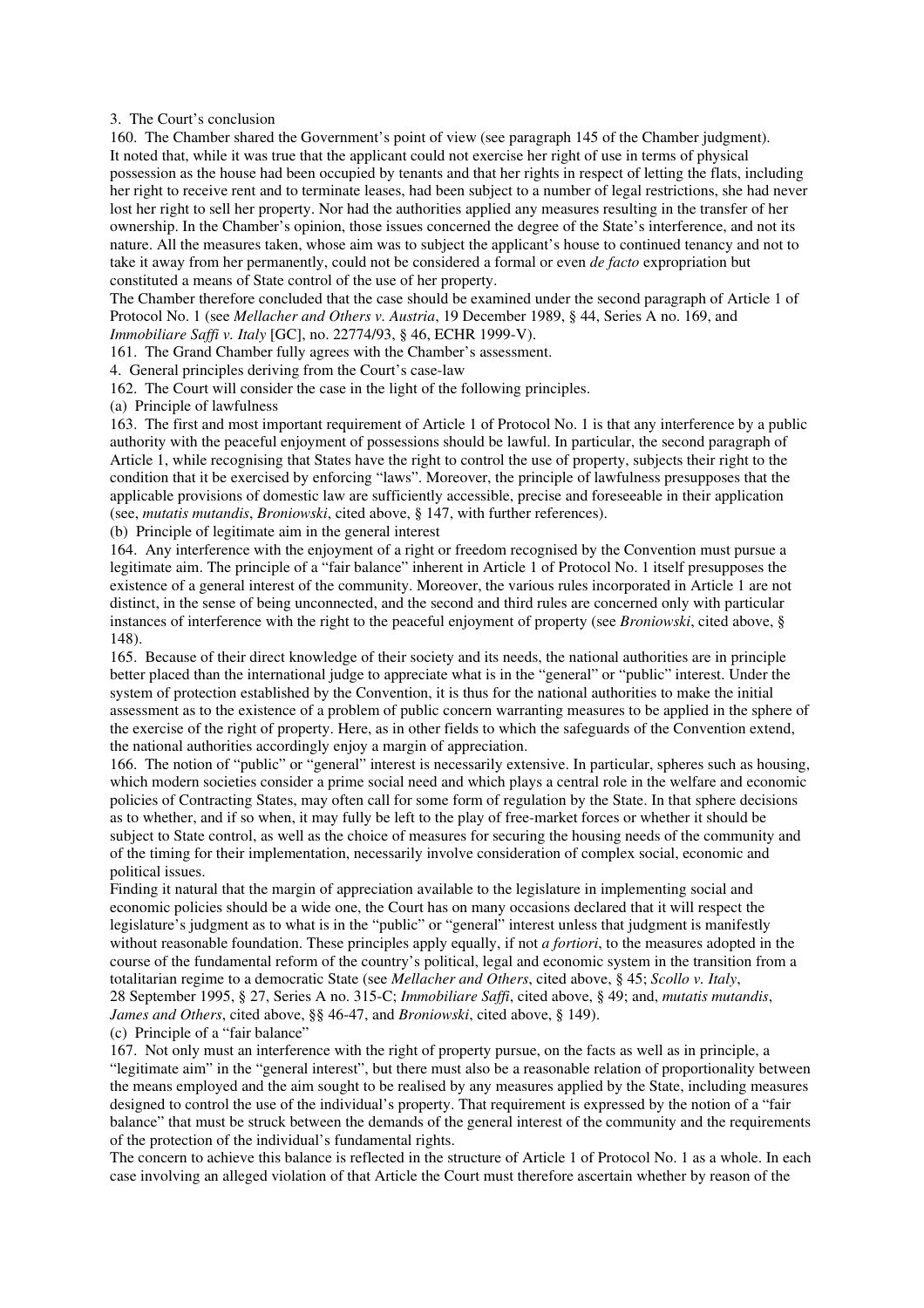State's interference the person concerned had to bear a disproportionate and excessive burden (see *James and Others*, cited above, § 50; *Mellacher and Others*, cited above, § 48; and *Spadea and Scalabrino v. Italy*, 28 September 1995, § 33, Series A no. 315-B).

168. In assessing compliance with Article 1 of Protocol No. 1, the Court must make an overall examination of the various interests in issue, bearing in mind that the Convention is intended to safeguard rights that are "practical and effective". It must look behind appearances and investigate the realities of the situation complained of. In cases concerning the operation of wide-ranging housing legislation, that assessment may involve not only the conditions for reducing the rent received by individual landlords and the extent of the State's interference with freedom of contract and contractual relations in the lease market, but also the existence of procedural and other safeguards ensuring that the operation of the system and its impact on a landlord's property rights are neither arbitrary nor unforeseeable. Uncertainty – be it legislative, administrative or arising from practices applied by the authorities – is a factor to be taken into account in assessing the State's conduct. Indeed, where an issue in the general interest is at stake, it is incumbent on the public authorities to act in good time, in an appropriate and consistent manner (see *Immobiliare Saffi*, cited above, § 54, and *Broniowski*, cited above, § 151).

5. Application of the above principles to the present case

(a) Whether the Polish authorities respected the principle of lawfulness

(i) The parties' submissions

(α) The applicant

169. The applicant considered that the authorities had failed to respect that principle.

To begin with, all the administrative decisions implementing the measures for controlling the use of her property, notably those allocating flats to A.Z. and W.P. and subjecting her house to State management, had in 1996-97 been declared to have been issued contrary to Polish law. Under Article 1 of Protocol No. 1 an interference by the State with the peaceful enjoyment of possessions – be it an expropriation or control of the use of property – could not be regarded as lawful if the relevant decision had been made contrary to the existing legal provisions.

Furthermore, the 1994 Act and, more particularly, the provisions imposing on individual landlords rent control and onerous duties in respect of property maintenance could not be considered "enforcement of laws" since they had been found to have been contrary to the Constitution and the Convention in two successive judgments of the Constitutional Court, given on 12 January and 10 October 2000.

The same conclusion applied to the 2001 Act. Thus, the Constitutional Court, in its third landmark judgment of 2 October 2002 on housing legislation, had declared unconstitutional the restrictive provisions on levels of rent increases. In its most recent judgment of 19 April 2005, it had held that the provisions of the December 2004 Amendments, in so far as they had extended the operation of the rent-control scheme beyond 31 December 2004, were unconstitutional.

In consequence, the measures taken by the State in the sphere of the applicant's property rights had lacked a sufficient legal basis all along.

(α) The Government

170. The Government disputed this. They submitted that the control of the use of the applicant's property had a clear, firm and constant legal basis in the form of successive laws applicable during the entire period falling within the Court's temporal jurisdiction. Firstly, the 1974 Housing Act had applied until 12 November 1994. Secondly, the 1994 Act, which had been in force from 12 November 1994 to 11 July 2001, had introduced provisions for controlled rent and other limitations on the rights of landlords. Finally, the rules governing tenancy relationships applicable since 11 July 2001 had been laid down in the 2001 Act.

171. The Government accepted that the legality of any measure taken by the State could not be reduced to the mere requirement that a legal measure had to be enacted properly by the legislature. It also comprised compliance with the principle of legal certainty. Undoubtedly, an important aspect of legal certainty was that a law should not be changed unexpectedly, so as not to interfere with important decisions taken by individuals upon a bona fide understanding that that law had been adopted for a certain period and would be in force for that period. In the Government's view, the rent-control scheme under the 1994 and 2001 Acts – remedial legislation introduced for a definite period of time with the aim of protecting tenants – was an example of the implementation of the principle of legal certainty.

(ii) The Court's assessment

172. The Chamber came to the following conclusion on the question of lawfulness of the contested measures (see paragraph 155 of the Chamber judgment):

"... the control of the use of property by States is subject to the condition that it be exercised by enforcing 'laws'

... While in the present case there is no dispute over the fact that the restrictions on the applicant's right were imposed by the three successive housing laws, the applicant argued that the *ex post facto* rulings declaring the relevant administrative decisions contrary to the law and the legal provisions unconstitutional had retrospectively deprived those measures of any legal effect ...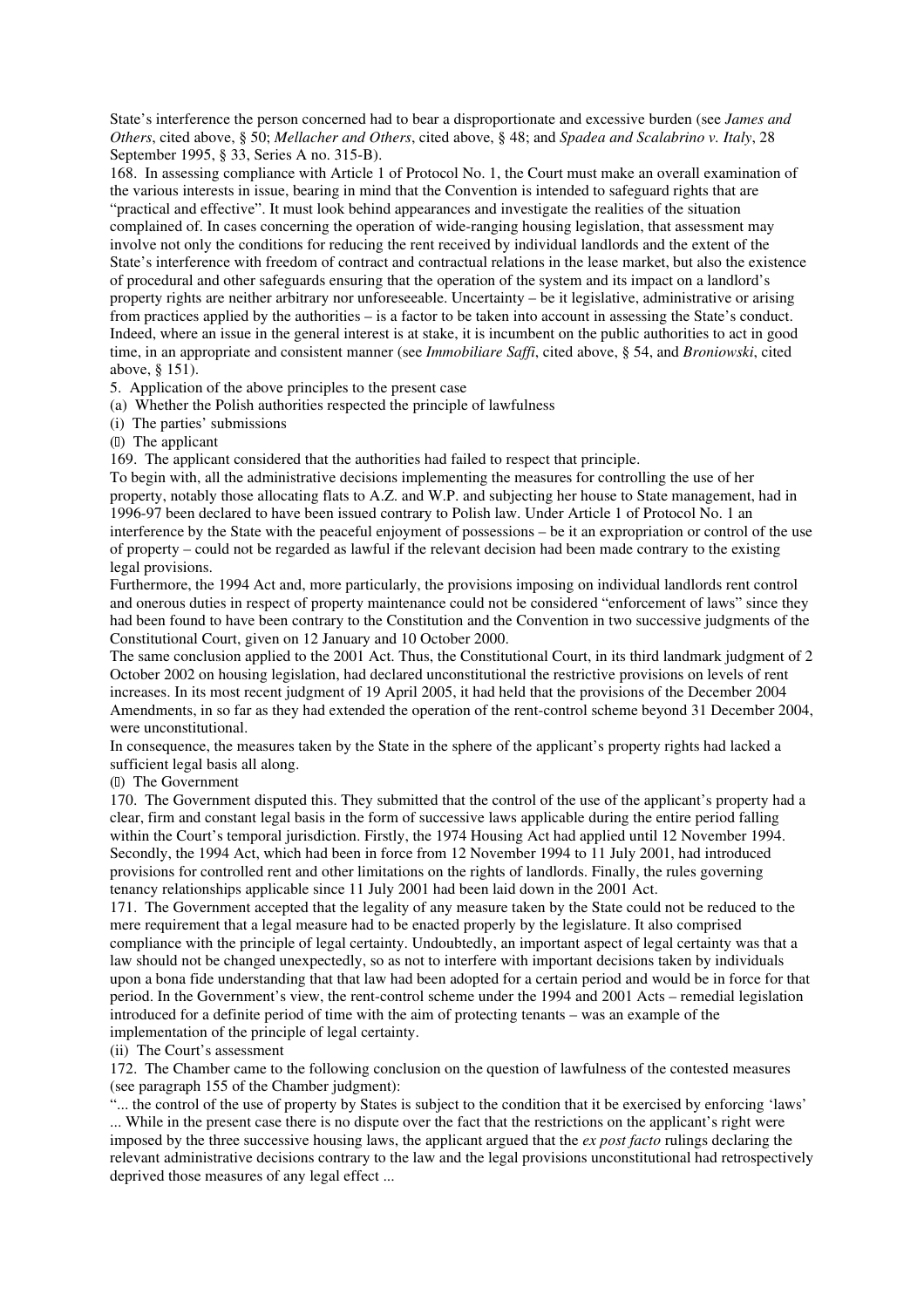However, the Court considers that those rulings and their consequences for the assessment of Poland's compliance with Article 1 of Protocol No. 1 are relevant for determining whether the authorities struck a fair balance between the interests involved. For the purposes of ascertaining whether the impugned measures were provided for, and taken under, 'laws' within the meaning of the second paragraph of that Article it thus suffices for the Court to find that they were applied under the Polish legislation in force at the material time."

173. The Grand Chamber would add to this assessment, and in response to the applicant's arguments (see paragraph 169 above), that the coming into effect of the Constitutional Court's judgments of 12 January and 10 October 2000 was postponed until 11 July 2001 (see paragraphs 80 and 83 above), which resulted in the impugned provisions of the 1994 Act being applicable up to that date. Accordingly, in these circumstances it can accept that the interference respected the principle of lawfulness.

(b) Whether the Polish authorities pursued a "legitimate aim in the general interest"

- (i) The parties' submissions
- (α) The applicant

174. In the applicant's view, the impugned housing laws had no legitimate justification.

Even if after the Second World War there had clearly been a need to secure homes for displaced persons, a fact that justified State management of multi-family houses, there had been no justification for taking such a step in respect of her house – which was, and had always been, a one-family house and not a tenement house. Putting tenants in the house and making the owner homeless could hardly resolve the problem.

The same applied to the subsequent restrictions, envisaged in the 1994 Act. Admittedly, they had been introduced to protect tenants in a poor financial situation. However, no provision of the contested legislation had made the right to cheap rent dependent on a tenant's individual situation. Since the applicable housing laws did not attach any conditions – such as the level of income, social or family situation and age of a tenant or the size or standard of the flat in question – to the entitlement to a low-rent dwelling, it was thus sufficient for a tenant to have the right to a lease granted pursuant to an administrative decision given under the communist regime in order to profit from the privileged situation under the rent-control scheme. Such a legal solution, which had moreover been adopted at the expense of private individuals who, like herself, were not necessarily in a better financial situation than their tenants, could hardly be said to have pursued any legitimate aim in the "general" or "public" interest.

#### (α) The Government

175. In their written and oral pleadings, the Government consistently maintained that the principal aim of the contested legislation was, and had been, to protect tenants against unduly high levels of rent during the period of Poland's economic transformation. In the 1990s the authorities had had to deal with the extremely difficult housing situation, which was characterised by the serious shortage and high prices of dwellings. This situation had required the State to control increases in rent not only in the State sector but also in the private sector. The State had had to take those measures in order to prevent large-scale evictions which would have inevitably followed the introduction of completely uncontrolled increases in rent and would have caused serious social tensions, thus jeopardising public order.

176. The Government further submitted that the rent-control scheme was a purely temporary emergency measure designed to deal with the serious housing shortage in Poland, which had been compounded by the deteriorating economic situation of households. In that context, they referred to the statistical data they had produced, which showed that in the years 2000-02 between 54% and 58% of the population had lived below the poverty line and that in the years 1998-2002 between 7% and 10% of households had been in rent arrears. They also stressed that the need to limit increases in rent for a specified period had been found by the Polish Constitutional Court to have been in the general interest, in particular in the interest of protecting tenants in a poor financial situation during the transition from the State-controlled to the free-market system.

177. Accordingly, the scheme of State-controlled increases in rent was a measure adopted with a view to protecting the interests of tenants in a free-market system and, more particularly, protecting them against the risk of being put on an unequal footing with economically stronger landlords. In the transition period, it was the State's concern to keep rents at a socially acceptable level, a concern which, in the light of the Court's judgment in *Mellacher and Others* (cited above, §§ 53 and 54), should be considered legitimate. (ii) The Court's assessment

178. Having examined the parties' submissions, the Grand Chamber sees no reason to disagree with the following findings of the Chamber (see paragraph 160 of the Chamber judgment):

"As evidenced by the material produced by the parties and the relevant judgments of the Polish Constitutional Court, the rent-control scheme in Poland originated in the continued shortage of dwellings, the low supply of flats for rent on the lease market and the high cost of acquiring a flat. It was implemented with a view to securing the social protection of tenants and ensuring – especially in respect of tenants in a poor financial situation – the gradual transition from State-controlled rent to a fully negotiated contractual rent during the fundamental reform of the country following the collapse of the communist regime ...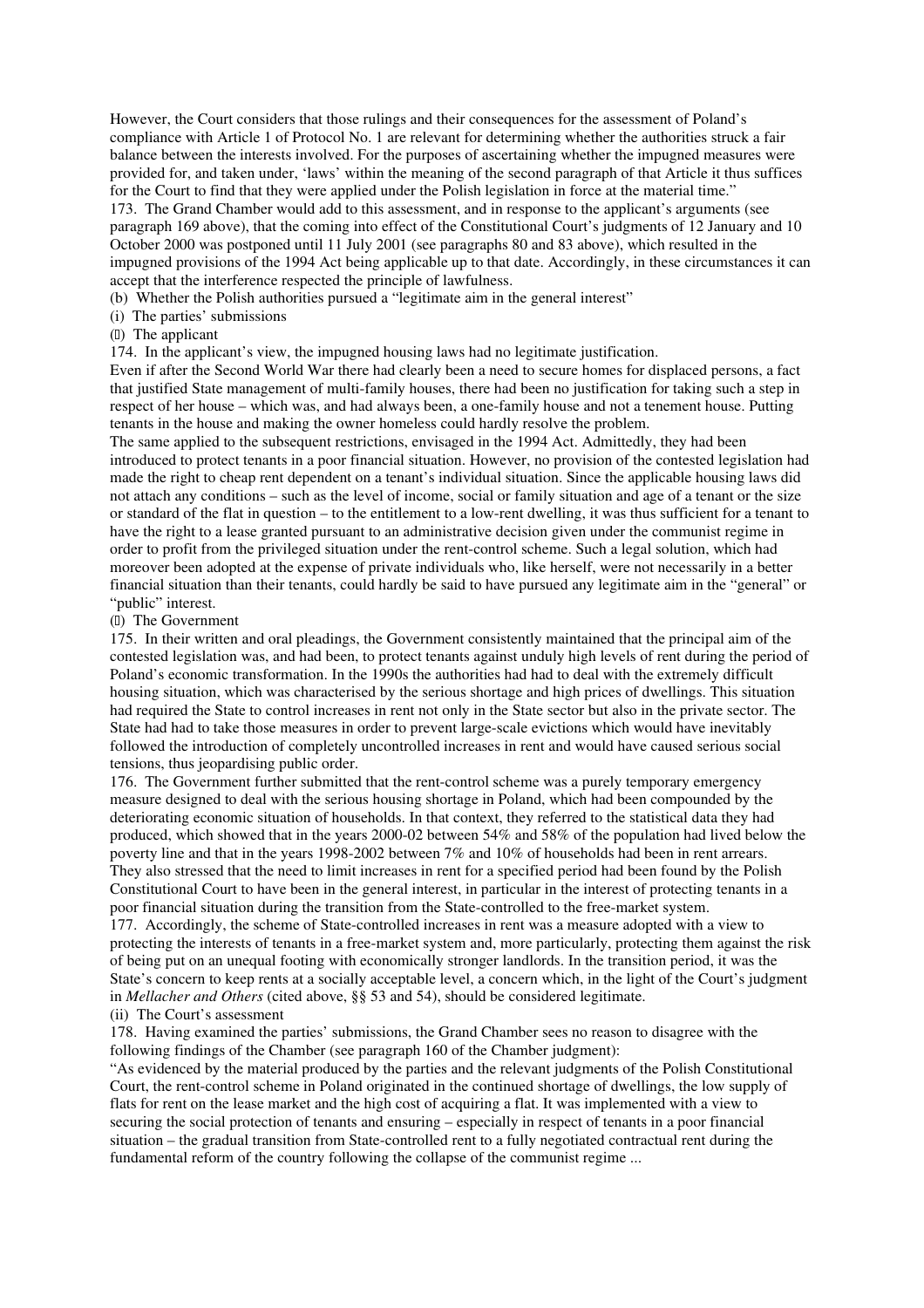The Court accepts that in the social and economic circumstances of the case the impugned legislation had a legitimate aim in the general interest, as required by the second paragraph of Article 1."

(c) Whether the Polish authorities struck a fair balance between the general interest of the community and the applicant's right to the peaceful enjoyment of her possessions

(i) The parties' submissions

 $(I)$  The applicant

179. The applicant submitted that the Polish authorities had manifestly failed to maintain a fair balance between the demands of the general interest they relied on and her right of property.

She considered that the fundamental question in this case was who, and to what extent, was to bear the burden of the housing policy – landlords or the State. In her view, even the poor state of the country's budget and the costs of political and economic transformation of the State could not justify placing the main burden of making sacrifices for society's benefit on a specific group of property owners.

180. The applicant strongly contested the Government's argument in the proceedings before the Grand Chamber that the rent-control scheme was based on a specific social agreement between landlords, tenants and the State. In particular, she questioned the Government's assertion that "[b]y virtue of that agreement the tenants had been guaranteed that their situation during the ten-year period following the entry into force of the 1994 Act would not change and the landlords – who had waived their claims for compensation – had been promised that after that period all restrictions concerning rent would cease to exist" (see paragraph 189 below). On the contrary, she argued, that scheme was not based on any voluntary commitments on the part of landlords or tenants but on State-imposed legal solutions creating a situation where one social group – tenants – was subsidised by the other group – landlords.

If this was, as the Government put it, a situation of "legal peace" (see paragraph 189 below), how – the applicant asked – could one explain the fact that it had created so many controversies in Poland and had given rise to several constitutional disputes with the State before the Constitutional Court? Moreover, on every occasion when the constitutionality of the relevant legislation had been considered, it had been severely criticised by the landlords as placing an exceptionally heavy burden on them and by the tenants as not being satisfactory from their perspective.

181. The applicant agreed that, as the Court had stated in a number of its judgments, for instance *Spadea and Scalabrino*, *Scollo* or *Mellacher and Others* (all cited above), limitations on the rights of landlords were common in many countries facing housing shortages. In some of the cases cited, they had even been found to have been justified and proportionate to the aims pursued by the State in the general interest. However, in none of those cases had the authorities restricted the applicants' rights to such an extent as in the present case.

182. In the applicant's view, the combination of various restrictions imposed on the rights of landlords by the 1994 Act and, subsequently, by the 2001 Act had constituted an unacceptable and disproportionate interference with their property rights.

In that regard, she pointed out that the Polish Constitutional Court, in its four successive judgments of 12 January 2000, 10 October 2000, 2 October 2002 and 19 April 2005, had found that restrictions on the rights of landlords imposed by the rent-control scheme under the 1994 Act and the 2001 Act had been incompatible with the constitutional principle of the protection of property rights and the rule of law. It had also held that the implementation of that scheme by the authorities had placed a disproportionate and excessive burden on landlords.

183. The tenancy under the 1994 Act had been imposed on her and other private landlords by a unilateral decision of the State. That decision had been accompanied by severe limitations on termination of leases. Further provisions of the 1994 Act had, on the one hand, set the rent chargeable at low levels, well below the average costs of maintenance of property and, on the other, obliged the landlords to carry out costly maintenance works. That state of affairs had not improved under the 2001 Act, which had practically maintained all restrictions on termination of leases and obligations in respect of maintenance of property and had aggravated the landlords' situation by freezing rents at unacceptably low levels. Furthermore, by virtue of the December 2004 Amendments the authorities had extended the operation of the rules imposing restrictions on rent increases beyond the final, statutory deadline that they had set themselves, an act found by the Constitutional Court to have been an exceptionally serious breach of the rule of law.

184. The applicant did not accept the Government's opinion that, with the coming into effect of the Constitutional Court's judgment of 19 April 2005, the rent-control scheme had been abolished and that the parties to lease contracts were now free to determine rents (see paragraph 190 below). The provisions of the 2001 Act currently in force stated the contrary: under section 8a of the 2001 Act, any increase whereby rent would exceed the ceiling of 3% was permitted only in justified cases and could be challenged before a court. At the same time, the landlords' onerous duties in respect of maintenance of property remained unchanged. As regards the termination of leases, the provisions differed only slightly from those under the previous, defective laws and the relocation of a tenant was still very difficult if not impossible. Those minor changes to the housing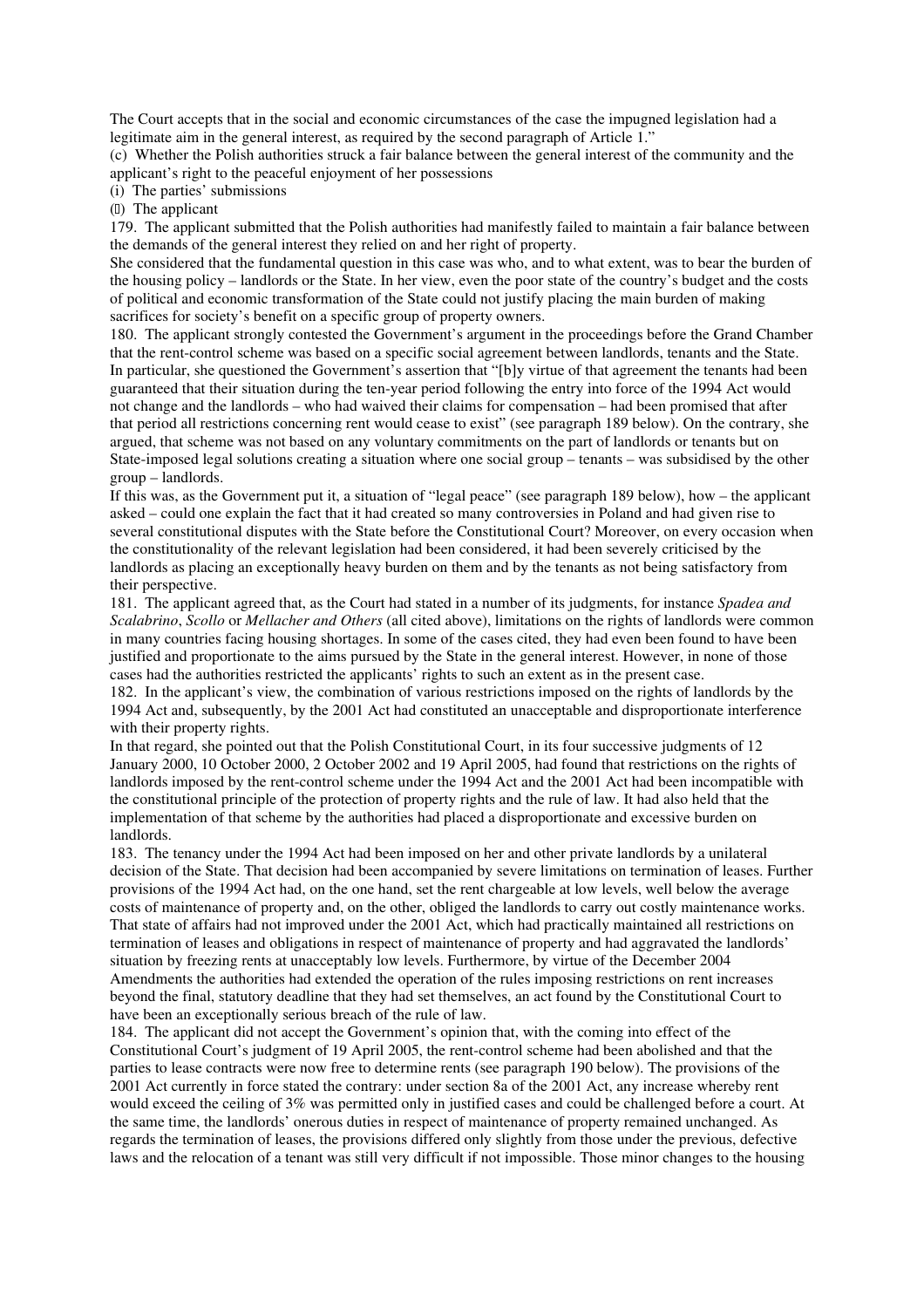legislation could hardly be considered to have abolished the rent-control scheme. Nor did they improve the landlords' situation in any meaningful way.

Furthermore, the applicant stressed, the Constitutional Court, both in the judgment of 19 April 2005 and in the June 2005 Recommendations, had pointed to a number of serious shortcomings of the current system, considering that the 2001 Act as it stood at present "did not provide for any satisfactory and consistent mechanism for balancing the interests of landlords and tenants". In that context, the Constitutional Court had reminded the authorities of the urgent need to introduce rules whereby landlords, after decades of subsidising the State's housing policy, might be able to derive a "decent profit" from their property, stressing that the right to derive profit was one of the basic components of the right of property. However, the authorities had not so far taken any steps to implement those recommendations.

The applicant also criticised the existing legislation for the lack of criteria as to what constituted a "justified increase in rent", maintaining that, for all practical purposes, it prevented landlords from raising levels of rent. As the Constitutional Court had rightly pointed out in its judgment and recommendations, in the absence of such statutory criteria judicial control of rent increases had become illusory. In that regard, the applicant supplied details of one case lodged with a Polish court involving a dispute over a 13% increase in rent and added that, given the average delay in the Polish civil courts, it might realistically be expected that the final ruling would be delivered within some two years, rent being frozen at the 3% level until the claim had been determined. 185. The applicant next referred to the Government's argument that the rent-control scheme no longer affected her property rights and that she had obtained the relief sought since she was able to repossess the house because two of her tenants had already moved out and the third was about to do so shortly after the date of the oral hearing (see paragraph 192 below). The applicant admitted that attention given by the Polish media to her case before the Strasbourg Court had indeed resulted in her two tenants' moving out. She had learnt of this fact from a representative of the Polish government in June 2005 – who had nevertheless refused officially to transfer possession of the house to her – and had informed the Court thereof on 22 August 2005. Yet, on the hearing date, the third flat was still being occupied by J.W. She could not simply terminate the lease as, given J.W.'s advanced age, the latter belonged to the group of tenants statutorily protected against termination of leases under section 11(12) of the 2001 Act.

As regards the assertion that her property rights were no longer affected by the operation of the rent-control scheme in Poland, the applicant stressed that the violation of her rights had not been, and could not be, brought to an end by merely restoring possession of the house to her. The effects that the impugned legislation had entailed for her would not cease or be erased by the return of what was left of her property. When the State had taken the house under its management, it had been in good condition. Now, after years of neglect and disrepair – which had been caused both by the State's careless management and by the impossibility for her to cover the necessary repairs from the rent received – it was close to ruin.

186. The applicant concluded by asserting that the Constitutional Court's judgment of 19 April 2005 had not remedied the violation of Article 1 of Protocol No. 1 found by the Chamber in her case. Nor had it put an end to the systemic violation of the property rights of other, similarly situated landlords, as identified in her case. She asked the Court to uphold the findings of the Chamber in their entirety.

#### (α) The Government

187. The Government considered that the authorities had maintained a reasonable relationship of proportionality between the means employed and the aims they had sought to achieve.

188. In their pleadings before the Grand Chamber, they first referred to the Chamber's conclusion that, on account of the operation of the rent-control scheme, the authorities had imposed on the applicant a disproportionate and excessive burden (see paragraph 188 of the Chamber judgment). In that connection, they advanced the argument that, given that management of housing matters introduced under the communist regime had deprived owners of even theoretical property rights, on 10 October 1994 the applicant had had no rights in respect of the termination of the leases on her flats or the determination of the level of rent (see paragraphs 151 and 153 above). Seen from this perspective, the impugned housing laws, as applicable from that date to the present time, had not reduced the applicant's property rights but, on the contrary, had gradually increased the scope of her and other landlords' rights in respect of the lease of their dwellings. Thus, in their view, the introduction of the rent-control scheme had in fact commenced the complicated process of restoring landlords' rights, a process which, given the state of housing supply inherited from the communist regime and the need to balance the rights of all members of society, involved extremely difficult decisions on the part of the authorities. 189. In the proceedings before the Grand Chamber they also put forward another new argument, namely that the rent-control scheme had been based on a specific social agreement between landlords, tenants and the State. By virtue of that agreement, the tenants had been guaranteed that their situation during the ten-year period following the entry into force of the 1994 Act would not change, and the landlords – who had waived their claims for compensation – had been promised that after that period all restrictions on rent would cease to exist. The Government, for their part, had given an undertaking that by 31 December 2004 any restrictions resulting from that agreement would no longer apply. Thus, this situation could be described as "legal peace" as it had reflected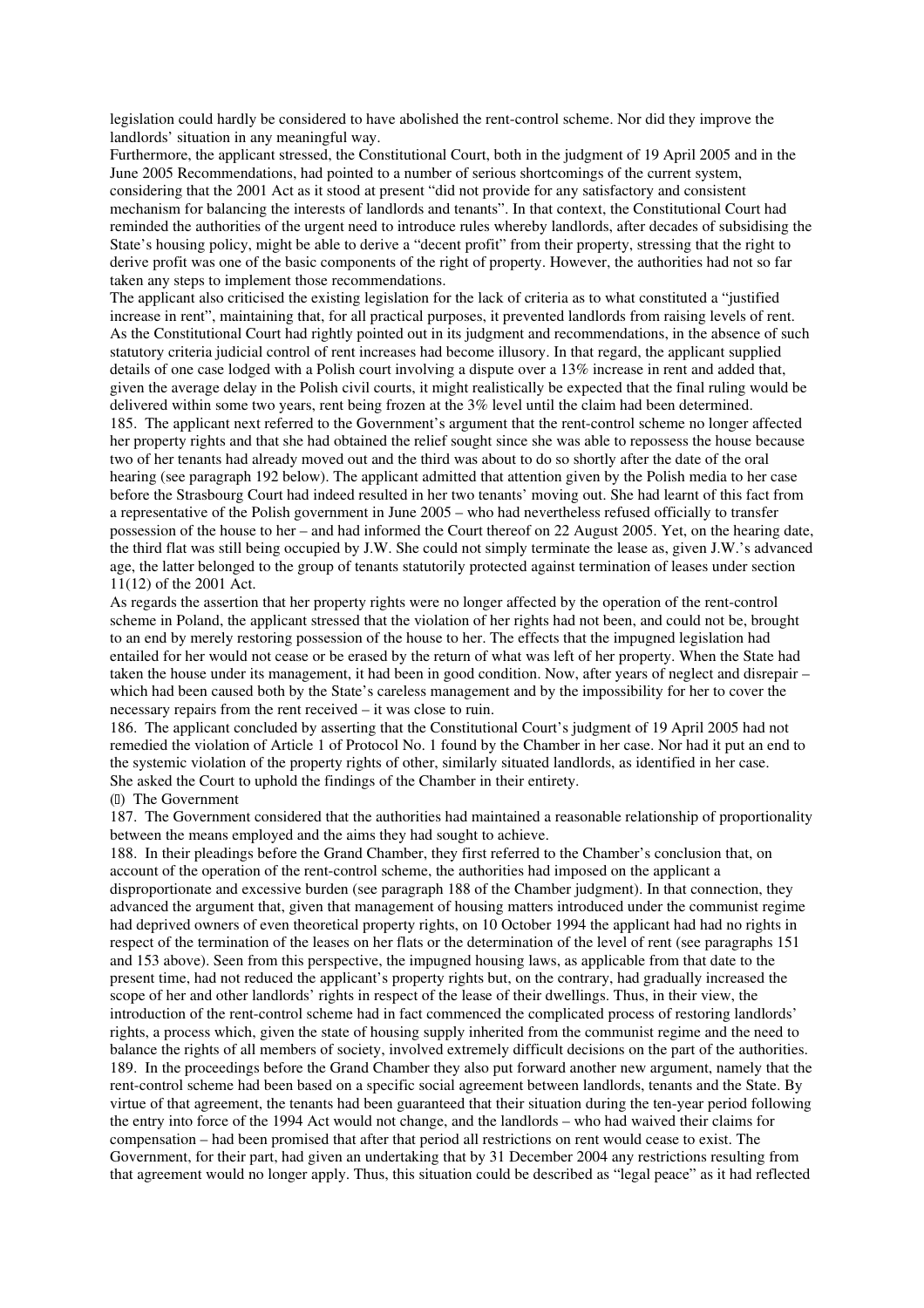the compromise reached by various social groups. This was confirmed by the Constitutional Court's judgment of 19 April 2005, which had declared that it had been necessary to introduce the rent-control scheme during the transformation period. Moreover, in all its earlier judgments on that matter, the Constitutional Court had consistently recognised the need for the continued protection of tenants who had entered into lease agreements pursuant to administrative decisions and to whom the 1994 Act guaranteed a specific, maximum level of rent for a fixed time. It had explicitly acknowledged that the need to protect tenants against unduly high levels of rent had been fully justified by the housing situation in Poland.

Moreover, at the oral hearing they also maintained that restoration and improvement grants were available to landlords and that they could also take out commercial loans to finance the necessary repairs.

190. The Government further stressed that the means for controlling rent under both the 1994 Act and the 2001 Act had only been of a temporary nature and they had no longer been maintained after the Constitutional Court's judgment of 19 April 2005, which had in fact marked the end of the rent-control scheme in Poland. Thus, by virtue of that judgment all the previous restrictions had been abolished. Since then, rents in Poland had been regulated by free-market forces and at present there were no limitations imposed on them by the authorities. The parties to lease contracts could freely determine the level of rent and the rights of landlords were no longer limited in any way. By the same token, the Government had fulfilled the obligations they had taken upon themselves under the above-mentioned social agreement and the "rules of the game" referred to by the Constitutional Court had finally been complied with.

191. Furthermore, comparing the instant case to that of *Mellacher and Others* (cited above), the Government maintained that, if in the latter case the Court had found that "in remedial social legislation and in particular in the field of rent control ... it must be open to the legislature to take measures affecting the further execution of previously concluded contracts in order to attain the aim of the policy adopted", it *a fortiori* had to be open to the legislature not only to fix the level of rent below the market value but also to adopt measures affecting the implementation of leases arising from past administrative decisions, where tenants had had no say at all on the level of rent or on the choice of the flat – private or State-owned – which they had been allocated.

192. Lastly, the Government referred to the applicant's individual situation, stressing in that connection that the Constitutional Court's findings as to the inadequacy of the controlled rent could not be decisive. Thus, the court had referred to the general situation in Poland, which had not necessarily applied to each landlord. They saw no reason why it should apply to the applicant's case. In that context, they also referred to the fact that two flats in her house had been vacated in June 2003 and September 2004 respectively. The third flat was to be vacated by a certain J.W. within several weeks following the oral hearing, as she had been allocated a flat owned by Gdynia City Council. She had actually moved out in February 2006 (see paragraph 66 above). The applicant had never given J.W. notice to quit. Nor had she increased her rent, even though J.W. had paid the amount corresponding to 1.5% of the reconstruction value of the dwelling. In consequence, the applicant could no longer claim that she had not regained possession of the house or that the rent-control scheme still affected her property rights. 193. In sum, the Government asked the Grand Chamber to hold that there had been no violation of Article 1 of Protocol No. 1.

(ii) The Court's assessment

194. In its assessment of the impact of the contested rent-control scheme on the applicant's right of property, the Chamber had regard to the fact that during the period under its consideration (from 10 October 1994 to 25 January 2005, the date of the adoption of its judgment) three different housing laws had applied to the applicant, namely the 1994 Act, the 2001 Act and the December 2004 Amendments. It is to be observed that the application in her case of the "special lease scheme" under the 1974 Housing Act (in the period from 10 October to 12 November 1994, the date of the entry into force of the 1994 Act) had had a negligible effect on "the peaceful enjoyment" of her possessions (see paragraph 170 of the Chamber judgment).

The Grand Chamber will proceed on a similar basis, taking into account the developments that have occurred after the adoption of the Chamber judgment.

### (α) The 1994 Act

Main features of the rent-control scheme as introduced by the 1994 Act

195. The Grand Chamber, as the Chamber did, agrees with the Government that the 1994 Act was the first of the remedial laws enacted with a view to reforming housing in Poland during the period of the country's transition to a free-market system. It also agrees that, in comparison to the previous "special lease scheme", which had imposed full State control over the lease market, the 1994 Act was in general a step forward. In particular, it limited State control over leases to dwellings which, regardless of whether they were owned by a municipality or a private individual, had hitherto been subject to the "special lease scheme", while allowing rents for commercial premises to be market-related (see paragraphs 171 and 172 of the Chamber judgment and paragraph 188 above).

However, and in so far as the applicant and other landlords owning flats previously subject to "the special lease scheme" were concerned, it maintained a number of restrictions on their rights which for the most part, as explained below, were comparable to those under the housing laws introduced under the communist regime.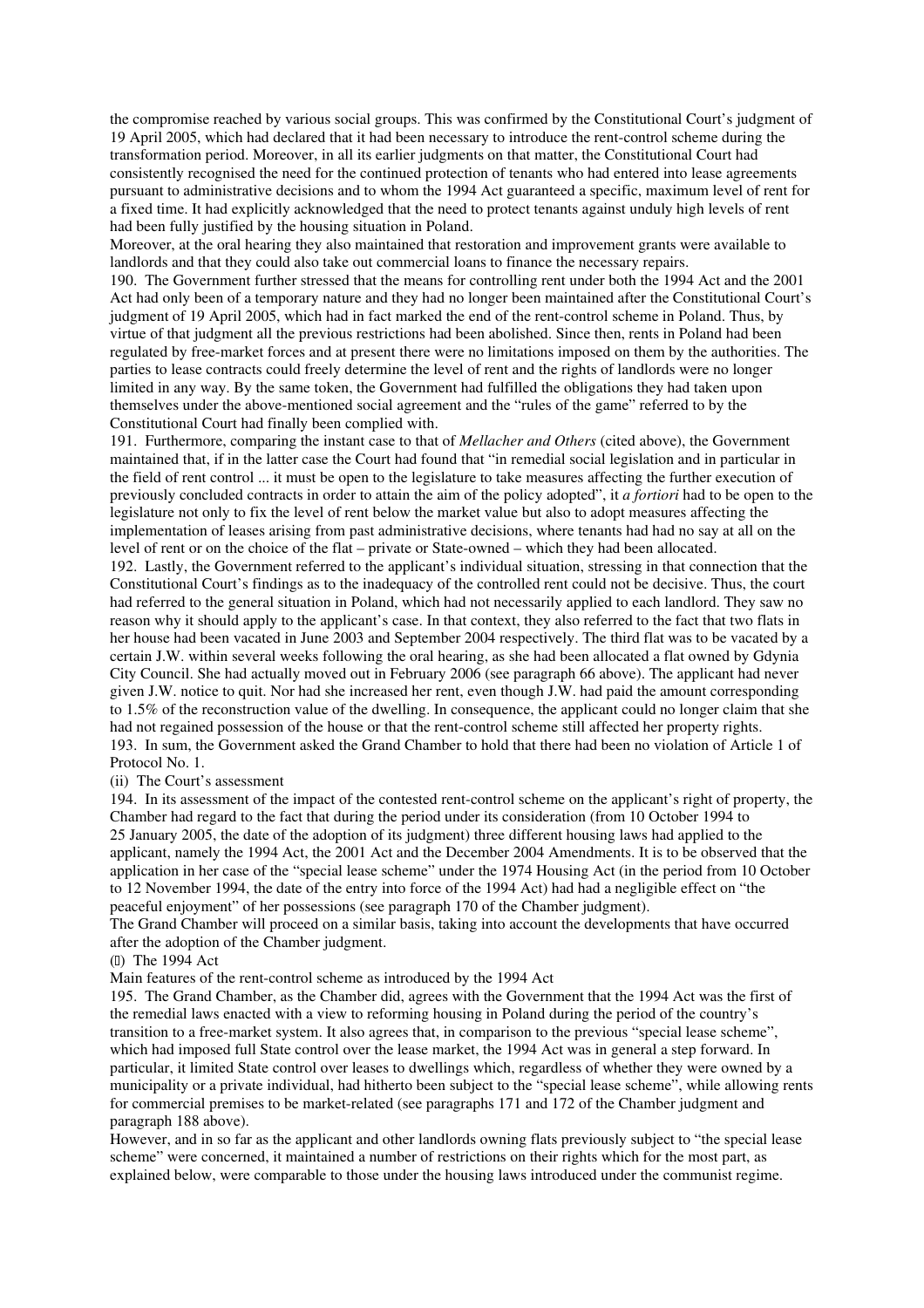196. To begin with, under sections 55 and 56 of the 1994 Act any lease that had originated in past administrative decisions allocating a flat was to be treated as a contractual lease signed for an indeterminate time. While that provision in effect created a quasi-lease agreement between a landlord and a tenant – which, again, was a step forward in terms of re-establishing the rudiments of contractual relationships on the lease market – landlords had no influence on the choice of tenant or the essential elements of such an agreement. This applied not only to the duration of the agreement but also to the conditions for its termination, which considerably restricted the landlords' right to terminate the lease even in respect of tenants who persistently failed to comply with its statutory terms. In addition, even if landlords terminated the lease, they could not have the dwelling vacated and possibly rented out on the free market unless they provided the tenant with "alternative accommodation" at their own expense. Such a cluster of legal rules, combined with the permanent shortage of dwellings in Poland, and the statutory succession right of the tenant's relatives to a lease agreement made it very difficult for the landlord to regain possession of the flat (see paragraphs 16, 18, 73 and 79 above). 197. Further duties of landlords, potentially involving considerable expense on their part, were listed in section 9 of the 1994 Act, which obliged them to carry out specific repairs and maintenance work on their buildings. At the same time, their right to derive profit from leases was subject to statutory restrictions. Pursuant to section 25 of the 1994 Act the landlords had no power to fix the rent, as rents could not exceed a ceiling determined by law at the level of 3% of the "reconstruction value" of the dwelling (see paragraphs 76-83 above).

Impact of the 1994 Act on the applicant's and other landlords' property rights 198. However, as shown by the concrete application of the 1994 Act and as acknowledged by the executive and confirmed by the Polish Constitutional Court's findings, levels of rent never reached the statutory ceiling of 3% of the reconstruction value but were maintained by the authorities throughout the country at a level covering some 60% of maintenance costs. The shortfall was covered by the landlords (see paragraphs 15 and 80-82 above).

The situation of the landlords was compounded by section 9 of the 1994 Act, which entailed further consequences adversely affecting their financial position in that it obliged them to carry out costly maintenance works, despite the fact that in practice the rent was set below the average costs of maintenance of property, not to mention the costs of major repairs which were incumbent on the landlords. Moreover, the practical exclusion of landlords' rights in terms of free disposal of their flats, resulting from restrictive provisions on the termination of leases, caused a depreciation in the market value of the buildings concerned (see paragraphs 71-82 above). 199. Those limitations and their impact on the property rights of landlords were examined twice by the Polish Constitutional Court. In its judgments of 12 January and 10 October 2000, resulting in the repeal of the 1994 Act, it found that the relevant provisions were unconstitutional as being incompatible with the principles of the protection of property rights, proportionality and the rule of law and social justice (see paragraphs 82 and 83 above). Furthermore, in the judgment of 12 January 2000 the Constitutional Court also assessed the situation in Convention terms and found that the impugned scheme of rent control amounted to a violation of Article 1 of Protocol No. 1 (see paragraph 82 above).

200. It is true that the Constitutional Court found that the introduction of the rent-control scheme was not *per se* incompatible with the Constitution or even Poland's international obligations since at the material time there was a "constitutionally acknowledged necessity to protect the rights of tenants" and, in view of the difficult housing situation, it was necessary to restrict or even exclude freedom in fixing rates of rent. However, it held that the manner in which rent control was effected by section 56(2) taken together with other provisions of the 1994 Act resulted in "owners being deprived even of the slightest substance of their property rights". It further stressed that there was no constitutional justification for affording the necessary protection to tenants mostly at the expense of private individuals – the owners of rented flats. In that regard, it observed that the 1994 Act had "deliberately set the levels of controlled rent below the costs and expenses actually incurred by owners" and that, given their duty to disburse sums to maintain their property in a particular condition, it had been based "on the premise that property must – until the end of 2004 – entail losses for the owner". In its view, the 1994 Act had placed the main burden of the necessary sacrifices that society should make for poor tenants on the landlords. In that context, the Constitutional Court attached considerable importance to the fact that Polish legislation lacked any parallel solutions enabling landlords to offset losses and expenses incurred in maintaining property, and pointed out that the situation could, and should, be remedied by "subsidising from public funds the costs of maintaining and repairing buildings ..., ensuring full recognition in the tax regulations for losses and expenses incurred by landlords and making the level of rent dependent on the tenant's income" (see paragraph 82 above). 201. The Government, as they had done before the Chamber, argued that the Constitutional Court's findings as to the general inadequacy of the controlled rent could not be decisive in the applicant's individual case (see paragraph 192 above). However, the Grand Chamber rejects that argument, fully sharing the Chamber's assessment (see paragraph 175 of the Chamber judgment):

"... not only did the Constitutional Court support its findings as to the detrimental effects of the 1994 Act on the property rights of landlords by comprehensive research into the general housing situation in Poland and documentary evidence produced by the State authorities ... but it also had the advantage of direct knowledge of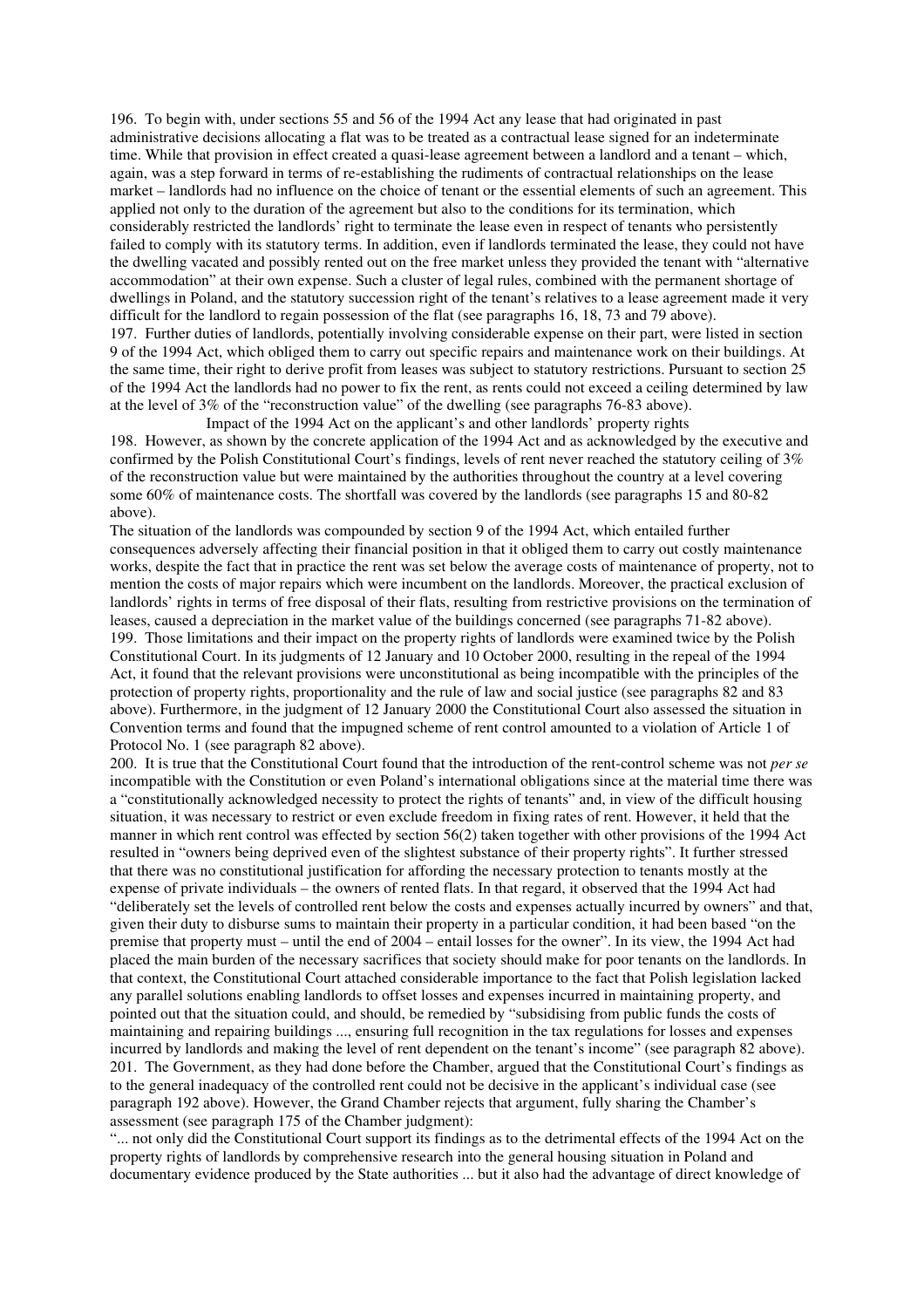the circumstances obtaining in the country ... The Government, for their part, have failed to produce any evidence to show that those circumstances, although found to have been prevailing throughout Poland, did not apply to the applicant or that her situation materially differed from that of other Polish landlords."

202. Relying on the Court's judgment in *Mellacher and Others* (cited above), the Government further argued that under Article 1 of Protocol No. 1, when enacting remedial housing legislation, States were entitled not only to reduce the rent chargeable to below the market value but even to take such radical measures as annulling validly concluded lease agreements (see paragraph 191 above).

The Grand Chamber finds that this argument has already been examined by the Chamber, which concluded as follows (see paragraph 176 of the Chamber judgment):

"The Court accepts that, given the exceptionally difficult housing situation in Poland, the inevitably serious social consequences involved in the reform of the lease market, as well as the impact that that reform had on economic and other rights of numerous persons, the decision to introduce laws restricting levels of rent in privately owned flats in order to protect tenants was justified, especially as it put a statutory time-limit on this measure ... However, as the applicant rightly pointed out ..., although the relevant Austrian legislation provided for many restrictions on, or the possibility of reductions in, the amount of rent chargeable, it also provided for procedures enabling landlords to recover maintenance costs (see also *Mellacher and Others*, cited above, §§ 31- 32 and 55-56). No such procedures were available under the 1994 Act and, as noted by the Constitutional Court, Polish legislation did not secure any mechanism for balancing the costs of maintaining the property and the income from the controlled rent ...

Against that background and having regard to the consequences that the various restrictive provisions had on the applicant, the Court finds that the combination of restrictions under the 1994 Act impaired the very essence of her right of property. In that regard the Court would point out that the Constitutional Court, in its judgment of 12 January 2000, came to the same conclusion, holding that under the 1994 Act the individual landlords had been 'deprived even of the slightest substance of their property rights' and that, 'in consequence the[ir] right to derive profit from property, ... an important element of the right of property ha[d] been destroyed and ... the[ir] right to dispose of [their] property ha[d] been stripped of its substance'...'

203. The Grand Chamber agrees with the Chamber, fully endorsing its conclusions, in particular the finding that the combination of the restrictions imposed by the 1994 Act impaired the very essence of the applicant's right of property.

## (α) The 2001 Act

Period between 11 July 2001 and 10 October 2002

204. The dates marking this period are, respectively, the entry into force of the 2001 Act, a law which replaced the repealed 1994 Act and was designed to implement the Constitutional Court's judgments of 12 January and 10 October 2000, and the repeal – by virtue of the Constitutional Court's subsequent judgment of 2 October 2002 – of section 9(3) of the 2001 Act, a provision which introduced a new procedure for controlling increases in rent (see paragraphs 84-104 above).

205. Unlike the repealed provisions, section 9(3) of the 2001 Act made increases in levels of rent dependent on the inflation rate. However, it still maintained the previous maximum ceiling of 3% of the reconstruction value on the rent chargeable. In contrast to the 1994 Act, it did not contain detailed provisions on landlords' duties in respect of the maintenance of property. Yet their situation did not change materially as other statutes, most notably the Construction Act and the Civil Code, laid down rules similar to those applicable under the 1994 Act. The provisions on the termination of leases were more detailed but they attached a number of restrictive conditions to giving notice to quit and in essence still maintained the rule allowing repossession of the flat only if the landlord had provided the tenant with alternative accommodation (see paragraphs 84-95 above).

206. As established by the Chamber (see paragraph 177 of the Chamber judgment), after only about four months' operation of the new legislation, the Ombudsman challenged the constitutionality of section 9(3) of the 2001 Act before the Constitutional Court, submitting that the levels of rent as determined under that provision did not cover even the basic maintenance costs of residential buildings and that the new provision put landlords at a greater disadvantage than the rules for rent control laid down in the 1994 Act, which had already been found to have infringed their property rights (see paragraph 96 above).

207. The Constitutional Court, basing its findings on comprehensive documentary evidence and an assessment of the general situation throughout Poland, ruled that the applicable provisions for controlling levels of rent were incompatible with the constitutional principles of the protection of property rights and the rule of law and social justice. It held, among other things, that the current situation was "unquestionably less favourable than it used to be under the 1994 Act", that "the legislature [had] fixed an unreasonably low basic rent", that the 2001 Act had "seriously aggravated the situation of landlords" and that section 9(3) "perpetuated the violation of the right of property" that had prevailed under the 1994 Act. In addition, it noted that the new provisions on the termination of leases had not materially improved the situation of landlords (see paragraphs 103-04 above).

Still further, the Constitutional Court strongly criticised the legislature for its continued failure to introduce any statutory mechanism mitigating landlords' losses resulting from reduced rent and pointed out that "there ha[d]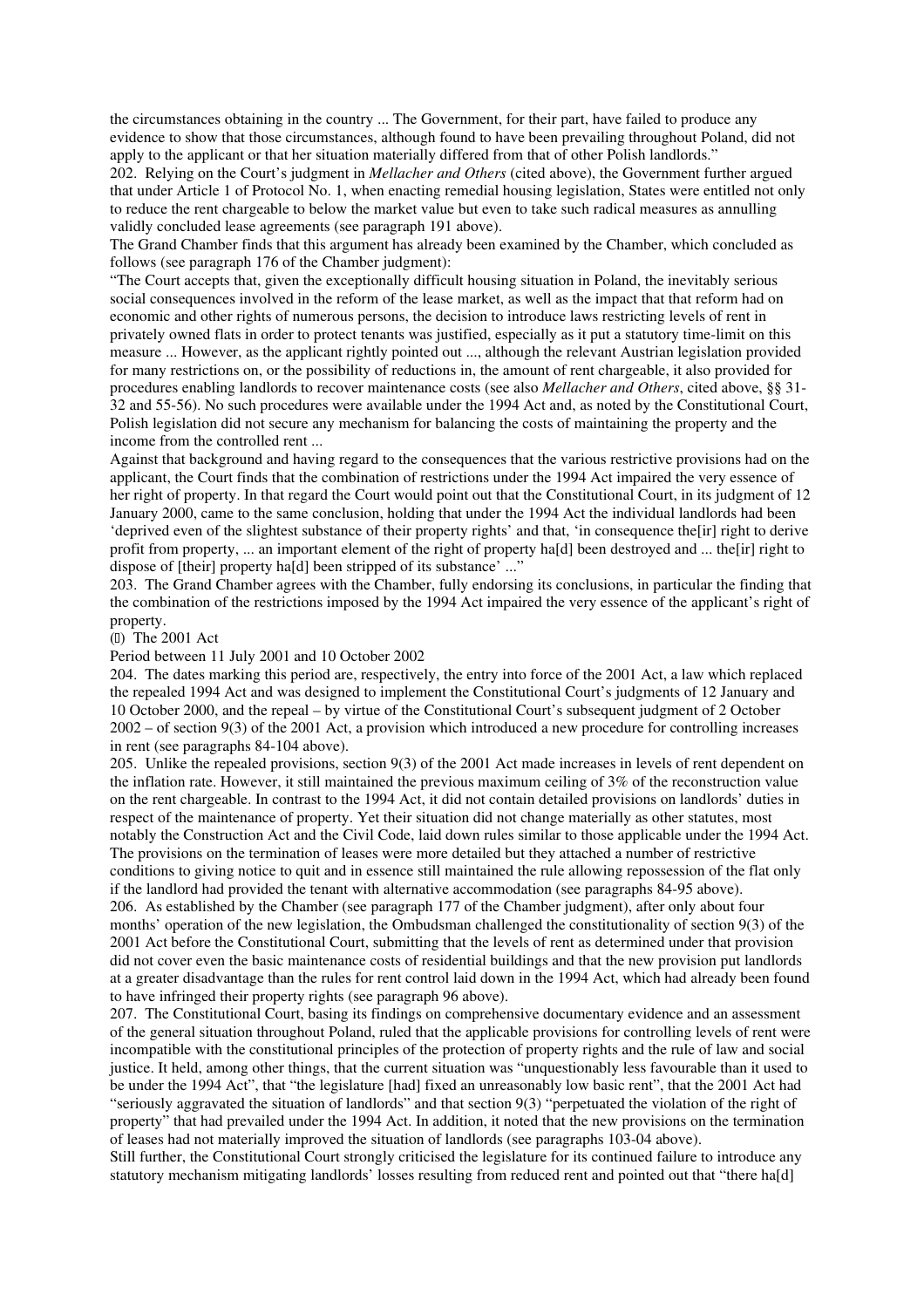been no changes to regulations on income tax, at least in respect of deductions from tax (or from taxable income) of amounts spent on the maintenance of buildings ... [n]or ha[d] the legislature introduced preferential loans for repairs".

It concluded that the operation of section 9(3) was tantamount to the continued violation of the right of property in respect of landlords and that the restrictions laid down in that provision went beyond the tolerable extent of limitations on that right (see paragraph 104 above).

208. The Grand Chamber, in its assessment of the applicant's situation in the period under consideration, shares the opinion expressed by the Constitutional Court, to which the Chamber subscribed, that the provisions of the 2001 Act as applicable at the relevant time unduly restricted her property rights and placed a disproportionate burden on her, which cannot be justified in terms of the legitimate aim pursued by the authorities in implementing the relevant remedial housing legislation.

Period between 10 October 2002 and 31 December 2004

209. The relevant period started with the repeal of section 9(3) of the 2001 Act by the Constitutional Court and ended with the entry into force of the December 2004 Amendments to the 2001 Act (see paragraphs 113-32 above).

The Chamber made the following findings in respect of that period (see paragraph 180 of the Chamber judgment):

"From 10 October 2002, following the repeal of section 9(3) it became possible for the applicant to increase the levels of rent for her flats up to 3% of the reconstruction value of the dwelling ... However, having regard to the relevant indicators as supplied by the parties, the Court considers that it did not result in the applicant's situation being materially improved. According to the Government, in the period immediately preceding the repeal of section 9(3), i.e. October 2002, the maximum rent for similar flats in her town was PLN 4.61 per square metre, whereas the amount actually available to the applicant throughout and at the end of 2004 reached PLN 5.15 ... That amount (approximately 1.27 euros), which was within the applicable rent rates (PLN 5.00-PLN 6.00) in most other towns in the country, represented a mere 10% increase in the previous indicative rent, which, as clearly established above, was totally insufficient to cover basic maintenance costs ... Consequently, the Court does not see how the possibility of increasing the rent up to the – apparently low and inadequate – statutory ceiling could ameliorate the situation found to have amounted to a continuing violation of the property rights of the applicant and of other landlords. Nor does it consider that it provided her and the whole class of affected persons with any relief for the past state of affairs."

210. In the proceedings before the Grand Chamber, the Government submitted – and the applicant did not contest their assertion – that in respect of at least one of her tenants, a certain J.W., the applicant had not raised the rent to the statutory ceiling of 3% of the reconstruction value but had kept it at the level of 1.5%. On this basis, they argued that the applicant could not effectively claim that her rights had been infringed by the operation of the rent-control scheme at the relevant time (see paragraphs 66 and 192 above).

However, the Grand Chamber considers that the question of whether or not the applicant raised the rent due from one of her tenants to 3% of the reconstruction value does not have a decisive bearing on its assessment of Poland's compliance with Article 1 of Protocol No. 1. It suffices for it, as it sufficed for the Chamber, to assume that at the material time nothing prevented the applicant from so doing. The core issue before it does not consist in making detailed calculations and speculating as to how much or how little the applicant or other landlords would gain from increasing rent to 3% of the reconstruction value. Rather, the issue is whether this improvement, effected after many years of forcing landlords to accept a level of rent which bore no relation whatsoever to the costs of maintenance of property – not to mention making it impossible for them to derive some profit from rent – put an end to the continued violation of Article 1 of Protocol No. 1 caused by the combined effect of the restrictions referred to above or, alternatively, provided the applicant with appropriate relief in terms of restoring her Convention rights.

211. In that regard, the Grand Chamber would note that no other restrictions on the rights of landlords were lifted. As pointed out by the Constitutional Court, the rules for the termination of leases did not materially differ from those applicable under the 1994 Act, which the same court had previously found to have amounted to "the practical exclusion of landlords' rights in terms of free disposal of their flats" and to have resulted in "the depreciation of the market value of the buildings concerned" (see paragraphs 82 and 104 above). What was more, notwithstanding that in January 2000 the Constitutional Court had already held that the State had "placed the main burden of the sacrifices that society had to make for tenants ... on the owners of property" and that that situation was exacerbated by the fact that there had been no legal ways and means in Poland enabling landlords to offset expenses or mitigate losses incurred in connection with the maintenance of property or to obtain funds for the necessary repairs, no such mitigating mechanism had been set up (see paragraphs 82 and 104 above). In the circumstances, the Grand Chamber, although on a partly different basis (see paragraphs 209-10 above), comes to the same conclusion as the Chamber and holds that the violation of the applicant's right of property still continued over the relevant period.

Period between 1 January 2005 and 26 April 2005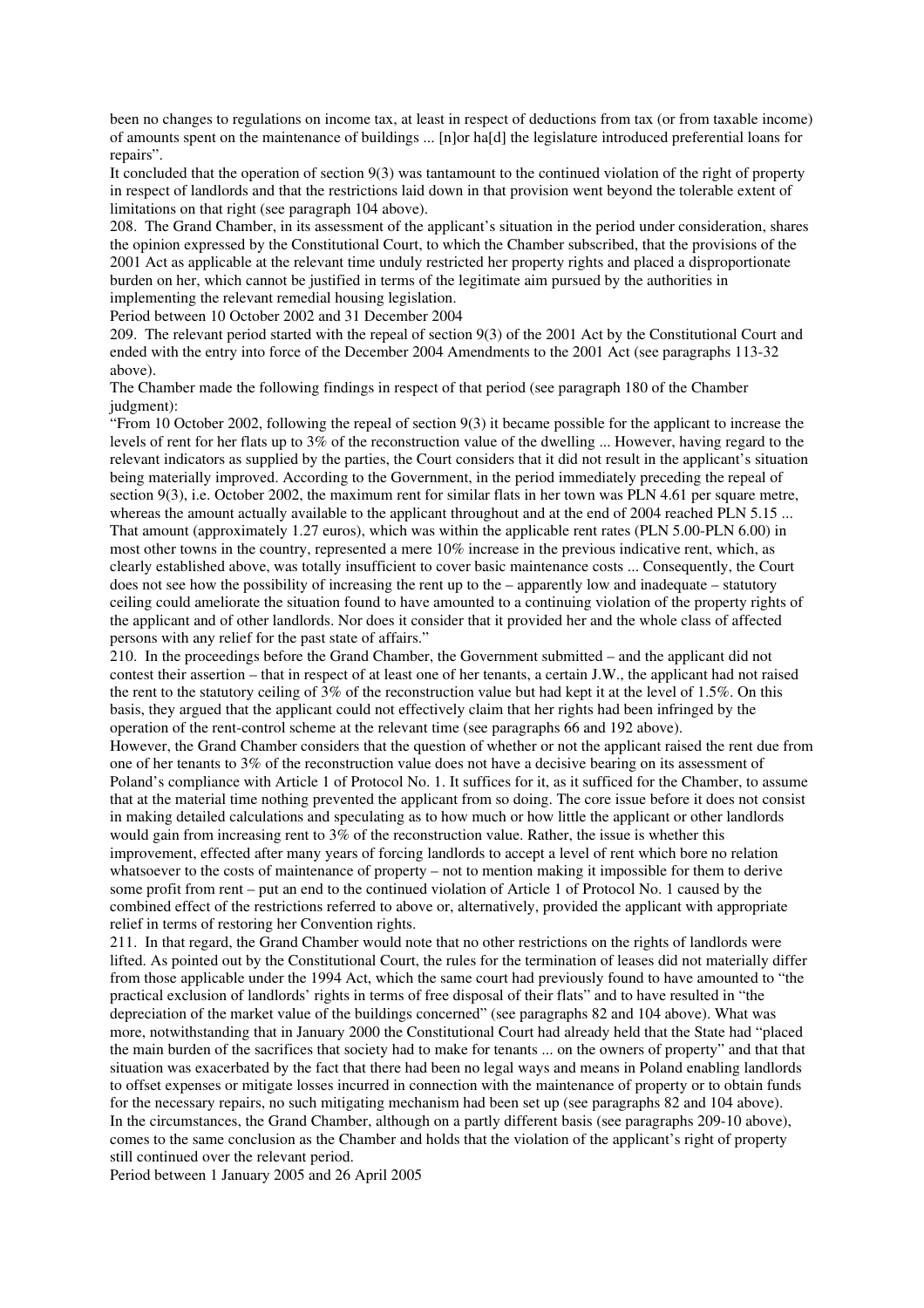212. The above dates mark the period of operation of section 1(9)(a) of the 17 December 2004 Amendment and section 1 of the 22 December 2004 Amendment, which reworded section 9 of the 2001 Act and made any increase whereby rent would exceed 3% of the reconstruction value subject to a maximum yearly ceiling of 10% of the current rent (see paragraphs 124-41 above).

213. The Chamber, despite the fact that it did not have before it any submissions by the parties, considered it necessary to examine the relevant legislation as to its compliance with the Convention and held as follows (see paragraphs 182-84 of the Chamber judgment):

"182. Indeed, as the Government stressed, the undertaking to maintain the rent-control scheme only temporarily has been kept since the provision setting the deadline for the application of that scheme based on the maximum ceiling of 3% of the reconstruction value of the dwelling expired on 31 December 2004 ... The Government have also abandoned their original attempt to extend the rent freeze to 2008 ...

However, another proposal made by the Government – enunciated not only in the 1994 and the 2001 Acts but also made before this Court at the oral hearing, namely, that after 1 January 2005 market forces would regulate rent and no new rent-control system would be introduced ... – has not been implemented.

On 1 January 2005 new provisions came into force. The constitutionality of those provisions was contested by landlords before the Constitutional Court after being in operation for merely three days. By virtue of the December 2004 Amendments, the Polish State introduced a new procedure for controlling increases in rent, which in essence modifies the previous system only slightly. Firstly, all levels of rent may, on condition that the increase is effected with the appropriate notice and not more often than every six months, reach 3% of the reconstruction value of the dwelling. Secondly, levels of rent exceeding 3% of that value may not be increased by more than 10% annually ...

183. Given that the practical application of the new provisions remains a question for the future and depends on a number of factors, such as the relevant conversion index ..., the Court does not find it appropriate to draw conclusions as to the decisive or long-term effects of their operation on the applicant's and on other landlords' property rights. Yet it cannot but note that, given the recent amounts shown as the reconstruction value of the dwelling, the 10% increase in rent does not, for all practical purposes, entail any significant increase in rent. It can therefore hardly be seen as improving the applicant's situation in respect of covering the cost of maintenance works, which she is still obliged to carry out under section 6(a) of the 2001 Act.

184. Accordingly, it cannot be said that the December 2004 Amendments provided the applicant with any kind of relief that could compensate for the violation that has already occurred on account of the continued application of the rent-control legislation in Poland. On the contrary, the new provisions seem to perpetuate the status quo found to have been incompatible with the requirements of Article 1 of Protocol No. 1."

214. The December 2004 Amendments were subsequently examined as to their compatibility with the Polish Constitution by the Constitutional Court. In its judgment of 19 April 2005, the court not only relied on the Chamber judgment as one of the grounds supporting its finding that the introduction of the provisions extending the operation of the rent-control scheme beyond the deadline set by the legislature was in breach of the rule of law and of the principle of protection of property, but also assessed the State's conduct as a "particular kind of irresponsibility on the part of the authorities" and an "exceptionally jarring violation of the principle of confidence in the State and the law made by it" (see paragraphs 137-40 above).

215. In the light of the Constitutional Court's findings, the Grand Chamber cannot but subscribe to the Chamber's conclusion that the enactment of the December 2004 Amendments was one more act by the State which infringed the applicant's rights under Article 1 of Protocol No. 1.

Period after 26 April 2005

216. In respect of the period after 26 April 2005 the Government argued that, owing to the fact that the applicant's house had been partly vacated and that it would be empty within weeks following the hearing of 11 January 2006 – which, as they subsequently confirmed (see paragraph 66 above) had actually occurred on 15 February 2006 – she could no longer claim that she had not regained possession of it. Nor could it be said, they added, that the rent-control scheme still affected her property rights (see paragraph 192 above). The applicant, for her part, considered that these events could not cease or erase the consequences that the rent-control scheme had already entailed for her property rights (see paragraph 185 above).

217. In connection with the Government's first argument, the Court would reiterate that a decision or measure favourable to the applicant is not in principle sufficient to deprive him or her of the status of a "victim" unless the national authorities have acknowledged, either expressly or in substance, and then afforded redress for, the breach of the Convention (see, among many other authorities, *Brum*ă*rescu v. Romania* [GC], no. 28342/95, § 50, ECHR 1999-VII, and *Scordino v. Italy (no. 1)* [GC], no. 36813/97, § 180, ECHR 2006-V).

However, in the present case those conditions have not been met. While the Court agrees that the fact that the applicant, with the authorities' help and at the very last stage of the proceedings before the Court, was able to repossess her house in its entirety does improve her situation, this circumstance can hardly be perceived as an acknowledgment, even in substance, of the breach of the Convention right alleged by her and as a measure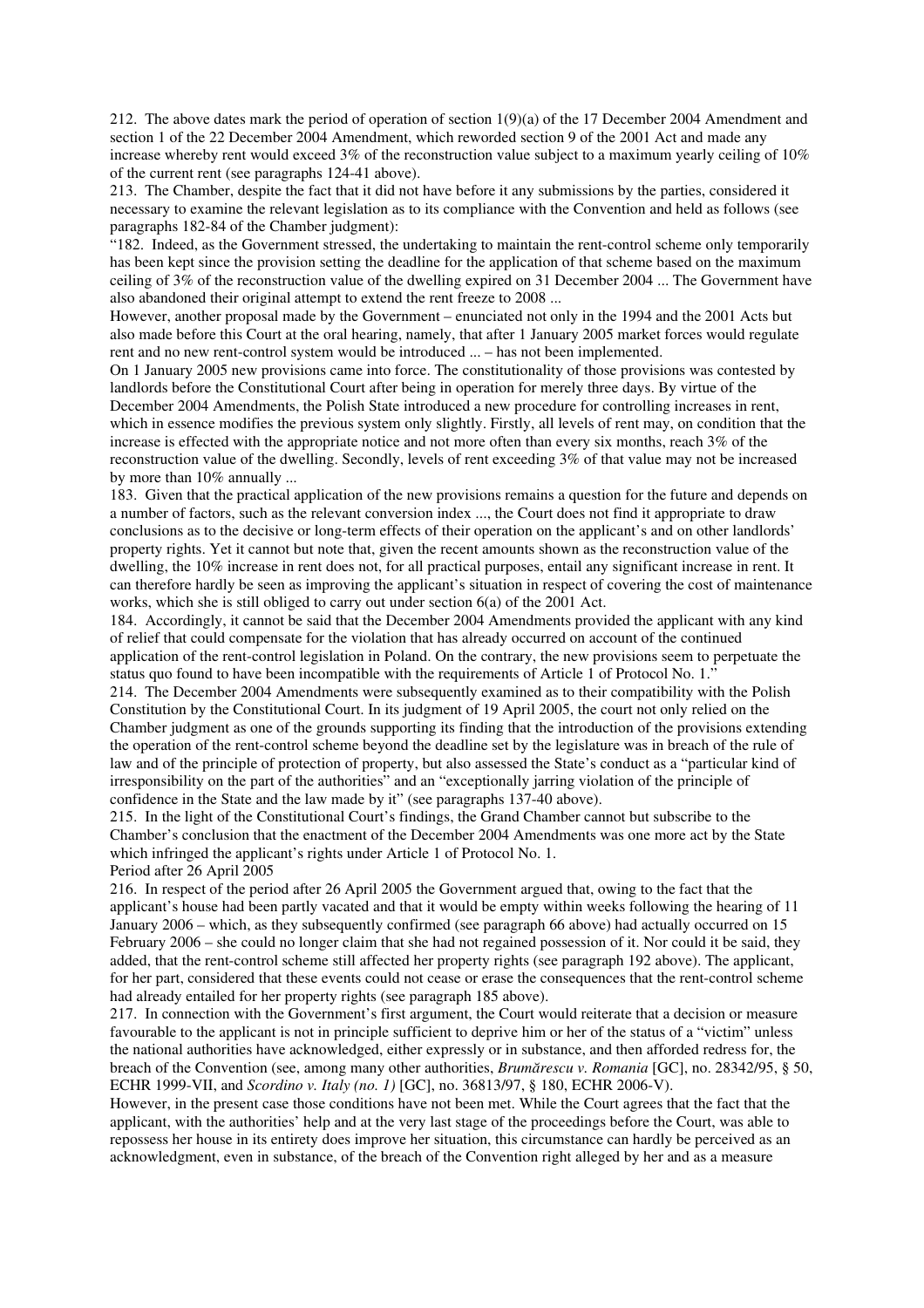redressing the continuing violation of her property rights caused by the operation of the rent-control scheme, as found by the Court (see paragraphs 195-215 above).

Moreover, having regard to the States' obligation as laid down in Article 1 of the Convention to "secure to everyone within their jurisdiction the rights and freedoms defined in ... [the ] Convention" and to the general context of the case (see paragraphs 155-56 above), the Court considers that this kind of practical solution, applied by the authorities in respect of an individual applicant in a case where the central Convention issue relates to the operation of a legislative scheme potentially affecting the rights of a large number of persons, does not absolve it from ascertaining whether the general problem underlying the situation complained of has been resolved and the cause of the violation of the rights of other persons removed.

Accordingly, the Court will deal with the second argument advanced by the Government, namely that following the coming into effect of the Constitutional Court's judgment of 19 April 2005 the rent-control scheme was abolished and the rights of landlords are no longer limited in any way (see paragraph 190 above).

218. In that judgment, the Constitutional Court did not limit its considerations solely to an assessment of the constitutionality of the December 2004 Amendments but considered the case before it in the wider context of the operation of the rent-control scheme throughout a period of some eleven years preceding its ruling (see paragraphs 136-41 above). Finding that throughout that period the State had failed to introduce any satisfactory and consistent mechanism for balancing the rights of landlords and tenants, especially in terms of introducing consistent criteria for the determination of rent, it also decided to give recommendations to that effect to Parliament (see paragraphs 141-42 above).

219. The object of the June 2005 Recommendations were "shortcomings and lacunas to which [the Constitutional Court had] pointed in recent years". The court held that "removing them in the near future [wa]s necessary also in view of the principle of the social market economy, which ha[d] particular importance in the present context" and drew the authorities' attention to the fact that it was "no longer possible to regulate those matters in a fragmentary or provisional manner" (see paragraph 142 above).

220. The core defects of the 2001 Act which the Constitutional Court identified and regarded as requiring rapid resolution were, among other things, the lack of provisions setting out basic elements of rent and the absence of any statutory criteria for judicial control of rent increases. The Constitutional Court was particularly critical about the current "algorithmic" system of fixing a maximum ceiling on rent and controlling increases which, in its opinion, did not serve the interests of either landlords or tenants.

It stressed, as it had done before, that rent could not be unrelated to costs of repairs and maintenance; however justified such an approach might have been over the transitional period, it was not acceptable at present. It further stressed the importance of setting levels of rent in a manner enabling the landlords not merely to cover those costs but also to derive a "decent profit" and receive a return on their investment.

221. Referring to the Government's argument as to the lack of any restrictions on landlords' rights, the Court would observe that it does not seem to be well-founded. Thus, in addition to introducing and maintaining defective provisions on the levels of rent the authorities have not removed the previous limitations on the termination of leases (see paragraphs 127-28 above). From the landlord's perspective, the situation has not changed considerably in comparison with the previous restrictive provisions. Nor has the State instituted any procedure or statutory mechanism enabling landlords to mitigate or compensate for losses incurred in connection with the maintenance or repairs of property as the Constitutional Court has advised on many occasions (see paragraphs 82, 104, 140, 142, 144, 200, 207 and 211 above).

222. In consequence, it cannot be said that the Constitutional Court's judgment has in itself eased the disproportionate burden placed on the exercise of landlords' property rights by the operation of the impugned laws. Nor can it be said that the general situation underlying the finding of the violation in the present case has thereby been brought into line with Convention standards. In contrast, in the light of that judgment and the June 2005 Recommendations it is clear that not much progress in that field can, and will, be achieved unless the above-mentioned general defects of the Polish housing legislation are removed rapidly and the entire system is reformed in a manner ensuring genuine and effective protection of this fundamental right in respect of other similarly situated persons.

C. General conclusion as to the alleged violation of Article 1 of Protocol No. 1

223. The Chamber, in its general conclusion on the violation of Article 1 of Protocol No. 1, had regard to the following considerations (see paragraphs 185-88 of the Chamber judgment):

"185. As the Court has already stated on many occasions, in spheres such as housing, States necessarily enjoy a wide margin of appreciation not only in regard to the existence of a problem of general concern warranting measures of control of individual property but also to the choice of the measures and their implementation. The State control over levels of rent is one such measure and its application may often cause significant reductions in the amount of rent chargeable (see, in particular, *Mellacher and Others*, cited above, § 45).

Also, in situations where, as in the present case, the operation of the rent-control legislation involves widereaching consequences for numerous individuals and has significant economic and social consequences for the country as a whole, the authorities must have considerable discretion not only in choosing the form and deciding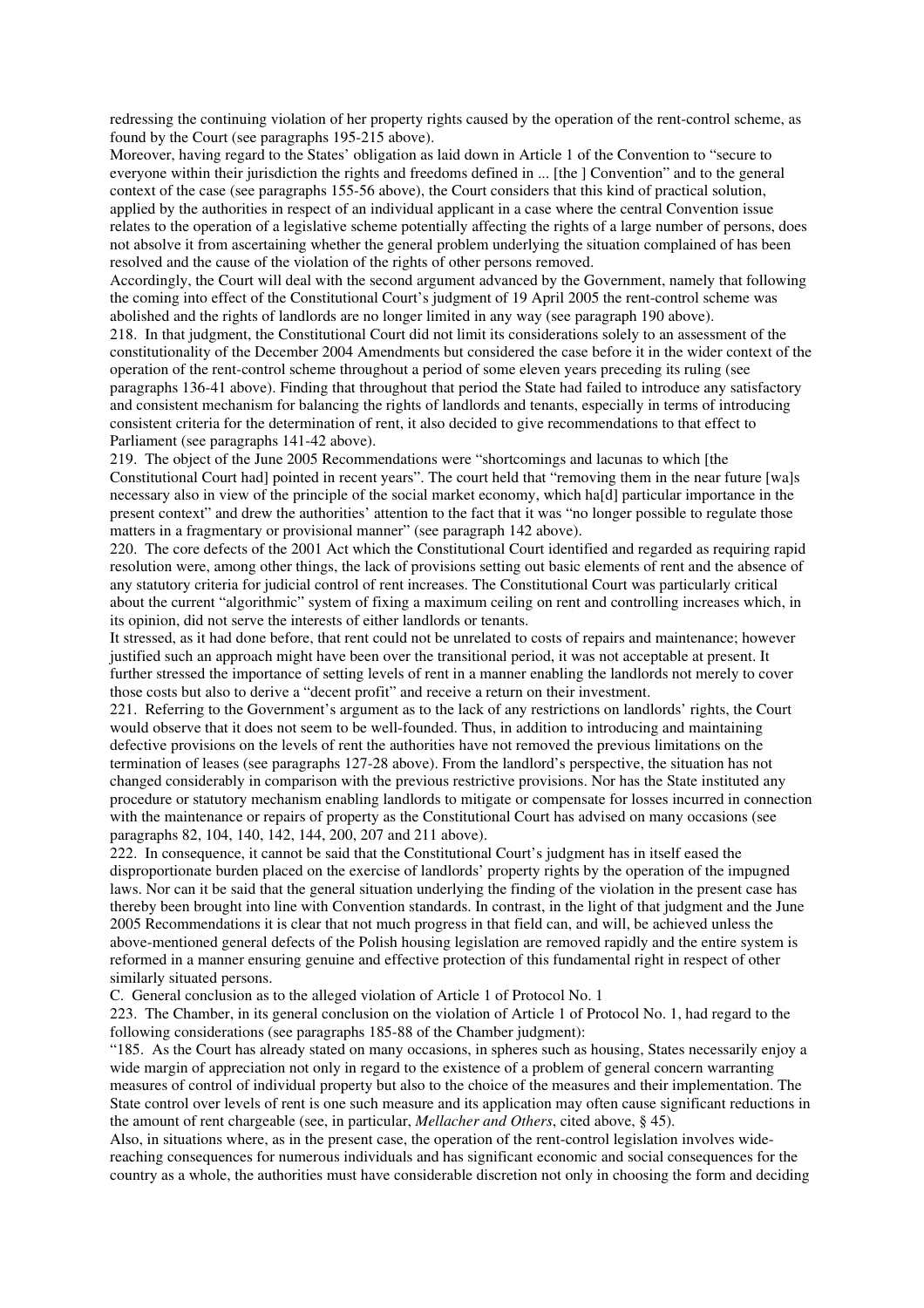on the extent of control over the use of property but also in deciding on the appropriate timing for the enforcement of the relevant laws. Nevertheless, that discretion, however considerable, is not unlimited and its exercise, even in the context of the most complex reform of the State, cannot entail consequences at variance with the Convention standards (see *Broniowski*, cited above, § 182).

186. The Court once again acknowledges that the difficult housing situation in Poland, in particular an acute shortage of dwellings and the high cost of acquiring flats on the market, and the need to transform the extremely rigid system of distribution of dwellings inherited from the communist regime, justified not only the introduction of remedial legislation protecting tenants during the period of the fundamental reform of the country's political, economic and legal system but also the setting of a low rent, at a level beneath the market value ... Yet it finds no justification for the State's continued failure to secure to the applicant and other landlords throughout the entire period under consideration the sums necessary to cover maintenance costs, not to mention even a minimum profit from the lease of flats.

187. Some five years ago the Polish Constitutional Court found that the operation of the rent-control scheme based on the provisions necessarily and unavoidably entailing losses for landlords had resulted in a disproportionate, unjustified and arbitrary distribution of the social burden involved in the housing reform and that the reform had been effected mainly at the expense of landlords. It reiterated that statement in its subsequent judgments, clearly indicating that the failure to abolish the rent-control system by 31 December 2004 might result in a breach of the constitutional principle of the rule of law and undermine citizens' confidence in the State. It repeatedly held that the adopted measures amounted to a continuing violation of the property rights of landlords. It stressed that the manner in which the authorities calculated increases in rent made it impossible, for purely mathematical reasons, for landlords to receive an income from rent or at least recover their maintenance costs ...

In the circumstances, it was incumbent on the Polish authorities to eliminate, or at least to remedy with the requisite promptness, the situation found to have been incompatible with the requirements of the applicant's fundamental right of property in line with the Constitutional Court's judgments. Furthermore, the principle of lawfulness in Article 1 of Protocol No. 1 and of the foreseeability of the law ensuing from that rule required the State to fulfil its legislative promise to repeal the rent-control scheme – which by no means excluded the adoption of procedures protecting the rights of tenants in a different manner ...

188. Having regard to all the foregoing circumstances and, more particularly, to the consequences which the operation of the rent-control scheme entailed for the exercise of the applicant's right to the peaceful enjoyment of her possessions, the Court holds that the authorities imposed a disproportionate and excessive burden on her, which cannot be justified by any legitimate interest of the community pursued by them. ..."

224. The Grand Chamber agrees with this assessment of the impugned situation. It would, however, add that, as established above, the violation of the right of property in the present case is not exclusively linked to the question of the levels of rent chargeable but, rather, consists in the combined effect of defective provisions on the determination of rent and various restrictions on landlords' rights in respect of the termination of leases, the statutory financial burdens imposed on them and the absence of any legal ways and means making it possible for them either to offset or mitigate the losses incurred in connection with the maintenance of property or to have the necessary repairs subsidised by the State in justified cases (see paragraphs 203, 211 and 221 above). Furthermore, the Government's claim at the oral hearing that such a mechanism existed (see paragraph 189 above) has not been substantiated by any concrete examples from domestic law and practice.

In this regard the Court would once again refer to its case-law confirming that in many cases involving limitations on the rights of landlords – which were and are common in countries facing housing shortages – the limitations applied have been found to be justified and proportionate to the aims pursued by the State in the general interest (see *Spadea and Scalabrino*, cited above, § 18, and *Mellacher and Others*, cited above, §§ 27 and 55). However, in none of those cases had the authorities restricted the applicants' rights to such a considerable extent as in the present case.

In the first place, the applicant had never entered into any freely negotiated lease agreement with her tenants; rather, her house had been let to them by the State. Secondly, the circumstances of the instant case are different from those in *Spadea and Scalabrino*. In the latter case, although the State had temporarily suspended evictions from privately owned flats, landlords retained their right to terminate leases by means of a simple notice to quit, without any further restrictions. In contrast, in the instant case Polish legislation attached a number of conditions to the termination of leases, thus seriously limiting the landlords' rights in that respect. Finally, in the case of *Mellacher and Others*, while the domestic legislation restricted the rent chargeable, the levels of rent were never set, as in the present case, below the costs of maintenance of the property and landlords were able to increase the rent in order to cover the necessary maintenance expenses. That provision had at least made it possible for Austrian landlords to keep their property in a proper condition, whereas the Polish scheme did not, and does not, provide for any procedure for maintenance contributions or State subsidies, thereby causing the inevitable deterioration of the property for lack of adequate investment and modernisation (see paragraphs 82, 104 and 138 above).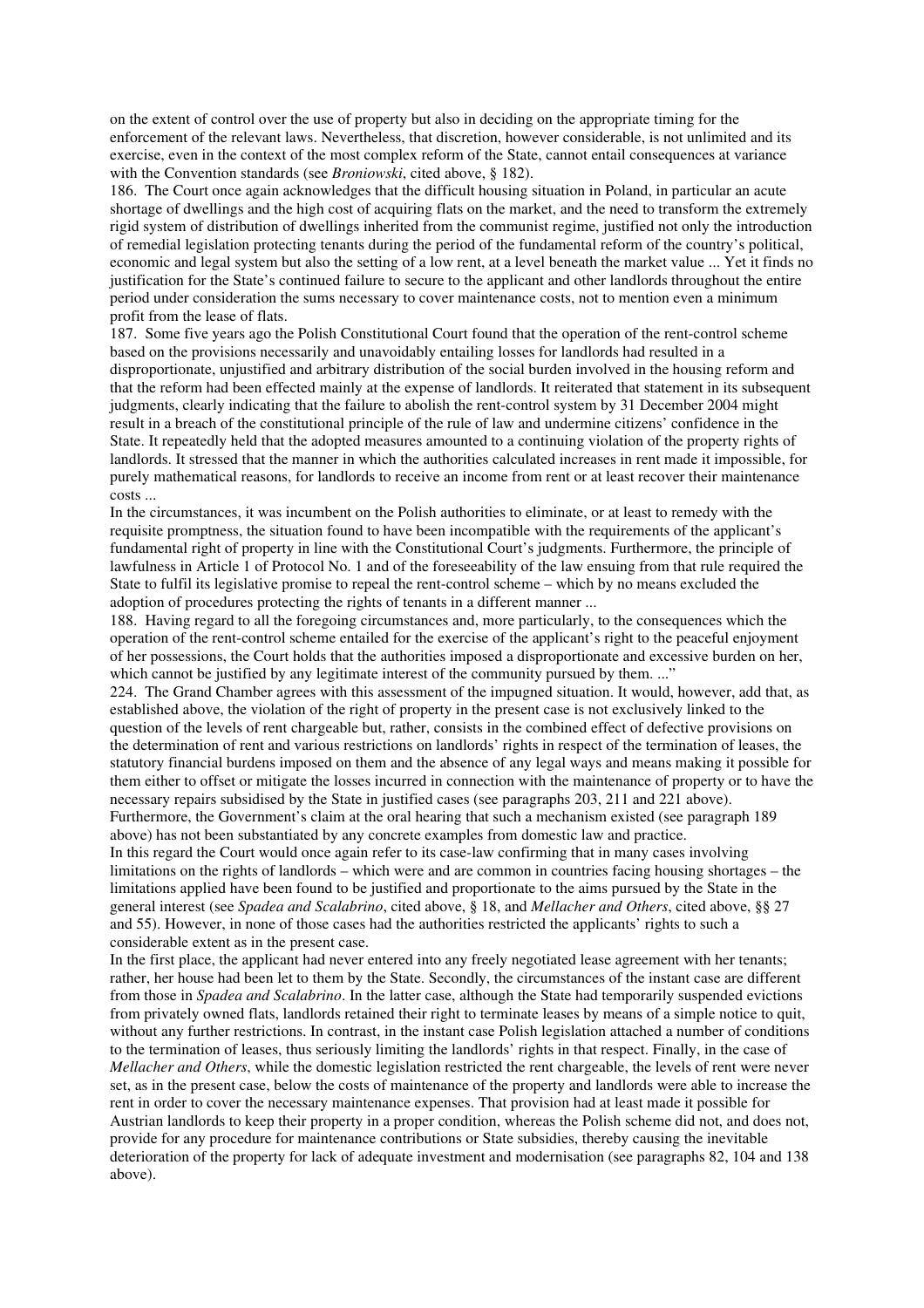225. It is true that, as stated in the Chamber judgment, the Polish State, which inherited from the communist regime the acute shortage of flats available for lease at an affordable level of rent, had to balance the exceptionally difficult and socially sensitive issues involved in reconciling the conflicting interests of landlords and tenants. It had, on the one hand, to secure the protection of the property rights of the former and, on the other, to respect the social rights of the latter, often vulnerable individuals (see paragraphs 12-19 and 176 above). Nevertheless, the legitimate interests of the community in such situations call for a fair distribution of the social and financial burden involved in the transformation and reform of the country's housing supply. This burden cannot, as in the present case, be placed on one particular social group, however important the interests of the other group or the community as a whole.

In the light of the foregoing, and having regard to the effects of the operation of the rent-control legislation during the whole period under consideration on the rights of the applicant and other persons in a similar situation, the Court considers that the Polish State has failed to strike the requisite fair balance between the general interests of the community and the protection of the right of property.

There has accordingly been a violation of Article 1 of Protocol No. 1.

### III. ARTICLE 46 OF THE CONVENTION

226. Article 46 of the Convention provides:

"1. The High Contracting Parties undertake to abide by the final judgment of the Court in any case to which they are parties.

2. The final judgment of the Court shall be transmitted to the Committee of Ministers, which shall supervise its execution."

A. Application of the "pilot judgment" procedure

1. The Government's objection to the application of the "pilot judgment" procedure

227. The Government, in their referral request and their further written and oral pleadings, contested the Chamber's decision to apply the so-called "pilot judgment" procedure in the present case. Their arguments were threefold.

228. Firstly, they maintained that the description of the applicant's situation as presented by her before the Chamber no longer corresponded to reality. Two of her tenants, W.P. and the family of J.P. and M.P., had already vacated the flats in June 2003 and September 2004 respectively. The third tenant, J.W., was to move out soon after the date of the oral hearing. Accordingly, the applicant had obtained the relief sought before the Court in terms of both taking over management of her property and repossessing her flats.

Secondly, the Government argued that the applicant's factual situation was not that of a typical landlord because she owned a one-family house, whereas most of the landlords affected by the rent-control scheme owned tenement houses. In addition, the applicant intended to locate the headquarters of the Amber Trail Foundation she had set up in her house, which would suggest that her premises were to be used for commercial purposes rather than accommodation.

The Government's third argument was that the rent-control scheme as introduced by the 1994 Act no longer existed in Poland since the Constitutional Court's judgment of 19 April 2005 had rendered the situation compatible with the standards of protection of property rights under the Convention. They once again repeated that, following that judgment, the parties to a lease contract could freely establish the level of rent and the rights of landlords were no longer restricted in any way.

The Government concluded that the case should no longer be regarded as a "pilot case" involving a systemic problem connected with the malfunctioning of the Polish legislation – with all the consequences that this entailed from the point of view of Article 46 and Article 41 of the Convention.

2. The applicant's arguments

229. The applicant began by drawing the Government's attention to the fact that she had not sought to influence the Chamber's decision to apply the "pilot-judgment procedure" because this matter lay exclusively within the Court's competence and depended on its assessment of the facts of her case.

However, she could not see any argument which could militate against the Chamber's decision. On the contrary, her case clearly fell within the criteria established in *Broniowski* (cited above), in particular as the violation of her property rights was not "prompted by an isolated incident nor attributable to the particular turn of events in [the] case, but was rather the consequence of administrative and regulatory conduct on the part of the authorities towards an identifiable class of citizens" (§ 189). Both the *Broniowski* case and her case disclosed "the existence, within the Polish legal order, of a shortcoming as a consequence of which a whole class of individuals [had] been ... denied the peaceful enjoyment of their possessions" and gave cause to believe that these "deficiencies in national law and practice ... may give rise to numerous subsequent well-founded applications" (ibid.). Furthermore, in both cases the violation of property rights originated in a systemic problem connected with the malfunctioning of domestic legislation and practice caused by the State's failure to solve that problem. Indeed, for many years she had not been able to regain her property or to obtain a reasonable amount of rent not because of a shortcoming in a specific judgment or decision but because of defective legislation.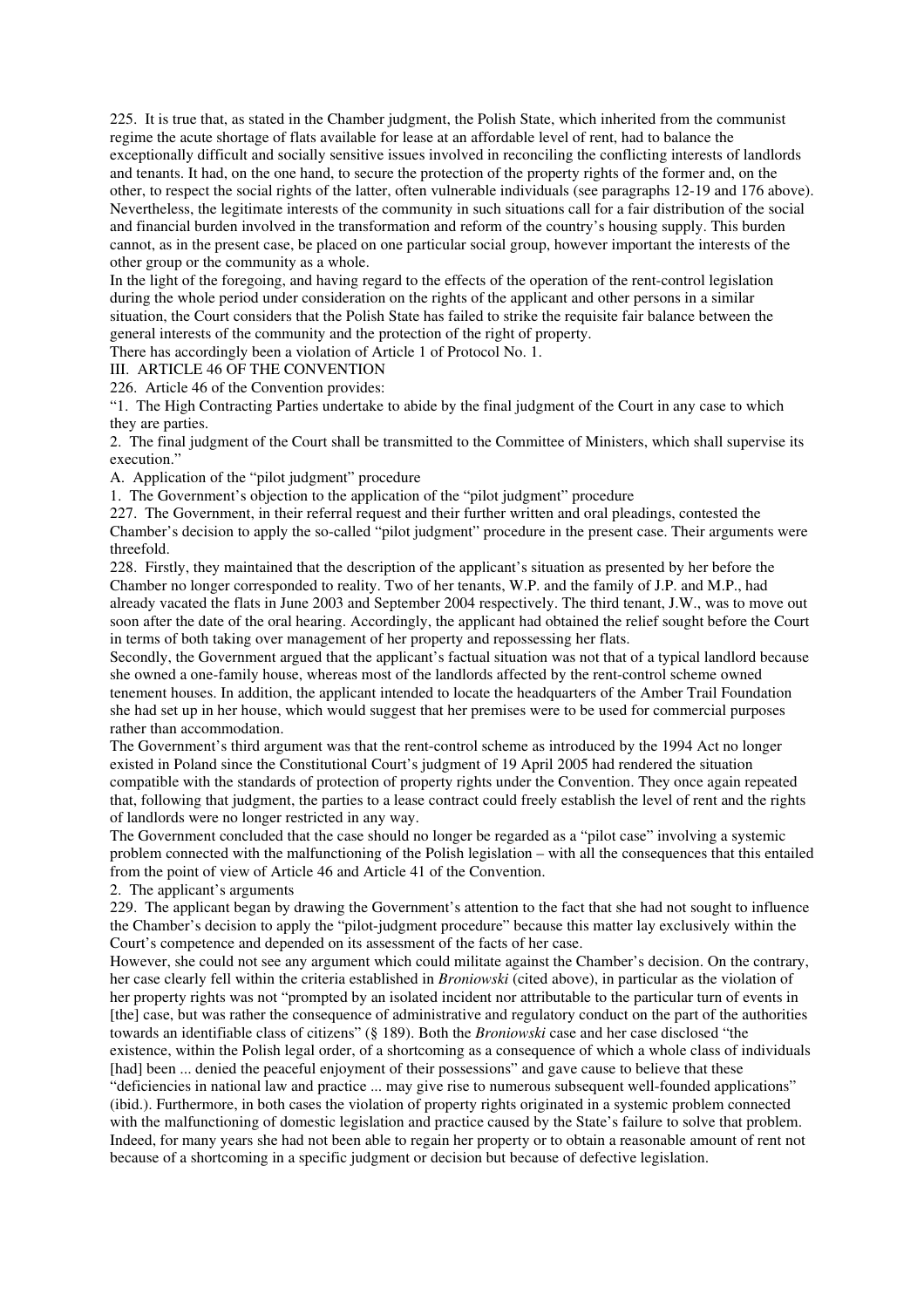230. As regards the Government's argument that her house was about to become vacant, the applicant, as she had already done, argued that this event could not automatically stop, and erase the effects of, the violation of her property rights that had continued for many years.

Referring to the Government's assertion that her situation was not typical of the average landlord in Poland because her house was a one-family house, not a tenement house, the applicant stressed that, indeed, this had been exactly the argument she had consistently but unsuccessfully put forward before various domestic authorities and courts when she had tried to repossess the house through legal proceedings. This, however, had been to no avail as all those authorities had found that the impugned housing laws had correctly been applied to her case.

Lastly, in the context of the Government's assertion that there was no State control over levels of rent and that the rights of landlords were no longer restricted, the applicant essentially repeated her arguments concerning the continuation of the violation of the Convention after the coming into effect of the Constitutional Court's judgment (see paragraph 185 above).

In sum, the applicant invited the Court to continue to apply the pilot-judgment procedure in her case.

3. The Court's assessment

(a) Principles deriving from the Court's case-law

231. In *Broniowski* (cited above), concerning the issue of the compatibility with the Convention of a legislative scheme that affected a large number of persons (some 80,000), the Court found for the first time the existence of a systemic violation, which it defined as a situation where "the facts of the case disclose ... within the [domestic] legal order ... a shortcoming as a consequence of which a whole class of individuals have been or are still denied [their Convention right or freedom]" and where "the deficiencies in national law and practice identified in the applicant's individual case may give rise to numerous subsequent well-founded applications" (§ 189). The Court further found that the violation in that case had "originated in a widespread problem which resulted from a malfunctioning of Polish legislation and administrative practice and which ha[d] affected and remain[ed] capable of affecting a large number of persons" (ibid.).

232. In that connection, the Court directed that "the respondent State must, through appropriate legal measures and administrative practice, secure the implementation of the property right in question in respect of the remaining Bug River claimants or provide them with equivalent redress in lieu, in accordance with the principles of protection of property rights under Article 1 of Protocol No. 1" (*Broniowski*, point 4 of the operative provisions).

The Court thereby made clear that general measures at national level were called for in execution of the judgment and that those measures should take into account the many people affected and remedy the systemic defect underlying the Court's finding of a violation. It also observed that they should include a scheme offering to those affected redress for the Convention violation. It stressed that once such a defect had been identified, it fell to the national authorities, under the supervision of the Committee of Ministers, to take, retroactively if appropriate, the necessary remedial measures in accordance with the subsidiary character of the Convention (ibid., § 193, and *Broniowski v. Poland* (friendly settlement) [GC], no. 31443/96, §§ 34-35, ECHR 2005-IX). 233. This kind of adjudicative approach by the Court to systemic or structural problems in the national legal order has been described as a "pilot-judgment procedure" (see, for example, the Court's position paper on proposals for reform of the European Convention on Human Rights and other measures as set out in the report of the Steering Committee for Human Rights of 4 April 2003 (CDDH(2003)006 Final, unanimously adopted by the Court at its 43rd plenary administrative session on 12 September 2003, paragraphs 43-46; and the response by the Court to the CDDH Interim Activity Report, prepared following the 46th plenary administrative session on 2 February 2004, paragraph 37) (ibid.).

234. The object in the Court's designating a case for a pilot-judgment procedure is to facilitate the most speedy and effective resolution of a dysfunction affecting the protection of the Convention right in question in the national legal order. One of the relevant factors considered by the Court in devising and applying that procedure has been the growing threat to the Convention system resulting from large numbers of repetitive cases that derive from, among other things, the same structural or systemic problem (ibid.).

Indeed, the pilot-judgment procedure is primarily designed to assist the Contracting States in fulfilling their role in the Convention system by resolving such problems at national level, thereby securing to the persons concerned their Convention rights and freedoms as required by Article 1 of the Convention, offering to them more rapid redress.

(b) Application of the above principles to the present case

235. The Chamber considered that the principles established in *Broniowski* applied equally to the present case, especially as the operation of the rent-control scheme might potentially affect an even larger number of individuals – some 100,000 landlords and from 600,000 to 900,000 tenants (see paragraph 191 of the Chamber judgment). It also held that, as in *Broniowski*, the facts of the instant case revealed the existence of an underlying systemic problem connected with a serious shortcoming in the domestic legal order. The Chamber identified that shortcoming as "the malfunctioning of Polish housing legislation in that it imposed, and continue[d] to impose,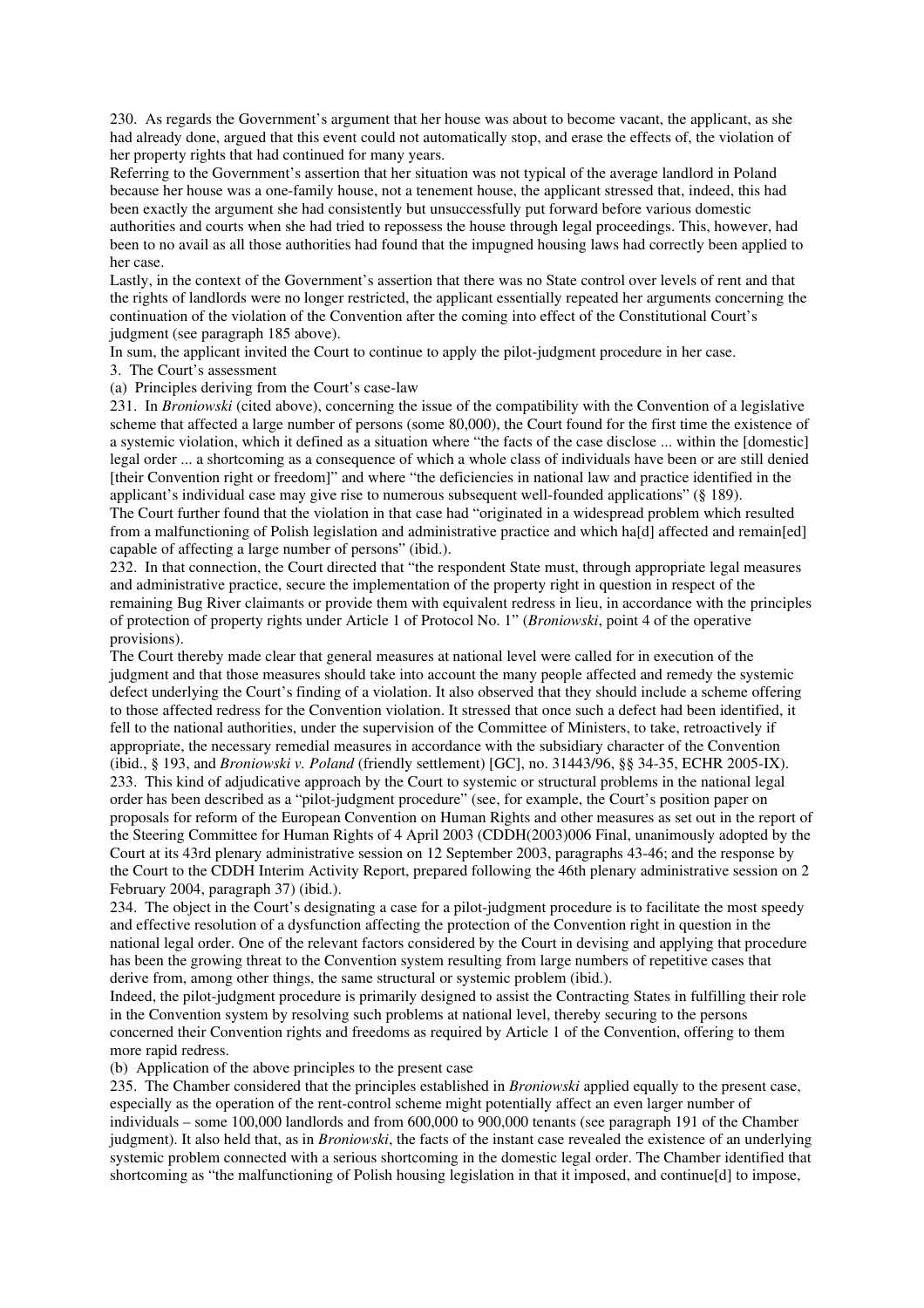on individual landlords, restrictions on increases in rent for their dwellings, making it impossible for them to receive rent reasonably commensurate with the general costs of property maintenance".

236. The Grand Chamber agrees with the Chamber's conclusion that the present case is suitable for the application of the pilot-judgment procedure as established in the *Broniowski* judgments.

It is common ground that the operation of the impugned housing legislation – which, regardless of the Government's reservations as to the applicant's allegedly atypical situation (see paragraph 228 above), applied to her in the same way as to the other landlords – potentially entailed consequences for the property rights of a large number of persons whose flats (some 600,000, or 5.2% of the entire housing resources of the country) were let under the rent-control scheme (see paragraphs 15 and 19 above). While the number of similar applications pending before the Court currently stands at eighteen – a figure which, in comparison with the *Broniowski* case, may seem insignificant – one of those cases has been lodged by an association of some 200 landlords asserting a breach of their individual rights. At any rate, the identification of a "systemic situation" justifying the application of the pilot-judgment procedure does not necessarily have to be linked to, or based on, a given number of similar applications already pending. In the context of systemic or structural violations the potential inflow of future cases is also an important consideration in terms of preventing the accumulation of repetitive cases on the Court's docket, which hinders the effective processing of other cases giving rise to violations, sometimes serious, of the rights it is responsible for safeguarding.

237. Although the Government maintained that the rent-control scheme no longer existed in Poland following the Constitutional Court's judgment of 19 April 2005 (see paragraph 228 above), the Court can only refer to its earlier conclusion that, notwithstanding that ruling, the general situation has not yet been brought into line with the Convention standards (see paragraphs 221-22 above).

The Grand Chamber shares the Chamber's general view that the problem underlying the violation of Article 1 of Protocol No. 1 in the present case consists in "the malfunctioning of Polish housing legislation". Indeed, this assessment is still accurate, in particular in the light of the Constitutional Court's finding that the breach of the applicant's and other landlords' property rights originated in "defective legislation" that has continually been applied to them since the entry into force of the 1994 Act (see paragraph 140 above).

However, the Grand Chamber sees the underlying systemic problem as a combination of restrictions on landlords' rights, including defective provisions on the determination of rent, which was and still is exacerbated by the lack of any legal ways and means enabling them at least to recover losses incurred in connection with property maintenance, rather than as an issue solely related to the State's failure to secure to landlords a level of rent reasonably commensurate with the costs of property maintenance.

## B. General measures

238. One of the implications of the pilot-judgment procedure is that the Court's assessment of the situation complained of in a "pilot" case necessarily extends beyond the sole interests of the individual applicant and requires it to examine that case also from the perspective of the general measures that need to be taken in the interest of other potentially affected persons (see, *mutatis mutandis*, *Broniowski* (friendly settlement), cited above, § 36). For that reason, the individual solutions adopted in the applicant's case and relied on by the Government in their arguments as to the application of the pilot-judgment procedure (see paragraph 228 above) cannot be regarded as decisive in this context.

239. As regards the general measures to be applied by the Polish State in order to put an end to the systemic violation of the right of property identified in the present case, and having regard to its social and economic dimension, including the State's duties in relation to the social rights of other persons (see paragraphs 139, 157 and 225 above), the Court considers that the respondent State must above all, through appropriate legal and/or other measures, secure in its domestic legal order a mechanism maintaining a fair balance between the interests of landlords, including their entitlement to derive profit from their property, and the general interest of the community – including the availability of sufficient accommodation for the less well-off – in accordance with the principles of the protection of property rights under the Convention.

It is not for the Court to specify what would be the most appropriate way of setting up such remedial procedures or how landlords' interests in deriving profit should be balanced against the other interests at stake; thus, under Article 46 the State remains free to choose the means by which it will discharge its obligations arising from the execution of the Court's judgments (see *Broniowski*, cited above, §§ 186 and 192).

The Court would, however, observe in passing that the many options open to the State certainly include the measures indicated by the Constitutional Court in its June 2005 Recommendations, setting out the features of a mechanism balancing the rights of landlords and tenants and criteria for what might be considered a "basic rent", "economically justified rent" or "decent profit" (see paragraphs 136-41 above).

#### IV. ARTICLE 41 OF THE CONVENTION

240. Article 41 of the Convention provides:

"If the Court finds that there has been a violation of the Convention or the Protocols thereto, and if the internal law of the High Contracting Party concerned allows only partial reparation to be made, the Court shall, if necessary, afford just satisfaction to the injured party."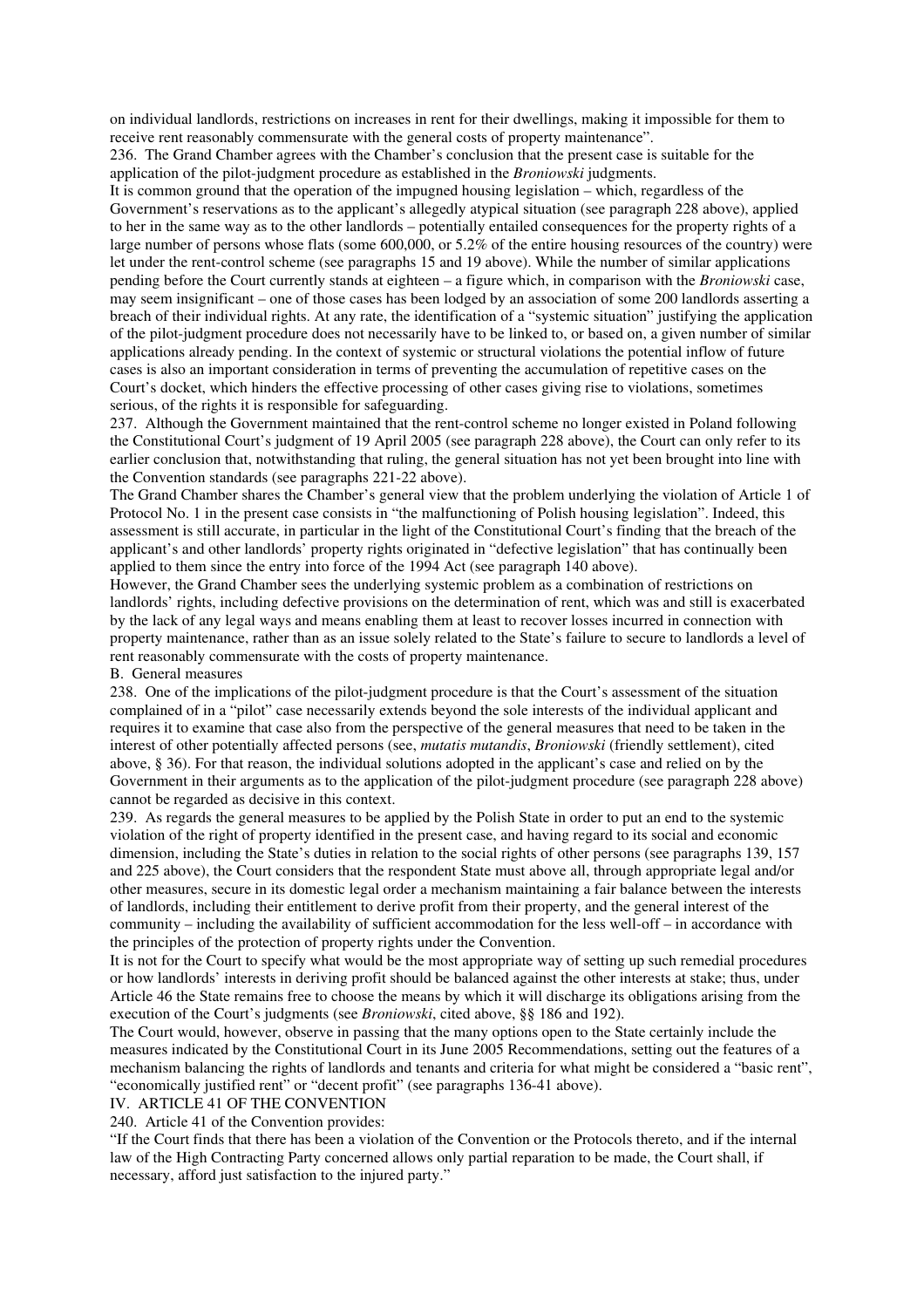## A. Damage claimed in the present case

241. The applicant stated that she was aware that, on the basis of the *Broniowski* judgment, the Court might decide that the question of the application of Article 41 was not ready for decision and decline to award her just satisfaction. She nevertheless asked the Court to consider that her claims were ready to be examined, or even that it was necessary to examine them.

In this respect, the applicant pointed out that she was 75 years old and that her case had already been pending before the Court for many years. Both her health and her financial situation were poor. Her means of subsistence were very limited; she was a retired music teacher, currently living in a small, modest flat in Poznań. The Court's award would at least help her to repair the house and to be able eventually to move into her family property.

242. The applicant, as she had done before the Chamber, sought a total sum of 118,705 euros (EUR) for both pecuniary and non-pecuniary damage sustained by her on account of the continued violation of her right of property. That sum comprised EUR 40,000 for non-pecuniary damage and EUR 78,705 for pecuniary damage covering the costs of repairs caused both by the State's negligent maintenance and her inability to cover the necessary repairs from the rent received under the rent-control scheme, as well as loss of profit from marketrelated rent.

243. In connection with the material loss she had sustained, the applicant produced an expert report that described in detail the present condition of her house. According to the expert, the condition of the house was such that it needed a major overhaul.

As regards the alleged loss of profit in terms of the amount of net market-related rent that the applicant could have received had the house not been subject to the rent-control scheme, the expert calculated the relevant amount for the period of fifteen years following the applicant's taking over the management of the house (see also paragraph 32 above). This amount was assessed at 1,380,000 Polish zlotys, which corresponds to approximately EUR 350,000.

The applicant submitted that, having regard to the *Broniowski* case and the fact that the relevant Polish legislation limited the Bug River claims to 20%, she considered that the similar nature of her case required her to reduce her claim to a comparable proportion of the actual loss sustained by her. That proportion corresponded to the above-mentioned amount of EUR 78,705.

244. In respect of her claim of EUR 40,000 for non-pecuniary damage, the applicant repeated the arguments that she had put forward before the Chamber, explaining that that sum was to cover the damage she had suffered on account of the frustration and stress involved in her futile efforts to regain her property, and her lack of any possibility of enjoying possession of it. In that context, she emphasised that the stress involved in asserting her justified claims before the Polish courts and the fact that all those procedures had proved ineffective had placed a severe strain on her as an elderly person. She had also suffered serious distress resulting from her inability to realise her plans to locate the headquarters of her Amber Trail Foundation in her house.

245. As regards costs and expenses, the applicant sought a total sum of EUR 24,000, including EUR 9,457.50 incurred in connection with the proceedings before the Grand Chamber. This sum was exclusive of VAT. 246. The Government considered that the claims were excessive and not supported by material evidence. In particular, they criticised the expert report and questioned its evidentiary value, stating that it had apparently been prepared in order to impress the Court as to the allegedly considerable infringement of the applicant's property rights. In their view, it gave exaggerated figures pertaining to the applicant's alleged loss of profit from rent, a loss which should not be considered in the present case at all because it related to a general assessment of the consequences entailed by the operation of the rent-control legislation. As regards the legal costs incurred in the referral proceedings, the Government contested the number of hours (50) spent by the applicant's lawyer on the preparation of the case and asked the Grand Chamber to make an award, if any, only in so far as those costs were, in their words, "proportionate to the involvement of the applicant's lawyer in the case and [had] been actually and necessarily incurred and were reasonable as to quantum".

# B. The Court's conclusion

## 1. Pecuniary damage

247. In the circumstances of the case, the Court considers that the question of compensation for pecuniary damage is not ready for decision. That question must accordingly be reserved and the subsequent procedure fixed, having due regard to any agreement which might be reached between the respondent Government and the applicant (Rule 75 § 1 of the Rules of Court) and in the light of such individual or general measures as may be taken by the respondent Government in the execution of the present judgment. Pending the implementation of the relevant general measures, which should be adopted within a reasonable time, the Court will adjourn its consideration of applications deriving from the same general cause (see *Broniowski*, cited above, § 198). 2. Non-pecuniary damage

248. As regards the applicant's claim for non-pecuniary damage, the Court sees good reason to make an award and, in this respect, depart on an exceptional basis from the approach taken in *Broniowski* (ibid.).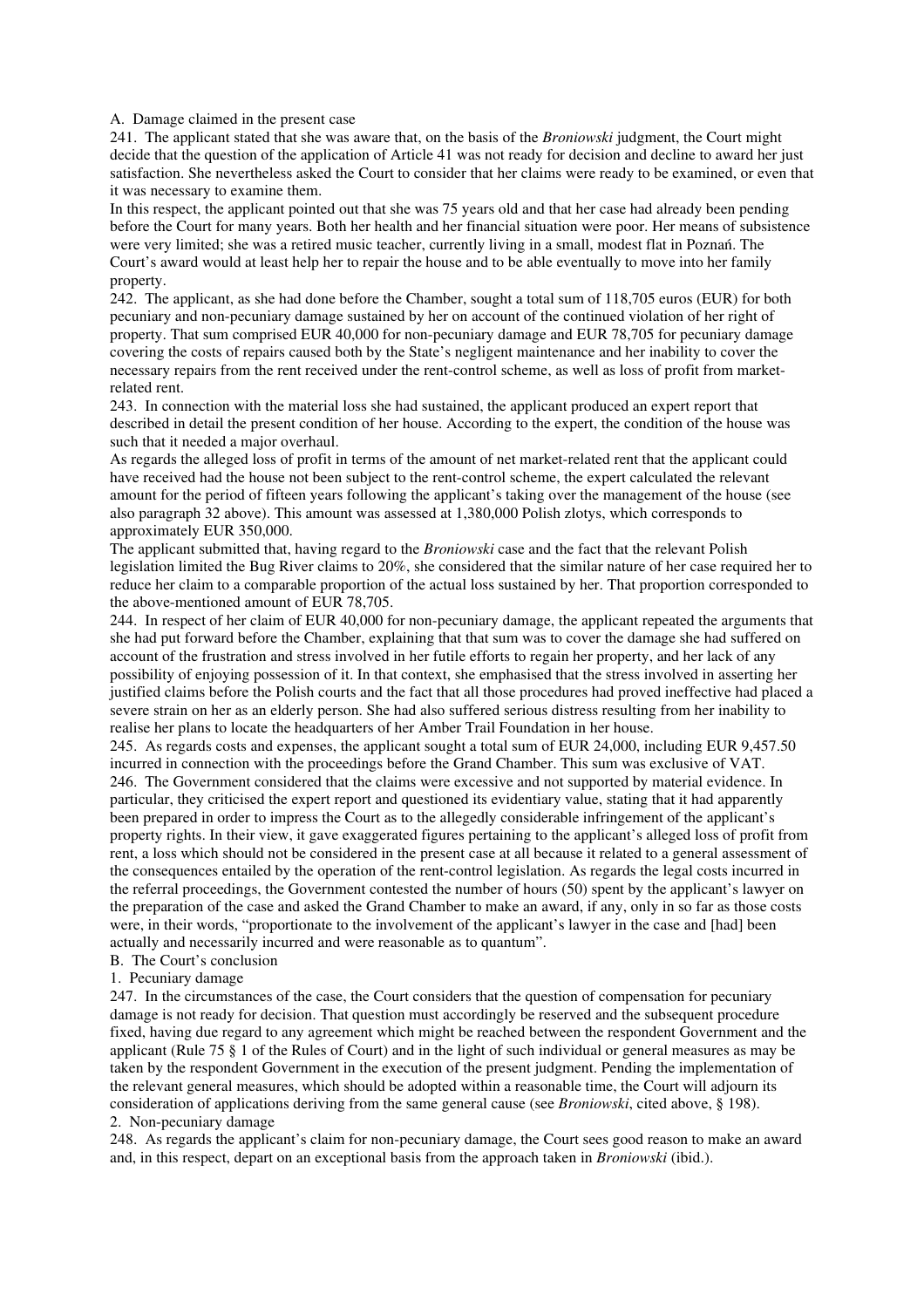The Court's decision has been prompted by the particular and personal circumstances of the individual applicant in the present case. First of all, it has taken into account her age and health and the fact that both the proceedings that she brought in the Polish courts and the proceedings before this Court have lasted for a considerable time, thus inevitably exacerbating her frustration and distress. Having regard to the circumstances surrounding the State's taking of the property in question for the use of other persons and to the time it has taken the applicant to have her family house, an object of clearly significant sentimental and emotional value, returned to her, the Court has no doubt that the relevant domestic proceedings have placed a severe psychological strain on her. In deciding to make an award in respect of non-pecuniary damage at the current stage of the proceedings, the Court also considers it important that the applicant has not only asserted her own rights before it but has also taken upon herself the trouble and burden of acting – at least to some extent – on behalf of landlords in a similar situation.

249. In view of the foregoing and making its assessment on an equitable basis, the Court awards the applicant EUR 30,000 under the head of non-pecuniary damage.

3. Costs and expenses

250. As regards the costs and expenses borne by the applicant, the Court notes that the Chamber awarded the applicant EUR 13,000 for the costs incurred up to the adoption of its judgment (see paragraph 197 of the Chamber judgment). Having assessed the applicant's claim as a whole, the Court awards her EUR 22,500, to be converted into Polish zlotys at the rate applicable at the date of settlement, together with any tax that may be chargeable on this amount.

4. Default interest

251. The Court considers it appropriate that the default interest should be based on the marginal lending rate of the European Central Bank, to which should be added three percentage points.

### FOR THESE REASONS, THE COURT

1. *Dismisses* unanimously the Government's preliminary objection of incompatibility *ratione temporis*;

2. *Holds* unanimously that there has been a violation of Article 1 of Protocol No. 1;

3. *Holds* by sixteen votes to one that the above violation has originated in a systemic problem connected with the malfunctioning of domestic legislation in that:

(a) it imposed, and continues to impose, restrictions on landlords' rights, including defective provisions on the determination of rent;

(b) it did not and still does not provide for any procedure or mechanism enabling landlords to recover losses incurred in connection with property maintenance;

4. *Holds* by fifteen votes to two that, in order to put an end to the systemic violation identified in the present case, the respondent State must, through appropriate legal and/or other measures, secure in its domestic legal order a mechanism maintaining a fair balance between the interests of landlords and the general interest of the community, in accordance with the standards of protection of property rights under the Convention (see paragraph 239 above);

5. *Holds* unanimously that the question of the application of Article 41 is not ready for decision in so far as the applicant's claim for pecuniary damage is concerned and accordingly,

(a) *reserves* the said question;

(b) *invites* the Government and the applicant to submit, within six months from the date of notification of this judgment, their written observations on the matter and, in particular, to notify the Court of any agreement that they may reach;

(c) *reserves* the further procedure and *delegates* to the President of the Court the power to fix the same if need be;

6. *Holds* unanimously

(a) that the respondent State is to pay the applicant, within three months, the following amounts:

(i) EUR 30,000 (thirty thousand euros) in respect of non-pecuniary damage;

(ii) EUR 22,500 (twenty-two thousand five hundred euros) in respect of costs and expenses;

(iii) any tax that may be chargeable on the above amounts;

(b) that from the expiry of the above-mentioned three months until settlement simple interest shall be payable on the above amounts at a rate equal to the marginal lending rate of the European Central Bank during the default period plus three percentage points;

7. *Dismisses* unanimously the remainder of the applicant's claim for non-pecuniary damage.

Done in English and in French, and delivered at a public hearing in the Human Rights Building, Strasbourg, on 19 June 2006.

Lawrence Early Luzius Wildhaber

Registrar President

In accordance with Article 45 § 2 of the Convention and Rule 74 § 2 of the Rules of Court, the following separate opinions are annexed to this judgment:

(a) partly concurring and partly dissenting opinion of Judge Zupančič;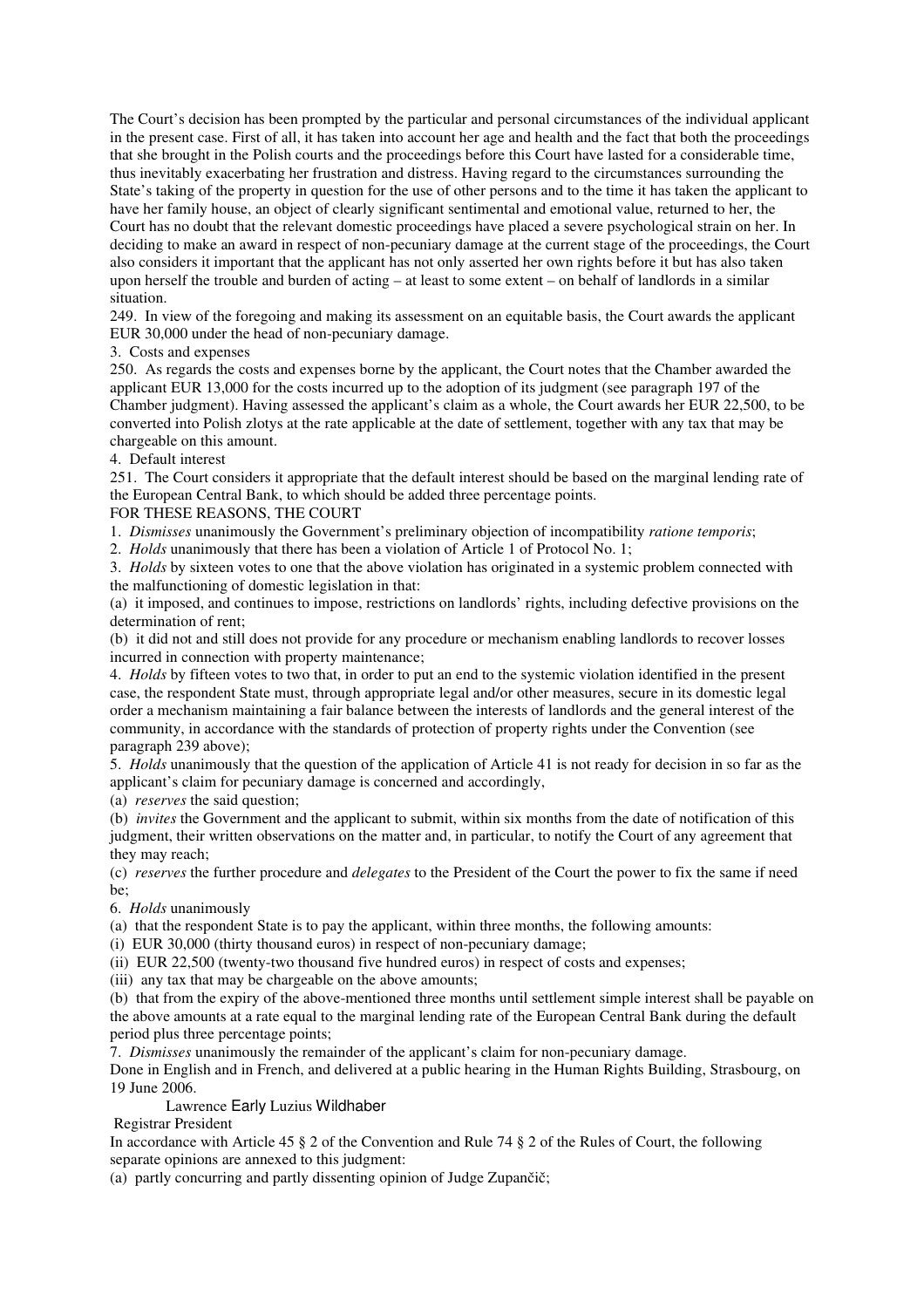(b) partly dissenting opinion of Judge Zagrebelsky. L.W. T.L.E.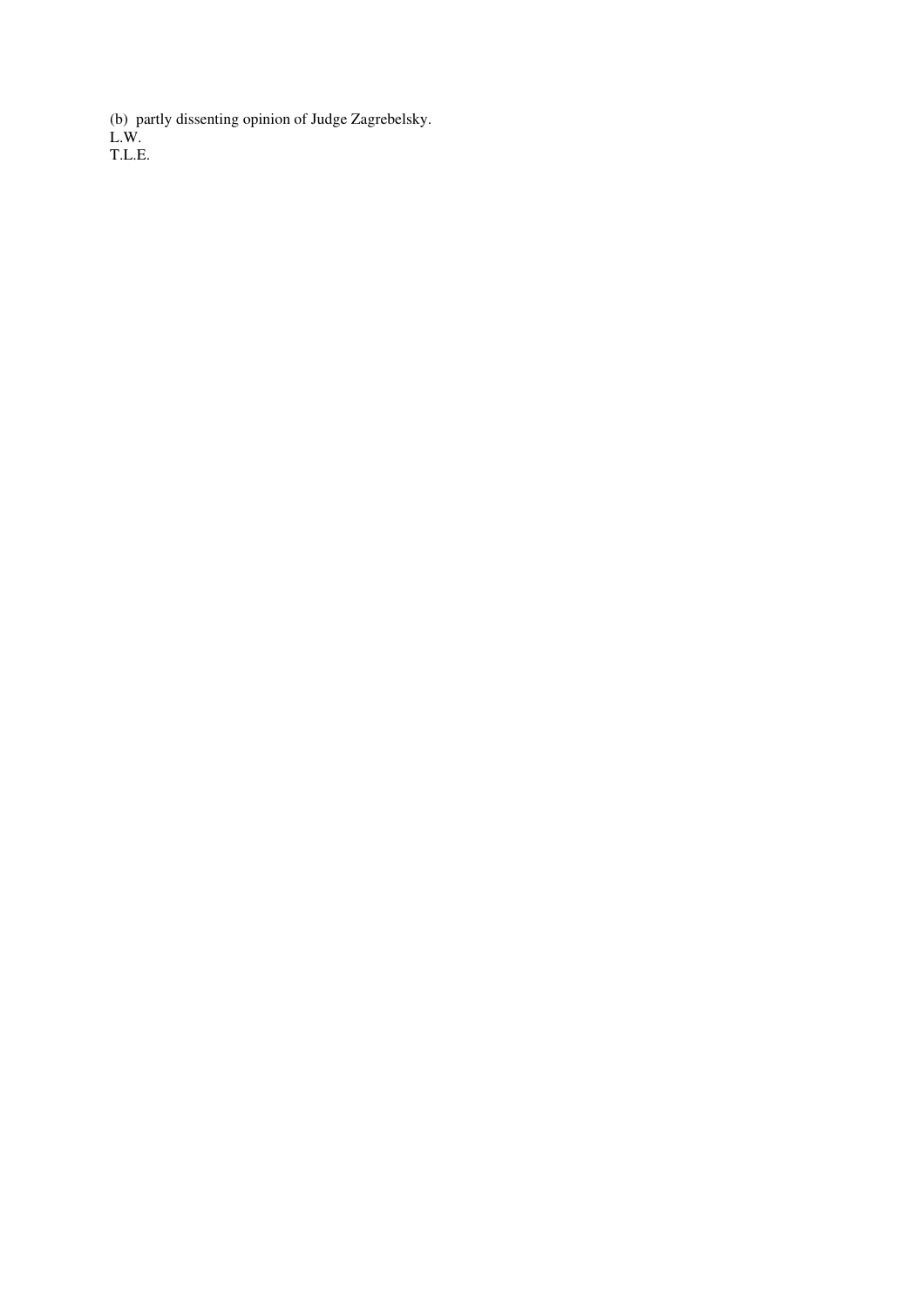### PARTLY CONCURRING, PARTLY DISSENTING OPINION OF JUDGE ZUPANČIČ

I

The issue touched upon by Judge Zagrebelsky is real. At the core of his partly dissenting opinion is the finding that the Convention's Article  $46<sup>1</sup>$  narrows the binding effect of our judgments to what in constitutional law is called the effect *inter partes*, that is, between the State and the particular applicant affected by the judgment. In other words, Judge Zagrebelsky is critical of the *Broniowski v. Poland* case ([GC], no. 31443/96, ECHR 2004- V), in which this narrow *inter partes* binding effect was enlarged to encompass other identical or similar cases, irrespective of the question whether they were already pending before this Court.

Logically, the next question is whether the *Broniowski* judgment – *ultra vires*, as Judge Zagrebelsky clearly implies! – introduces a so-called *erga omnes* binding effect into our decisions.

Have we indeed expanded the scope of jurisdiction to the extent that we may now pronounce with binding effect *erga omnes* and not only on particular cases immediately before us? Have we put ourselves into the role of the negative legislator for forty-six countries? Does the *Broniowski* judgment really represent a qualitative jump? The answer to the latter question is simple and pragmatic. If in the *Broniowski* case we had not decided the way we did, there would have been 80,000 cases pending before this Court. In the best of possible worlds, we would in due time (?) decide all these 80,000 cases. We would mechanically, or, as they say today, in "copy-paste" fashion, reiterate the *Broniowski* judgment*...* 80,000 times.

The only beneficial effect of this, if it can be so called, would be to stick to the narrowly perceived letter of Article 46 of the Convention, adopted even before the time the European Commission of Human Rights had been waiting for the postman to bring an application so it would have something to do. In this connection, it is true that Protocol No. 14 does not make provision for our judgments to have *erga omnes* binding effect, but does that really prove the point Judge Zagrebelsky is making?

Moreover, imagine that the particular national legislation provides for the possibility of a so-called class action. Procedurally, class action is a situation in which all actual and potential plaintiffs are joined by law, that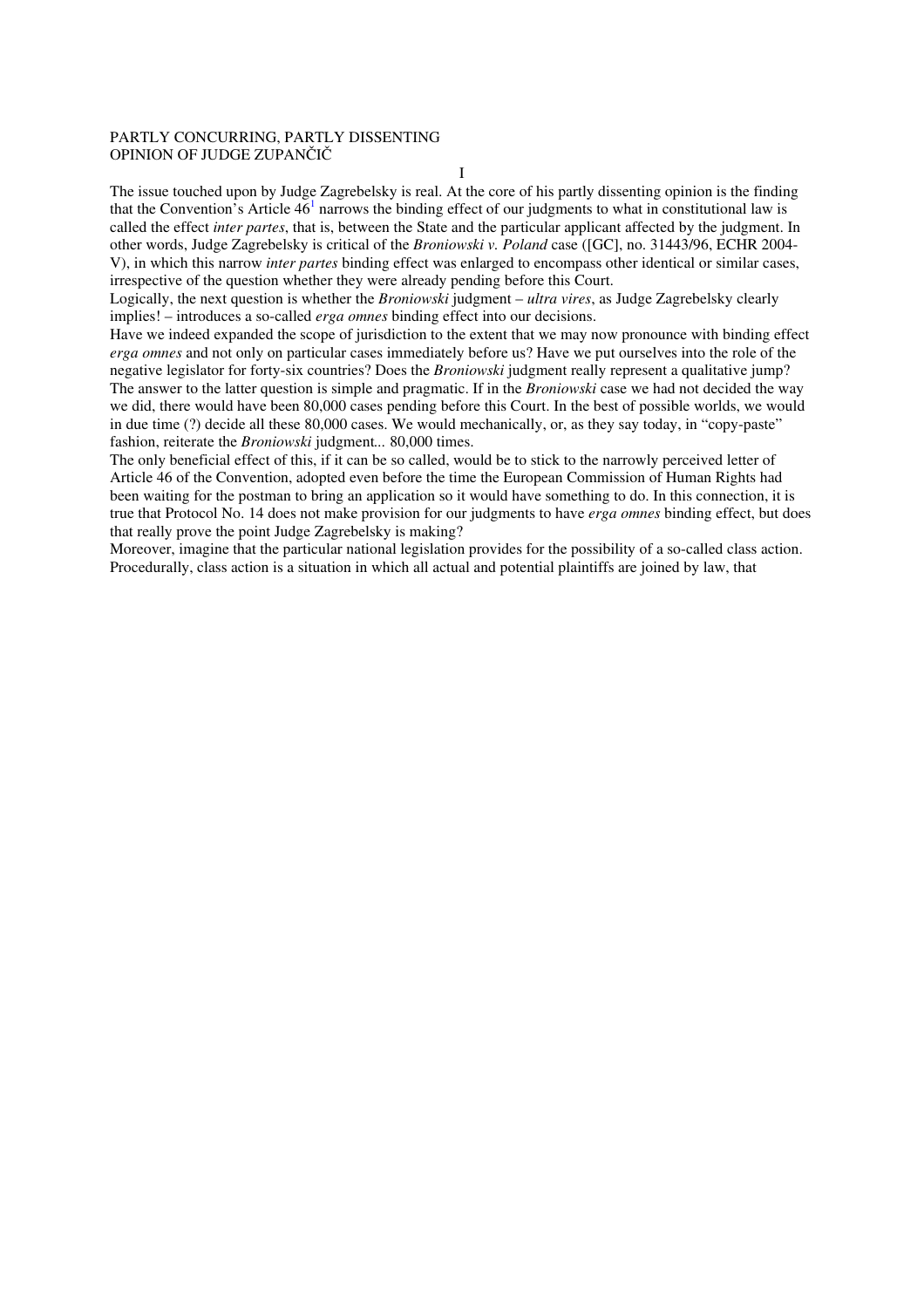is, where one or more members of a class may sue or be sued as representative parties on behalf of all only if (1) the class is so numerous that joinder of all members is impracticable, (2) there are questions of law or fact common to the class, (3) the claims or defences of the representative parties are typical of the claims or defences of the class, and (4) the representative parties will fairly and adequately protect the interests of the class. In such a situation the applicants before the Court would be all the actual and potential plaintiffs and our decision concerning one of them would have binding effect – not *erga omnes* but in relation to this particular class of applicants. Just as in the *Broniowski* constellation, the judgment of the European Court would bind the State to indemnify all of them. Would that be contrary to the letter and the spirit of Article 46, by which "*[t]he High Contracting Parties undertake to abide by the final judgment of the Court in any case to which they are parties*"? In such an assemblage, evidently, "the parties" to the case would be all "actual and potential plaintiffs". The pilot-judgment procedure introduced by *Broniowski* would then be, for this internal reason deriving from the national civil procedure, completely in agreement with both the letter and the spirit of Article 46 of the Convention.

I dare say that this class-action analogy works in most situations in which the Court would find it practical and reasonable to apply the pilot-judgment procedure. Not only is this far from violating Article 46 of the Convention, it is also far removed from the so-called *erga omnes* effect that would violate it.

II

The *travaux préparatoires* of the Convention do indeed show that the current Article 41 was initially intended to have erga omnes binding effect on national jurisdictions<sup>2</sup>. This is what the founding fathers wanted. It was the politicians defending national sovereignty who replaced the formerly clear language of the Article in question with the current incomprehensible language drawn from an old German-Swiss arbitration agreement. In order to respect the spirit of the Convention, we may take these political hesitations seriously and ask the next question. Is it better for Poland to be condemned in this Court 80,000 times and to pay all the costs and expenses incurred in 80,000 cases, or is it better to say to the country concerned: "*Look, you have a serious problem on your hands and we would prefer you to resolve it at home...! If it helps, these are what we think you should take into account as the minimum standards in resolving this problem...*"?

Which one of the two solutions is more respectful of national sovereignty?

The implicit fear that the Court has surreptitiously introduced the *erga omnes* binding effect of its decisions must thus be qualified. *First*, a *de facto erga omnes* effect exists anyway, whether the Court is forced to repeat it 60,000 times or not. There is no escaping this.

*Second*, a *de jure erga omnes* binding effect would be one expressed in the judgment *in abstracto*. In such a case we would say that a particular piece of national legislation that had been the cause of the case before us was incompatible with the Convention, or in other words "un-conventional".

The Court clearly does not have, with the usual paraphernalia of constitutional law, an interest in meddling in what national legislation should or should not do. Subsidiarity is a healthy collateral effect of the simple fact that an international judicial body does not know how to, and thus does not want to, enter into the details of national legislative happenings.

This is the role rightly reserved for national constitutional courts.

*Third*, we are situated at the top of forty-six national judicial pyramids. The message sent to one of these jurisdictions will have a completely different meaning in another. In other words, our pronouncements are decisions concerning minimum standards, irrespective of how the violations happened in Iceland or in Azerbaijan. We are not and cannot be the constitutional court for the forty-six countries concerned. The fears that we shall usurp that role are not realistic.

The subsidiary international jurisdiction nevertheless plays a role and engages in a legal discourse and in decision-making, functions which are *somewhat* similar to what the constitutional courts do. I would expect constitutionalist legal academia to decipher all the constitutive differences.

Suffice it to say here that decisions such as *Broniowski* or *Hutten*-*Czapska*, or for that matter *Lukenda* (*v. Slovenia*, no. 23032/02, ECHR 2005-X), are practical and pragmatic decisions – akin to class-action judgments – that avert an increase in the quantity of cases without subverting the intended quality of the binding effect of the judgments of this Court. They say that for some people the experience of thirty years is the experience of one year repeated thirty times. I do not think we want to project this adage onto the States signatories to the Convention.

III

In the end, and quite apart from the general question addressed above, I voted against point 4 of the operative provisions and its reference to paragraph 239 of the judgment. The objectionable paragraph 239 reads as follows: "... the Court considers that the respondent State must above all, through appropriate legal and/or other measures, secure in its domestic legal order a mechanism maintaining a fair balance between the interests of landlords, including their *entitlement to derive profit from their property* ..." (emphasis added)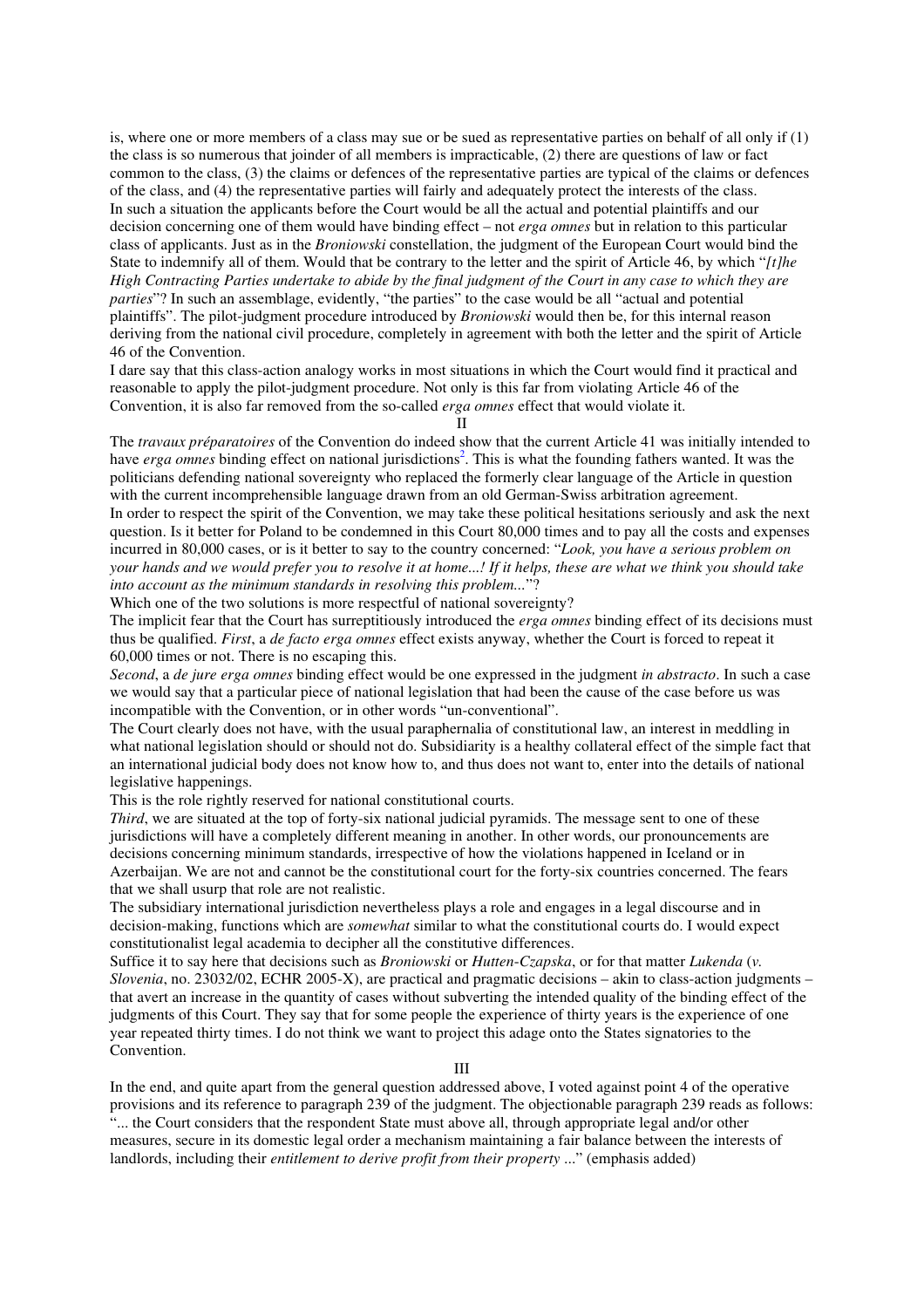The *travaux préparatoires* of Protocol No. 1 amply demonstrate the hesitations different prospective signatories had concerning its Article  $1<sup>3</sup>$ . These hesitations concerned the question whether the right to property is a human right at all. *A fortiori*, the right to derive profit by merely owning an apartment building cannot be seen as a human right.

I think the language of Article 1 of Protocol No. 1 demonstrates this:

"Every natural or legal person is entitled to the *peaceful enjoyment of his possessions*. No one shall be deprived of his possessions except in the public interest and subject to the conditions provided for by law and by the general principles of international law.

The preceding provisions shall not, however, in any way impair the right of a State to enforce such laws as it deems necessary to control the use of property in accordance with the general interest or to secure the payment of taxes or other contributions or penalties." (emphasis added)

In other words, the question whether "*peaceful enjoyment of one's possessions*" implies the "*entitlement to derive profit from one's property*" must be answered in the negative. This is not the place to discuss the "social function of property", although a clause to that effect is an integral part of many modern constitutions. Suffice it to say that a sheer profit for the landlord – in other words, income not derived from his services – is, for the tenant, of necessity a payment that is not reciprocated by a benefit.

How can that be a landlord's human right?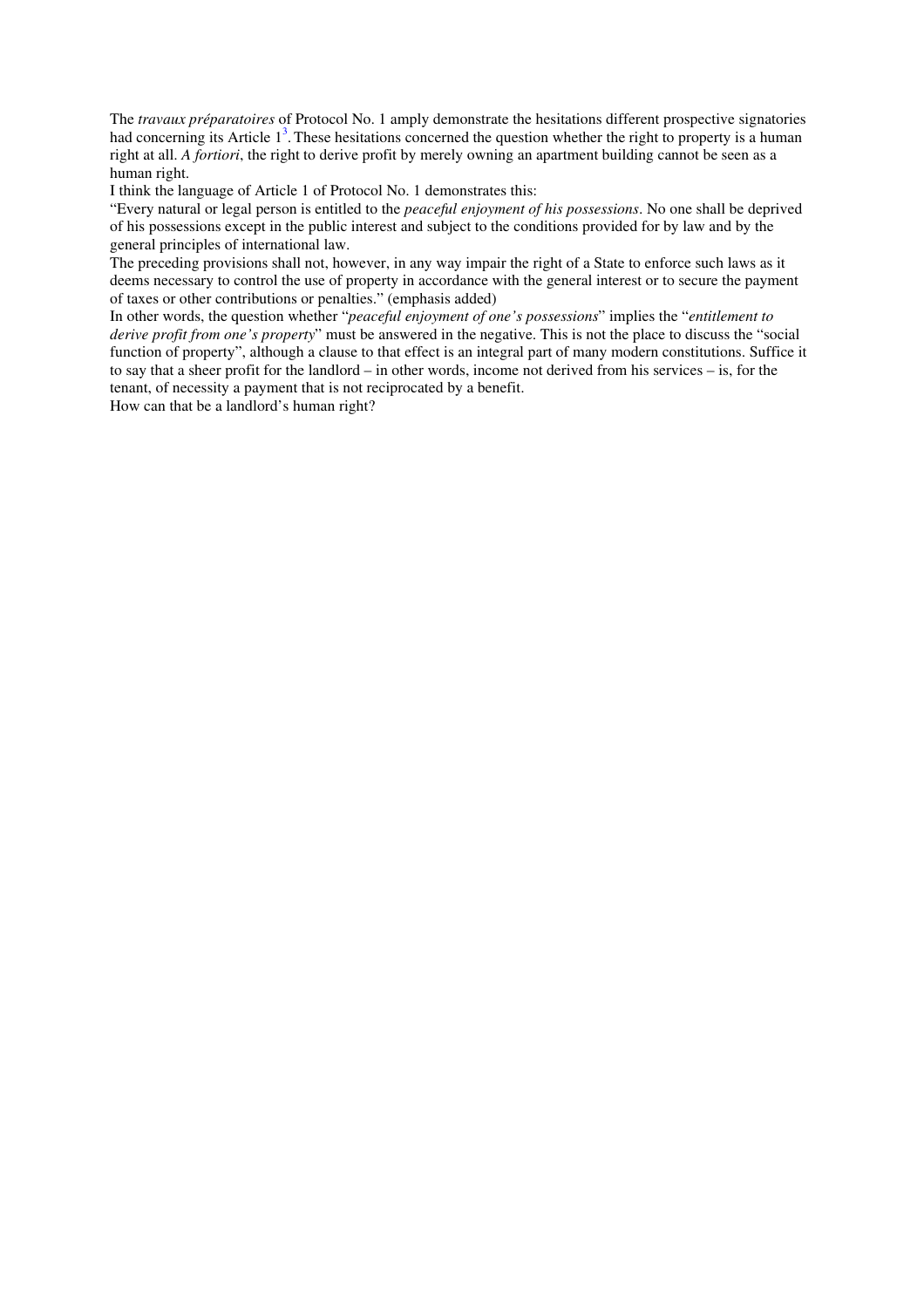### PARTLY DISSENTING OPINION OF JUDGE ZAGREBELSKY

# *(Translation)*

I concur with the Court's finding in the present case that there has been a violation of Article 1 of Protocol No. 1 in respect of the applicant. I also share the opinion that the violation is a systemic one which results from the particular statutory rules in force in Poland and could be eliminated if a system were set up conforming to the requirements outlined in paragraph 239 of the judgment.

However, I cannot accept the Court's conclusions as regards the indications given to the Government, as set out in points 3 and 4 of the operative provisions. My disagreement relates to the fact that these indications are given directly by the Court in the operative provisions of its judgment.

By way of introduction, I would note the weakness of the legal basis of the pilot-judgment procedure in its most evident aspect. I am referring to the indication in the operative provisions of the need for the State to amend its own legislation in order to solve a general problem affecting persons other than the applicant. I would observe in this connection that the text of Article 46 of the Convention simply states that "[t]he High Contracting Parties undertake to abide by the final judgment of the Court in any case to which they are parties" and that it is for the Committee of Ministers to supervise the execution of judgments. It seems to me that the expression "any case to which they are parties" may well refer precisely to cases between the applicant and the State that have been decided by the Court (this is logical, seeing that its judgments are adopted following adversarial proceedings). The arguments set out by the Committee of Ministers in Resolutions Res(2004)3 and Res(2004)6 of 12 May 2004, which are addressed to Governments, are undoubtedly of much importance and must be taken into account by the Court with a view to ensuring that the reasons given in its judgments are as clear as possible. Indeed, that is an essential requirement for enabling Governments, under the supervision of the Committee of Ministers, to comply with judgments (Article 46 of the Convention) and to take all general measures necessary to prevent any further violations (Article 1). However, one cannot overlook the fact that the proposals to which the Court refers in paragraph 233 of the judgment were not included in the recent Protocol No. 14 amending the Convention. Of course, the Court's judgments do have *erga omnes* effects in relation to persons other than the applicant and to other States. The Committee of Ministers' activities are clearly influenced by them. However, I would observe in this connection that, although the Committee of Ministers' well-established practice of indicating general measures to Governments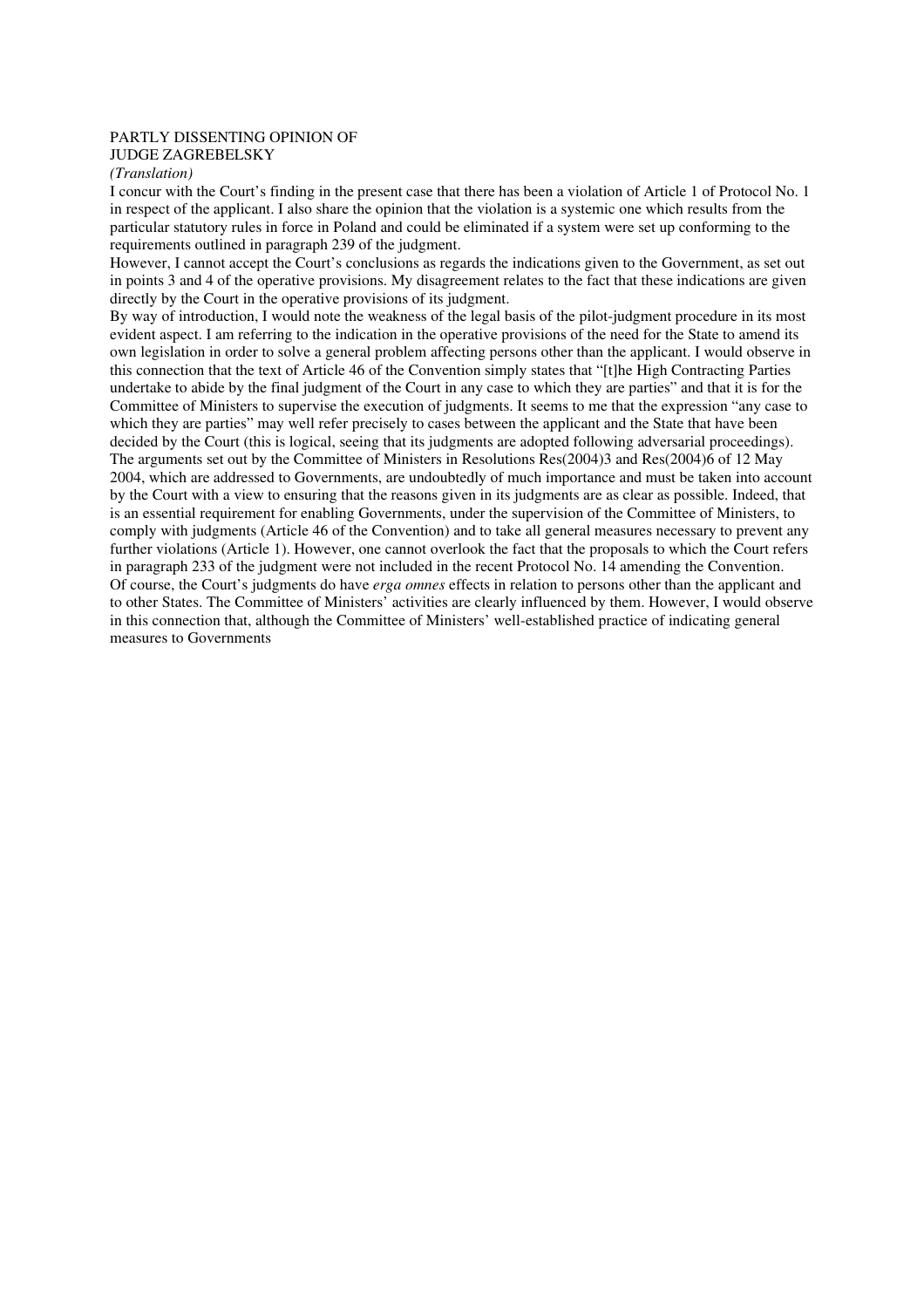and asking them to implement them in order to prevent further violations is usually justified on the basis of Article 46 rather than by the Committee of Ministers' general obligations (under Articles 3, 8 and 15 of the Statute of the Council of Europe), it concerns a Convention institution whose nature, composition and responsibilities are entirely different from those of the Court, which reflect the latter's judicial function. But even without wishing to attach too much weight to the above concerns, after the *Broniowski v. Poland* judgment of 22 June 2004 ([GC], no. 31443/96, ECHR 2004-V), I consider that judgments such as the present one undermine the relationship between the two pillars of the Convention system – the Court and the Committee of Ministers – and entrust the Court with duties outside its own sphere of competence. This seems patently obvious to me in the present case, much more so than in *Broniowski*. It gives me cause to suggest that that precedent does not indicate the only possible response to the issues raised here. It is not simply a question of instituting a compensation procedure which, while complex and costly, applies to a series of clearly defined individual cases. On the contrary, the solution to the problem in the present case involves a total overhaul of the legal system governing owners' rights *vis-à-vis* tenants, taking into account all the known difficulties, options and alternatives in such matters and the need to adopt a gradual approach in such a sensitive area – what is more, during the transition from a communist to a free-market regime. This applies both in future and as regards redress for any past violations.

It is sufficient to have regard to what the Court says in paragraph 239 to infer that it is entering territory belonging specifically to the realm of politics and that its indications go beyond its jurisdictional competence, which concerns the case between the applicant and the State. Or else – as I am inclined to believe – the Court's indications, in view of their self-evidently vague content, cannot be regarded as binding. In my opinion, they require the Committee of Ministers' intervention in any event, without adding in any way to the system's efficiency (see, *mutatis mutandis*, *Lukenda v. Slovenia*, no. 23032/02, ECHR 2005-X).

I would add that the caution shown by the Court in recognising that the State has a wide margin of appreciation when laying down rules in such a difficult area might be merely ostensible. Whether by assessing a possible friendly settlement (as in *Broniowski v. Poland* (friendly settlement) [GC], no. 31443/96, ECHR 2005-X) or by giving an opinion under Article 46 §§ 4 and 5 as introduced by Protocol No. 14, the Court should cast aside this caution and say, without referring to the position of a particular applicant, whether or not the general measures taken are capable of preventing violations in future. This highlights the nature of the problem I wish to raise here and the consequences of the fact that such indications by the Court are included in the operative provisions of the judgment and hence require "execution".

To conclude, I would emphasise that the issues which I have outlined concern only the nature and content of the operative provisions of the "pilot judgment" which the Court has adopted. Of much more importance – although it is not mentioned in the judgment – is the ensuing adjournment of all similar cases until the general problem has been resolved for all those in the same position as the applicant in the present case. Such an adjournment is fully justified in accordance with the principle of subsidiarity that characterises the Court's role. This strikes me as a real innovation that may prove effective, especially as it does not undermine the balance of the Convention system, does not call into question the characteristic functions of judicial bodies and encourages the Committee of Ministers to perform its own duties.

1. *Article 46 – Binding force and execution of judgments*

"1. The High Contracting Parties undertake to abide by the final judgment of the Court in any case *to which they are parties.*

2. The final judgment of the Court shall be transmitted to the Committee of Ministers, which shall supervise its execution." (emphasis added)

2. See, in this connection, the ambivalent and ambiguous judgment of the German Constitutional Court, Order of the Second Division of 14 October 2004, 2 BvR 1481/04, concerning the internal binding effects of the judgment of the Third Section of the Court in *Görgülü v.Germany* (no. 74969/01, 26 May 2004).

1. The Protocol to the Convention for the Protection of Human Rights and Fundamental Freedoms came into force on 18 May 1954.

HUTTEN-CZAPSKA v. POLAND JUDGMENT

HUTTEN-CZAPSKA v. POLAND JUDGMENT

HUTTEN-CZAPSKA v. POLAND JUDGMENT – PARTLY CONCURRING, PARTLY DISSENTING OPINION OF JUDGE ZUPANČIČ